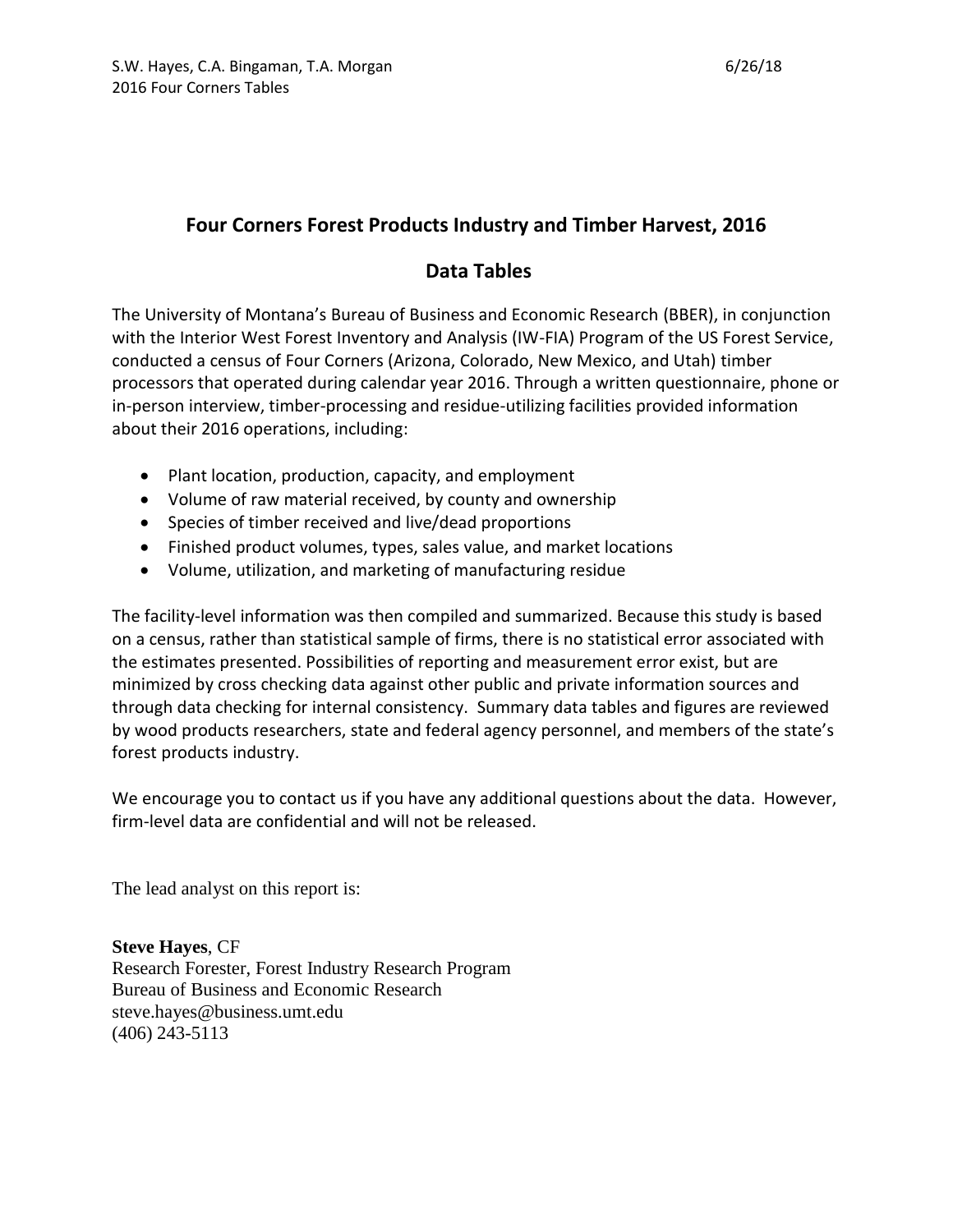# **List of 4-Corners Tables**

Table 4C-1 -Four Corners timber harvest by ownership class, 2002, 2007, 2012 and 2016.

Table 4C-2 -Four Corners timber harvest by species, 2002, 2007, 2012 and 2016.

Table 4C-3 -Four Corners timber harvest by product, 2002, 2007, 2012 and 2016.

Table 4C-4-Four Corners timber products imports and exports, 2016.

Table 4C-5-Timber received by the Four Corners primary forest products industry by ownership class and product, 2016.

Table 4C-6 -Production and disposition of Four Corners mill residues, 2016.

Table 4C-7-Four Corners sawmill residue factors, 2002, 2007, 2012 and 2016.

Table 4C-8-Destination and sales value of Four Corners primary wood products, 2016.

# **ARIZONA**

Table A1-Arizona nonreserved timberland by ownership class

Table A2-Arizona timber products harvested by ownership class, 2016.

Table A3- Proportion of Arizona timber harvest by ownership class, selected years.

Table A4-Arizona timber harvest by county, selected years

Table A5-Proportion of Arizona timber harvest by species, selected years

Table A6-Arizona timber harvest by species, selected years

Table A7-Arizona timber harvest by species and product, 2016.

Table A8**-** Timber product flow into and out of Arizona, 2016.

Table A9-Ownership of timber products received by Arizona forest products industry, 1998, 2002, 2007, 2012 and 2016.

Table A10-Timber received by Arizona forest products industry by ownership class and product, 2016.

Table A11-Active Arizona primary wood products facilities by county and product, 2016

Table A12-Finished product sales of Arizona's primary wood products sectors, selected years.

Table A13-Arizona sawmills by production size class, selected years

Table A14-Number of Arizona sawmills and average lumber production, selected years.

Table A15-Arizona lumber production by mill size, 2016.

Table A16-Production and disposition of Arizona mill residues, 2016.

Table A17-Arizona sawmill residue factors, 1998, 2002, 2007, 2012 and 2016.

Table A18-Destination and sales value of Arizona's primary wood products, 2016.

## **COLORADO**

Table C1-Colorado nonreserved timberland by ownership class.

Table C2-Colorado timber harvest by ownership class, 1982, 2002, 2007, 2012 and 2016.

Table C3- Colorado timber products harvested by ownership class, 2016.

Table C4-Colorado timber harvest by county, selected years.

Table C5-Colorado timber harvest by species, selected years.

Table C6-Colorado timber harvest by species and product, 2016.

Table C7-Timber product flow into and out of Colorado, 2016.

Table C8-Timber received by Colorado forest products industry by ownership class and product, 2016.

Table C9-Active Colorado primary wood products facilities by county and product, 2016.

Table C10-Finished product sales of Colorado's primary wood products sectors, 2016.

Table C11-Number of Colorado sawmills and average lumber production, selected years.

Table C12-Colorado lumber production by mill size, 2016.

Table C13-Colorado's sawmill residue factors, 2002, 2007, 2012 and 2016.

Table C14-Production and disposition of Colorado mill residues, 2016.

Table C15-Destination and sales value of Colorado's primary wood products and mill residues, 2016.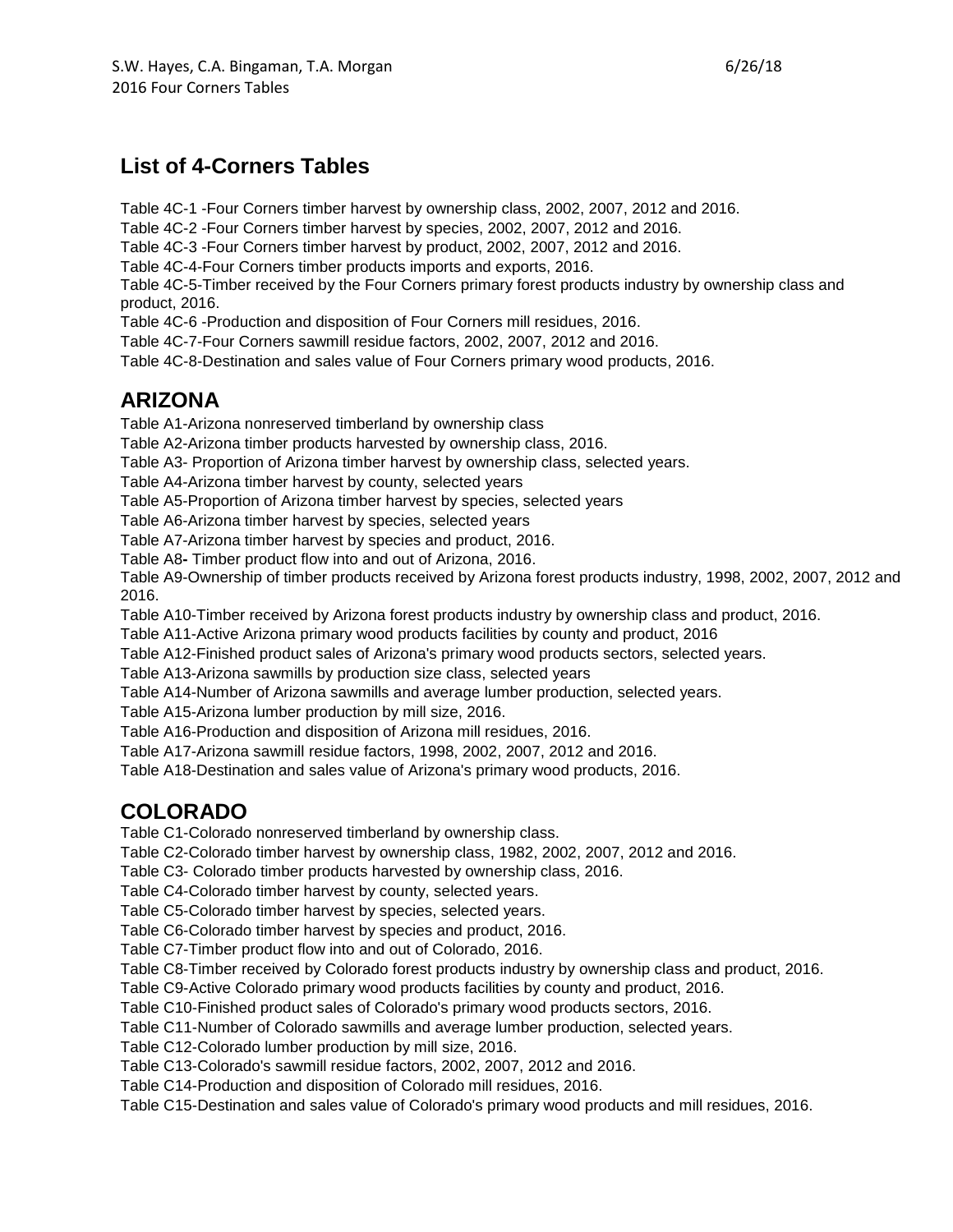### **NEW MEXICO**

Table N1-New Mexico nonreserved timberland by ownership class. Table N2-New Mexico timber harvest by ownership class, 1997, 2002, 2007, 2012 and 2016. Table N3-New Mexico timber products harvested by ownership class, 2016. Table N4-New Mexico timber harvest by county, selected years. Table N5-New Mexico timber harvest by species, selected years. Table N6-New Mexico timber harvest by species and product, 2016. Table N7-Timber product flow into and out of New Mexico, 2016. Table N8-Ownership of timber products received by New Mexico mills, 1997, 2002, 2007, 2012 and 2016. Table N9-Timber received by New Mexico forest products industry by ownership class and product, 2016. Table N10-Active New Mexico primary wood products facilities by county and product, 2016. Table N11-Finished product sales of New Mexico's primary wood products, selected years. Table N12-New Mexico sawmills by production size class, selected years. Table N13-Number of New Mexico sawmills and average lumber production, selected years Table N14-New Mexico lumber production by mill size, 2016. Table N15-Production and disposition of New Mexico mill residues, 2016. Table N16-New Mexico sawmill residue factors, 1997, 2002, 2007, 2012 and 2016. Table N17-Destination and sales value of New Mexico's primary wood products and mill residues, 2016.

## **UTAH**

Table U1-Utah nonreserved timberland by ownership class.

Table U2-Utah timber harvest by ownership class, 1992, 2002, 2007, 2012 and 2016.

Table U3-Utah timber products harvested by ownership class, 2016.

Table U4-Utah timber harvest by county, selected years.

Table U5-Proportion of Utah timber harvest by species, selected years.

Table U6-Utah timber harvest by species and product, 2016.

Table U7- Timber product flow into and out of Utah, 2016.

Table U8-Ownership of timber products received by Utah mills, 1992, 2002, 2007, 2012 and 2016.

Table U9-Timber received by Utah forest products industry by ownership class and product, 2016.

Table U10-Active Utah primary wood products facilities by county and product, 2016.

Table U11-Finished product sales of Utah's primary wood products sectors, 1992, 2002, 2007, 2012 and 2016.

Table U12-Utah sawmills by production size class, selected years.

Table U13-Number of Utah sawmills and average lumber production, selected years.

Table U14-Utah lumber production by mill size, 2016.

Table U15-Production and disposition of Utah mill residues, 2016.

Table U16-Utah sawmill residue factors, 1992, 2002, 2007, 2012 and 2016.

Table U17-Destination and sales value of Utah's primary wood products and mill residues, 2016.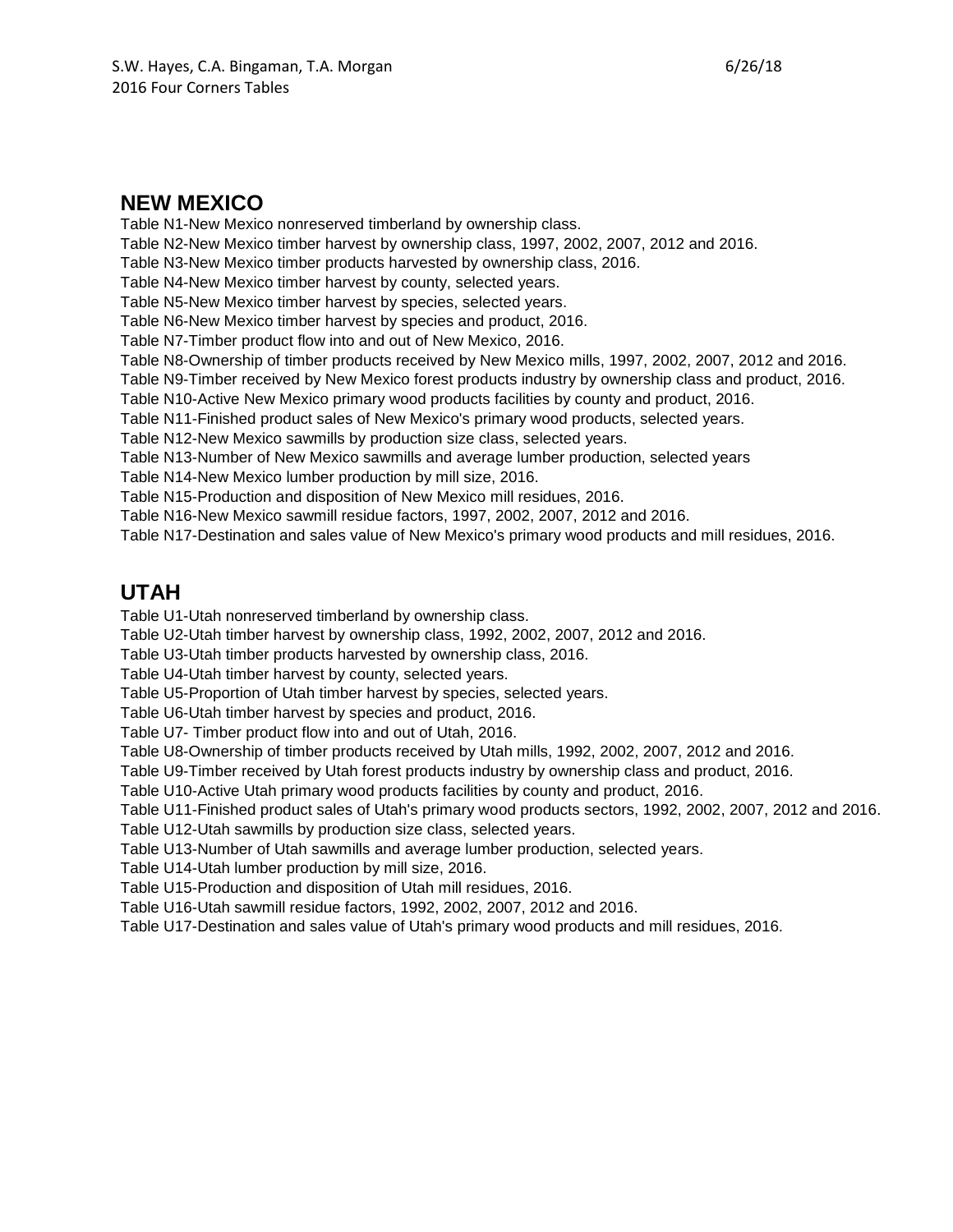| Table 4C-1 - Four Corners timber harvest by ownership class, 2002, 2007, 2012 and 2016.<br>(source: Morgan and others 2006; Hayes and others 2012; Sorenson and others 2016). |                 |            |                 |            |                 |            |                 |            |  |  |
|-------------------------------------------------------------------------------------------------------------------------------------------------------------------------------|-----------------|------------|-----------------|------------|-----------------|------------|-----------------|------------|--|--|
|                                                                                                                                                                               |                 | 2002       |                 | 2007       |                 | 2012       |                 | 2016       |  |  |
|                                                                                                                                                                               | MBF             | Percentage | <b>MBF</b>      | Percentage | <b>MBF</b>      | Percentage | <b>MBF</b>      | Percentage |  |  |
| Ownership Class                                                                                                                                                               | <b>Scribner</b> | of harvest | <b>Scribner</b> | of harvest | <b>Scribner</b> | of harvest | <b>Scribner</b> | of harvest |  |  |
| <b>IPrivate and tribal timberland</b>                                                                                                                                         | 234.456         | 72.5       | 117.708         | 55.9       | 47.739          | 23.7       | 74.630          | 30.5       |  |  |
| Tribal                                                                                                                                                                        | 134.840         | 41.7       | 23.714          | 11.3       | 8.796           | 4.4        | 30.758          | 12.6       |  |  |
| Private                                                                                                                                                                       | 99.616          | 30.8       | 93.994          | 44.7       | 38.942          | 19.3       | 43.872          | 18.0       |  |  |
| Public timberland                                                                                                                                                             | 89.105          | 27.5       | 92.700          | 44.1       | 153.943         | 76.3       | 169,720         | 69.5       |  |  |
| <b>National Forest</b>                                                                                                                                                        | 84.536          | 26.1       | 86.036          | 40.9       | 147,918         | 73.3       | 159,612         | 65.3       |  |  |
| Other public                                                                                                                                                                  | 4.569           | 1.4        | 6.664           | 3.2        | 6.025           | 3.0        | 10.108          | 4.1        |  |  |
| <b>All owners</b>                                                                                                                                                             | 323.561         | 100        | 210.408         | 100        | 201.682         | 100        | 244.350         | 100        |  |  |

|                            |                 | 2002       |                 | 2007       |                 | 2012       | 2016            |            |  |
|----------------------------|-----------------|------------|-----------------|------------|-----------------|------------|-----------------|------------|--|
|                            | <b>MBF</b>      | Percentage | <b>MBF</b>      | Percentage | <b>MBF</b>      | Percentage | <b>MBF</b>      | Percentage |  |
| <b>Species</b>             | <b>Scribner</b> | of harvest | <b>Scribner</b> | of harvest | <b>Scribner</b> | of harvest | <b>Scribner</b> | of harvest |  |
| Ponderosa pine             | 186.955         | 57.8       | 73.041          | 34.7       | 86.696          | 43.0       | 101.265         | 41.4       |  |
| Lodgepole pine             | 21.822          | 6.7        | 50.648          | 24.1       | 52.115          | 25.8       | 69.517          | 28.4       |  |
| <b>Spruces</b>             | 46.850          | 14.5       | 27.057          | 12.9       | 11.490          | 5.7        | 36.055          | 14.8       |  |
| Douglas-fir                | 30.165          | 9.3        | 19.065          | 9.1        | 23.673          | 11.7       | 17.863          | 7.3        |  |
| Aspen                      | 20.399          | 6.3        | 28.088          | 13.3       | 18.748          | 9.3        | 12.091          | 4.9        |  |
| <b>Firs</b>                | 16.882          | 5.2        | 12.351          | 5.9        | 6.005           | 3.0        | 6.380           | 2.6        |  |
| Other species <sup>a</sup> | 489             | 0.2        | 158             | 0.1        | 2.954           | 1.5        | 1,178           | 0.5        |  |
| All species                | 323.562         | 100        | 210.408         | 100        | 201,682         | 100        | 244.350         | 100        |  |

Uther species include juniper, other softwoods, and hardwoods other than asper

| Table 4C-3 - Four Corners timber harvest by product, 2002, 2007, 2012 and 2016.<br>(source: Morgan and others 2006; Hayes and others 2012; Sorenson and others 2016). |                               |                          |                               |                          |                               |                          |                               |                          |
|-----------------------------------------------------------------------------------------------------------------------------------------------------------------------|-------------------------------|--------------------------|-------------------------------|--------------------------|-------------------------------|--------------------------|-------------------------------|--------------------------|
|                                                                                                                                                                       |                               | 2002                     |                               | 2007                     |                               | 2012                     |                               | 2016                     |
| Product                                                                                                                                                               | <b>MBF</b><br><b>Scribner</b> | Percentage<br>of harvest | <b>MBF</b><br><b>Scribner</b> | Percentage<br>of harvest | <b>MBF</b><br><b>Scribner</b> | Percentage<br>of harvest | <b>MBF</b><br><b>Scribner</b> | Percentage<br>of harvest |
| Sawlogs                                                                                                                                                               | 279.317                       | 86.3                     | 174.629                       | 83.0                     | 141.160                       | 70.0                     | 187,226                       | 76.6                     |
| Fiber logs and industrial fuelwood                                                                                                                                    | 14.763                        | 4.6                      | 15.144                        | 7.2                      | 46.450                        | 23.0                     | 38.546                        | 15.8                     |
| Posts and poles                                                                                                                                                       | 4,104                         | 1.3                      | 5.497                         | 2.6                      | 3.801                         | 1.9                      | 9,821                         | 4.0                      |
| House logs                                                                                                                                                            | 20.695                        | 6.4                      | 12.495                        | 5.9                      | 7.906                         | 3.9                      | 6,737                         | 2.8                      |
| Vigas                                                                                                                                                                 | 3.655                         | 1.1                      | 2.368                         | 1.1                      | 1.649                         | 0.8                      | 1.461                         | 0.6                      |
| Other products <sup>a</sup>                                                                                                                                           | 1.029                         | 0.3                      | 275                           | 0.1                      | 717                           | 0.4                      | 559                           | 0.2                      |
| All products                                                                                                                                                          | 323.563                       | 100                      | 210.408                       | 100                      | 201.682                       | 100                      | 244.350                       | 100                      |
| <sup>a</sup> Other products include furniture logs, pilings, and utility poles.                                                                                       |                               |                          |                               |                          |                               |                          |                               |                          |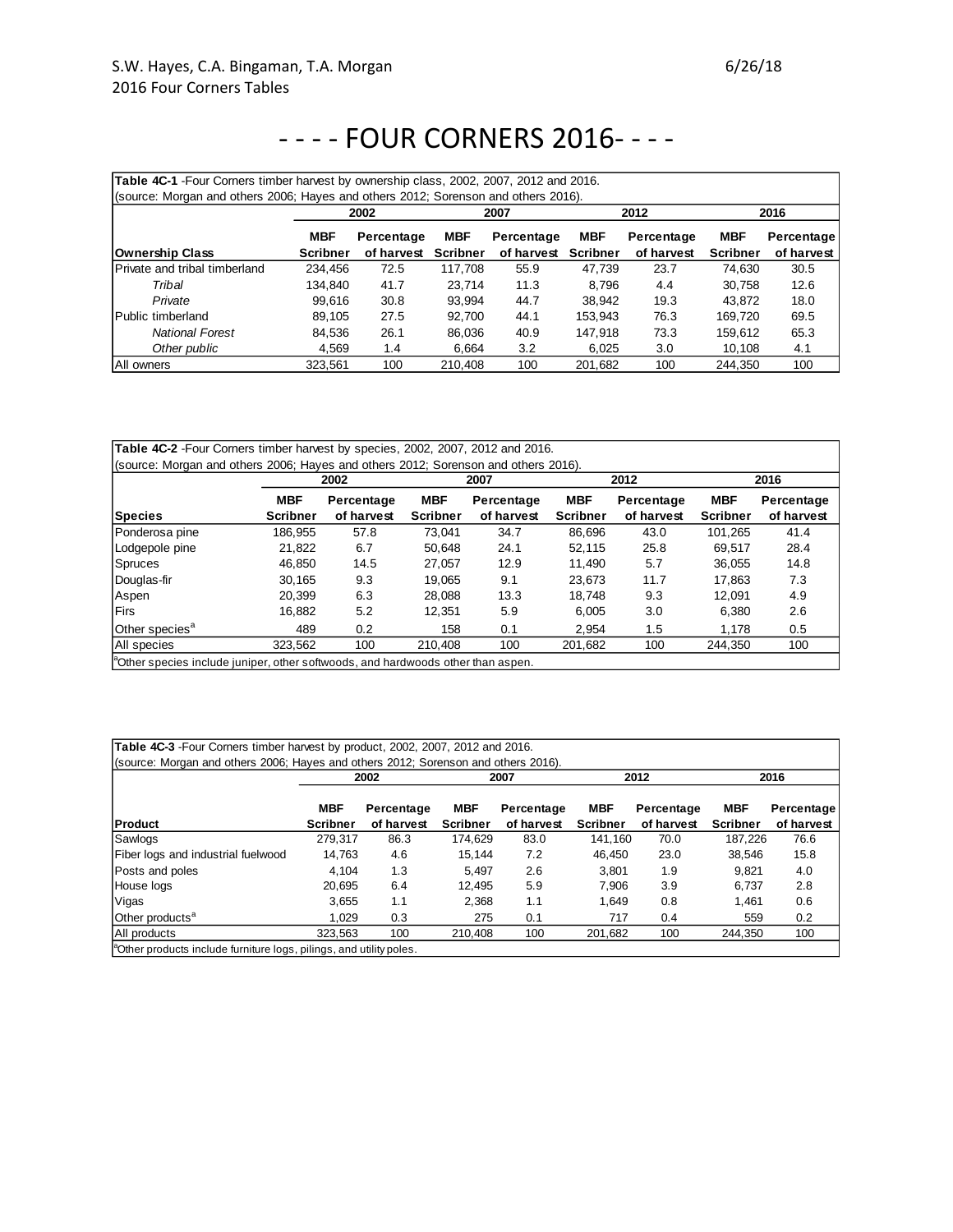| <b>Table 4C-4-Four Corners timber product inflow and outflow</b> <sup>a</sup> , 2016.                                        |               |                |                   |  |  |  |  |  |
|------------------------------------------------------------------------------------------------------------------------------|---------------|----------------|-------------------|--|--|--|--|--|
|                                                                                                                              |               |                | <b>Net inflow</b> |  |  |  |  |  |
| Timber product                                                                                                               | <b>Inflow</b> | <b>Outflow</b> | (netout flow)     |  |  |  |  |  |
| -Thousand board feet, Scribner----                                                                                           |               |                |                   |  |  |  |  |  |
| Sawlogs                                                                                                                      | 301           | 18,704         | (18, 403)         |  |  |  |  |  |
| House logs                                                                                                                   | 60            | 724            | (664)             |  |  |  |  |  |
| Other products <sup>b</sup>                                                                                                  | 47            | $\Omega$       | 47                |  |  |  |  |  |
| All products                                                                                                                 | 408           | 19,428         | (19,020)          |  |  |  |  |  |
| <sup>a</sup> Inflows are from other states and Canada. Outflows are to other states only.                                    |               |                |                   |  |  |  |  |  |
| <sup>1</sup> Other products include post and poles, fiber logs, firewood, furniture logs,<br>vigas and industrial fuel wood. |               |                |                   |  |  |  |  |  |

|                               |         | Fuelwood/ |                                                                                                   | Other     |                       |              |  |  |
|-------------------------------|---------|-----------|---------------------------------------------------------------------------------------------------|-----------|-----------------------|--------------|--|--|
| Ownership class               | Sawlogs | bioenergy | House logs                                                                                        | Post/pole | products <sup>b</sup> | All products |  |  |
|                               |         |           | -----------------------------------Thousand board feet, Scribner--------------------------------  |           |                       |              |  |  |
| Private and tribal timberland | 59.897  | 3.151     | 1.851                                                                                             | 3.392     | 6,417                 | 74,708       |  |  |
| Private                       | 33.521  | 1.570     | 1.791                                                                                             | 1,839     | 5,230                 | 43.950       |  |  |
| Tribal                        | 26,376  | 1,581     | 60                                                                                                | 1,553     | 1,187                 | 30,758       |  |  |
| Public timberland             | 108,925 | 21,883    | 4,222                                                                                             | 6,430     | 9,162                 | 150,622      |  |  |
| <b>National Forest</b>        | 103,313 | 20,109    | 4,222                                                                                             | 5,718     | 8,052                 | 141,414      |  |  |
| Other owners <sup>a</sup>     | 5,612   | 1,774     | $\overline{\phantom{a}}$                                                                          | 712       | 1,110                 | 9,208        |  |  |
| All owners                    | 168,823 | 25,034    | 6,073                                                                                             | 9,821     | 15,579                | 225,330      |  |  |
|                               |         |           | -------------------------------Percentage of product by ownership-------------------------------- |           |                       |              |  |  |
| Private and tribal timberland | 35.5    | 12.6      | 30.5                                                                                              | 34.5      | 41.2                  | 33.2         |  |  |
| Private                       | 19.9    | 6.3       | 29.5                                                                                              | 18.7      | 33.6                  | 19.5         |  |  |
| Tribal                        | 15.6    | 6.3       | 1.0                                                                                               | 15.8      | 7.6                   | 13.7         |  |  |
| Public timberland             | 64.5    | 87.4      | 69.5                                                                                              | 65.5      | 58.8                  | 66.8         |  |  |
| <b>National Forest</b>        | 61.2    | 80.3      | 69.5                                                                                              | 58.2      | 51.7                  | 62.8         |  |  |
| Other owners <sup>a</sup>     | 3.3     | 7.1       | $\blacksquare$                                                                                    | 7.2       | 7.1                   | 4.1          |  |  |
| All owners                    | 74.9    | 11.1      | 2.7                                                                                               | 4.4       | 6.9                   | 100          |  |  |

<sup>b</sup>Other products include pulp logs, log furniture, vigas, latillas, and fiber logs.

| Table 4C-6 - Production and disposition of Four Corners mill residues, 2016. |                   |                           |        |                          |                                                                                  |               |                   |
|------------------------------------------------------------------------------|-------------------|---------------------------|--------|--------------------------|----------------------------------------------------------------------------------|---------------|-------------------|
| <b>Residue type</b>                                                          | Total<br>utilized | Pulp and<br>board         | Energy | Mulch/<br>bedding        | <b>Unspecified</b><br>use                                                        | <b>Unused</b> | Total<br>produced |
|                                                                              |                   | ------------------------- |        |                          |                                                                                  |               |                   |
| Coarse                                                                       | 140,314           | $\overline{\phantom{a}}$  | 51,697 | $\overline{\phantom{a}}$ | 88,617                                                                           | 851           | 141,165           |
| Fine                                                                         | 71,616            | $\overline{\phantom{a}}$  | 14,362 | 44,547                   | 12,706                                                                           | 246           | 71,862            |
| Sawdust                                                                      | 50,436            | $\overline{\phantom{a}}$  | 8,460  | 32,718                   | 9,257                                                                            | 146           | 50,582            |
| <b>Planer shavings</b>                                                       | 21,180            | $\overline{\phantom{a}}$  | 5,902  | 11,829                   | 3,449                                                                            | 100           | 21,280            |
| <b>Bark</b>                                                                  | 47,808            | $\overline{\phantom{a}}$  | 2,760  | 36,261                   | 8,786                                                                            | 762           | 48,570            |
| All residues                                                                 | 259,737           | $\overline{\phantom{a}}$  | 68,819 | 80,809                   | 110,109                                                                          | 1,860         | 261,597           |
|                                                                              |                   |                           |        |                          | ---------------------Percentage of residue type by use-------------------------- |               |                   |
| Coarse                                                                       | 99.4              |                           | 36.6   |                          | 62.8                                                                             | 0.6           | 54.0              |
| Fine                                                                         | 99.7              |                           | 20.0   | 62.0                     | 17.7                                                                             | 0.3           | 27.5              |
| Sawdust                                                                      | 99.7              |                           | 16.7   | 64.7                     | 18.3                                                                             | 0.3           | 19.3              |
| <b>Planer shavings</b>                                                       | 99.5              | $\overline{\phantom{a}}$  | 27.7   | 55.6                     | 16.2                                                                             | 0.5           | 8.1               |
| <b>Bark</b>                                                                  | 98.4              | -                         | 5.7    | 74.7                     | 18.1                                                                             | 1.6           | 18.6              |
| All residues                                                                 | 99.3              | $\overline{\phantom{a}}$  | 26.3   | 30.9                     | 42.1                                                                             | 0.7           | 100               |
| $^{\circ}$ Bone-dry unit = 2,400 lb oven-dry wood.                           |                   |                           |        |                          |                                                                                  |               |                   |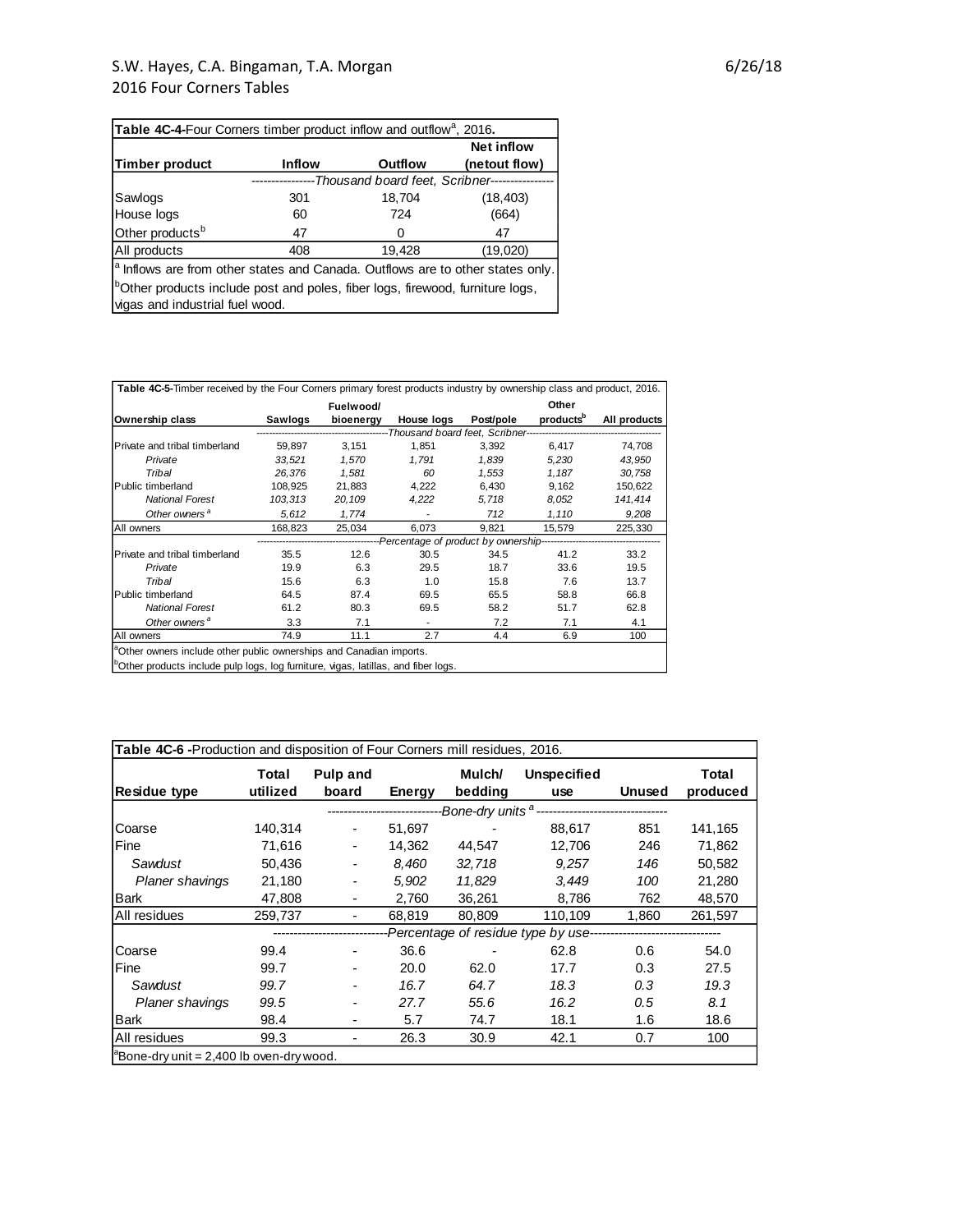| (source: Morgan and others 2006; Hayes and others 2012; Sorenson and others 2016). |                    |                    |                    |                    |  |  |  |  |
|------------------------------------------------------------------------------------|--------------------|--------------------|--------------------|--------------------|--|--|--|--|
|                                                                                    | 2002               | 2007               | 2012               | 2016               |  |  |  |  |
| Type of residue                                                                    | <b>BDU per MBF</b> | <b>BDU per MBF</b> | <b>BDU per MBF</b> | <b>BDU per MBF</b> |  |  |  |  |
| Coarse                                                                             | 0.56               | 0.56               | 0.63               | 0.65               |  |  |  |  |
| Sawdust                                                                            | 0.19               | 0.19               | 0.19               | 0.23               |  |  |  |  |
| Planer shavings                                                                    | 0.16               | 0.10               | 0.06               | 0.10               |  |  |  |  |
| Bark                                                                               | 0.28               | 0.17               | 0.19               | 0.23               |  |  |  |  |
| Total                                                                              | 1.19               | 1.02               | 1.07               | 1.21               |  |  |  |  |

manufactured.

| Table 4C-8-Destination and sales value of Four Corners primary wood products and mill residues, 2016. |                    |                                                                                   |                   |                                                                                      |        |        |                    |         |
|-------------------------------------------------------------------------------------------------------|--------------------|-----------------------------------------------------------------------------------|-------------------|--------------------------------------------------------------------------------------|--------|--------|--------------------|---------|
|                                                                                                       | Within<br>4-Corner | Other<br><b>Rocky Mtn</b>                                                         | Far               |                                                                                      |        | North  | Mexico,<br>Canada, |         |
| Product                                                                                               | <b>States</b>      | <b>States<sup>a</sup></b>                                                         | West <sup>b</sup> | Northeast <sup>c</sup> South <sup>d</sup> Central <sup>e</sup> or other <sup>f</sup> |        |        |                    | Total   |
|                                                                                                       |                    |                                                                                   |                   |                                                                                      |        |        |                    |         |
| Lumber, timbers, and other sawn                                                                       |                    |                                                                                   |                   |                                                                                      |        |        |                    |         |
| products                                                                                              | 40,176             | 8,225                                                                             | 4,028             | 1,868                                                                                | 12,519 | 8,185  | 18,123             | 93,125  |
| House logs and log homes                                                                              | 9,812              | 1,181                                                                             | 353               | 1,304                                                                                | 2,893  | 2,852  | $\blacksquare$     | 18,394  |
| Posts, poles, vigas, latillas, and                                                                    |                    |                                                                                   |                   |                                                                                      |        |        |                    |         |
| log furniture                                                                                         | 16,815             | 2,736                                                                             | 4,729             | 2,078                                                                                | 2,088  | 2,756  | 729                | 31,932  |
| Other products <sup>9</sup>                                                                           | 94.573             | 3,821                                                                             | 4.844             | 2,236                                                                                | 5,666  | 6,492  | 2,231              | 119,863 |
| Total                                                                                                 | 161,376            | 15,964                                                                            | 13,955            | 7,485                                                                                | 23,166 | 20,286 | 21,083             | 263,314 |
|                                                                                                       |                    | -------------------Percentage of regional sales by product----------------------- |                   |                                                                                      |        |        |                    |         |
| Lumber, mine timbers, and other                                                                       |                    |                                                                                   |                   |                                                                                      |        |        |                    |         |
| sawn products                                                                                         | 24.9               | 51.5                                                                              | 28.9              | 25.0                                                                                 | 54.0   | 40.4   | 86.0               | 35.4    |
| House logs and log homes                                                                              | 6.1                | 7.4                                                                               | 2.5               | 17.4                                                                                 | 12.5   | 14.1   |                    | 7.0     |
| Posts, poles, vigas, latillas, and                                                                    |                    |                                                                                   |                   |                                                                                      |        |        |                    |         |
| log furniture                                                                                         | 10.4               | 17.1                                                                              | 33.9              | 27.8                                                                                 | 9.0    | 13.6   | 3.5                | 12.1    |
| Other products <sup>9</sup>                                                                           | 58.6               | 23.9                                                                              | 34.7              | 29.9                                                                                 | 24.5   | 32.0   | 10.6               | 45.5    |
| Total                                                                                                 | 61.3               | 6.1                                                                               | 5.3               | 2.8                                                                                  | 8.8    | 7.7    | 8.0                | 100     |

<sup>a</sup>Other Rocky Mountains includes Idaho, Montana, Nevada.

<sup>b</sup>Far West includes Alaska, California, Hawaii, Oregon, and Washington.

South Carolina, Tennessee, Texas, Virginia, and West Virginia. <sup>c</sup>Northeast includes Connecticut, Maine, Massachusetts, New Hampshire, New Jersey, New York, Pennsylvania, Rhode <sup>d</sup>South includes Alabama, Arkansas, Delaware, Florida, Georgia, Kentucky, Louisiana, Maryland, Mississippi, North Carolina,<br>South Carolina, Tennessee, Texas, Virginia, and West Virginia.<br><sup>e</sup>North Central includes Illinois

 $^9$ Other products include shavings, electricity, fuel pellets, erosion control products, firewood, mulch, clean chips, animal <sup>t</sup>Other areas consist of products being shipped outside the U.S.<br><sup>9</sup>Other products include shavings, electricity, fuel pellets, erosior<br>bedding, utility poles, and mill residues.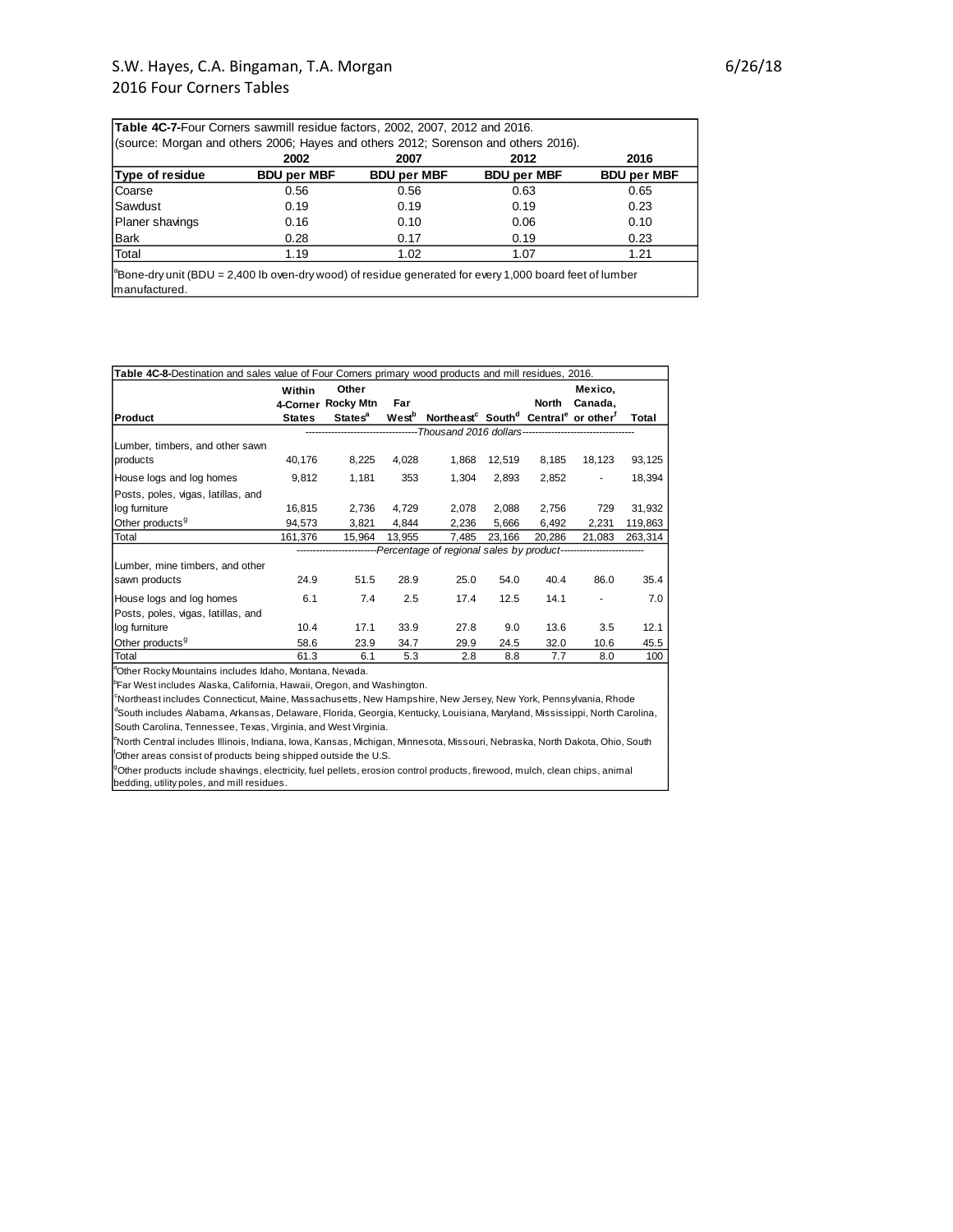# - - - - ARIZONA - - - -

| Table A1-Arizona nonreserved timberland by ownership class |       |            |  |  |  |  |  |  |  |
|------------------------------------------------------------|-------|------------|--|--|--|--|--|--|--|
| (Source: U.S. Department of Agriculture, EVALIDator 2016). |       |            |  |  |  |  |  |  |  |
| Percentage of                                              |       |            |  |  |  |  |  |  |  |
| nonreserved<br><b>Thousand</b>                             |       |            |  |  |  |  |  |  |  |
| <b>Ownership class</b>                                     | acres | timberland |  |  |  |  |  |  |  |
| <b>National Forest</b>                                     | 2,089 | 72         |  |  |  |  |  |  |  |
| Private and tribal                                         | 822   | 28         |  |  |  |  |  |  |  |
| Other public                                               | 8     | Ω          |  |  |  |  |  |  |  |
| Total                                                      | 2,919 | 100        |  |  |  |  |  |  |  |

| <b>Table A2-Arizona timber products harvested by ownership class, 2016.</b>     |                                                         |       |        |                                                       |  |  |  |
|---------------------------------------------------------------------------------|---------------------------------------------------------|-------|--------|-------------------------------------------------------|--|--|--|
|                                                                                 |                                                         | Other |        |                                                       |  |  |  |
| <b>Ownership class</b>                                                          |                                                         |       |        | Sawlogs House logs products <sup>a</sup> All products |  |  |  |
|                                                                                 | ------------Thousand board feet, Scribner-------------- |       |        |                                                       |  |  |  |
| <b>National Forest</b>                                                          | 32,857                                                  | 25    | 15,397 | 48,280                                                |  |  |  |
| Tribal timberland                                                               | 23,000                                                  |       | 2,857  | 25,857                                                |  |  |  |
| State                                                                           | 10                                                      |       | 1,488  | 1,498                                                 |  |  |  |
| Private timberland                                                              | 617                                                     | 60    | 120    | 797                                                   |  |  |  |
| All owners                                                                      | 56,484                                                  | 85    | 19,862 | 76,432                                                |  |  |  |
| --Percentage of harvested product by ownership--                                |                                                         |       |        |                                                       |  |  |  |
| <b>National Forest</b>                                                          | 58.2                                                    | 29.4  | 77.5   | 63.2                                                  |  |  |  |
| Tribal timberland                                                               | 40.7                                                    |       | 14.4   | 33.8                                                  |  |  |  |
| State                                                                           | 0.0                                                     |       | 7.5    | 2.0                                                   |  |  |  |
| Private timberland                                                              | 1.1                                                     | 70.6  | 0.6    | 1.0                                                   |  |  |  |
| All owners                                                                      | 73.9                                                    | 0.1   | 26.0   | 100                                                   |  |  |  |
| <sup>a</sup> Other products include industrial fuelwood, fiber logs, energywood |                                                         |       |        |                                                       |  |  |  |
| logs, posts and poles, and viga logs.                                           |                                                         |       |        |                                                       |  |  |  |

| Table A3- Proportion of Arizona timber harvest by ownership class, selected years.      |
|-----------------------------------------------------------------------------------------|
| (sources:Setzer 1971a; Setzer and Throssell 1977; McLain 1988; Keegan and others 2001a; |
| Morgan and others 2006; Hayes and others 2012; Sorenson and others 2016).               |

| Ownership Class                      | 1966 | 1974                     | 1984           | 1998                                          | 2002 | 2007 | 2012 | 2016 |
|--------------------------------------|------|--------------------------|----------------|-----------------------------------------------|------|------|------|------|
|                                      |      |                          |                | --Percentage of harvest---------------------- |      |      |      |      |
| <b>Private and tribal timberland</b> | 25.0 | 41.0                     | 33.5           | 63.0                                          | 84.4 | 59.0 | 3.8  | 34.9 |
| Private                              | 1.0  | $\overline{\phantom{a}}$ | 33.5           | 3.0                                           | 1.6  | 51.0 | 0.6  | 1.0  |
| Tribal                               | 24.0 | 41.0                     | $\overline{a}$ | 60.0                                          | 82.8 | 8.0  | 3.2  | 33.8 |
| <b>Public timberland</b>             | 75.0 | 59.0                     | 66.5           | 37.0                                          | 15.6 | 41.0 | 96.2 | 65.1 |
| <b>National Forest</b>               | 75.0 | 59.0                     | 66.2           | 37.0                                          | 15.6 | 40.0 | 96.1 | 63.2 |
| Other public                         |      | $\overline{\phantom{a}}$ | 0.3            |                                               |      | 1.0  | 0.2  | 2.0  |
| All owners                           | 100  | 100                      | 100            | 100                                           | 100  | 100  | 100  | 100  |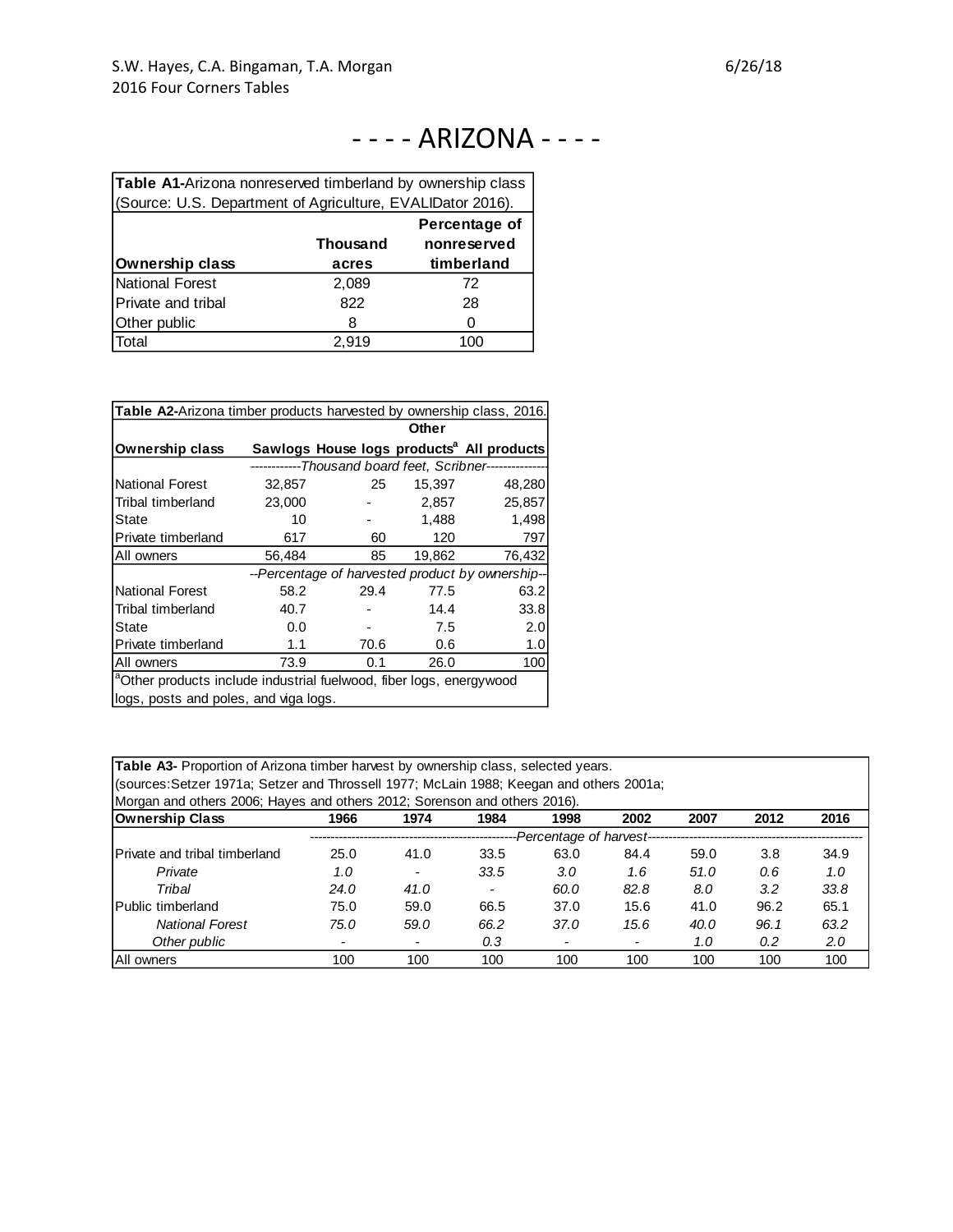| <b>Table A4-Arizona timber harvest by county, selected years</b>                                                          |                                                                      |        |         |                          |                |        |                          |                |      |      |      |      |
|---------------------------------------------------------------------------------------------------------------------------|----------------------------------------------------------------------|--------|---------|--------------------------|----------------|--------|--------------------------|----------------|------|------|------|------|
| (sources: McLain 1988; Keegan and others 2001a; Morgan and others 2006; Hayes and others 2012; Sorenson and others 2016). |                                                                      |        |         |                          |                |        |                          |                |      |      |      |      |
| County                                                                                                                    | 1984                                                                 | 1998   | 2002    | 2007                     | 2012           | 2016   | 1984                     | 1998           | 2002 | 2007 | 2012 | 2016 |
|                                                                                                                           | --Percentage--------------------------<br>-------------------------- |        |         |                          |                |        |                          |                |      |      |      |      |
| Apache                                                                                                                    | 171.128                                                              | 15.641 | 6.350   | 31.610                   | 23.916         | 18.067 | 44.7                     | 20.5           | 5.0  | 58.8 | 33.5 | 23.6 |
| Coconino                                                                                                                  | 150.727                                                              | 15.314 | 14.889  | 14.353                   | 32.118         | 28.491 | 39.4                     | 20.1           | 11.6 | 26.7 | 45.0 | 37.3 |
| Gila                                                                                                                      | 931                                                                  | 5.405  | 39.960  | 1.960                    | 2,729          | 8,157  | 0.2                      | 7.1            | 31.2 | 3.6  | 3.8  | 10.7 |
| Graham                                                                                                                    | $\blacksquare$                                                       | ۰      | 1.100   | 1,100                    | $\blacksquare$ | 0.2    | $\overline{\phantom{a}}$ | $\blacksquare$ | 0.9  | 2.0  | ۰    | a    |
| <b>Greenlee</b>                                                                                                           | 4.623                                                                | 1,515  | ۰       | $\blacksquare$           |                | 54     | 1.2                      | 2.0            | ۰    |      |      | 0.1  |
| Maricopa                                                                                                                  |                                                                      |        |         |                          |                |        |                          |                |      | a    | a    |      |
| Navajo                                                                                                                    | 52.745                                                               | 38.384 | 64,027  | 3.094                    | 8,938          | 18.032 | 13.8                     | 50.3           | 49.9 | 5.8  | 12.5 | 23.6 |
| Pima                                                                                                                      |                                                                      | 33     |         | $\overline{\phantom{0}}$ | 12             | 50     | $\blacksquare$           | a              | -    |      | 0.0  | 0.1  |
| Santa Cruz                                                                                                                |                                                                      |        |         | 48                       | 120            | 50     |                          |                | ۰    | 0.1  | 0.2  | 0.1  |
| Yavapai                                                                                                                   | 2,220                                                                | 20     | 1,895   | 1,612                    | 3,585          | 3,531  | 0.6                      | а              | 1.5  | 3.0  | 5.0  | 4.6  |
| Total <sup>b</sup>                                                                                                        | 382,674                                                              | 76,312 | 128,220 | 53,777                   | 71,418         | 76,432 | 100                      | 100            | 100  | 100  | 100  | 100  |
| <sup>la</sup> Less than 0.05 percent.                                                                                     |                                                                      |        |         |                          |                |        |                          |                |      |      |      |      |

<sup>b</sup>Percentage detail may not sum to 100% due to rounding.

| <b>Table A5-</b> Proportion of Arizona timber harvest by species, selected years<br>(sources: McLain 1988; Keegan and others 2001a; Morgan and others 2006; Hayes and others |      |      |                         |      |      |      |  |  |
|------------------------------------------------------------------------------------------------------------------------------------------------------------------------------|------|------|-------------------------|------|------|------|--|--|
| 2012; Sorenson and others 2016).                                                                                                                                             |      |      |                         |      |      |      |  |  |
| <b>Species</b>                                                                                                                                                               | 1984 | 1998 | 2002                    | 2007 | 2012 | 2016 |  |  |
|                                                                                                                                                                              |      |      | -Percentage of Harvest- |      |      |      |  |  |
| Ponderosa pine                                                                                                                                                               | 90.6 | 87.5 | 94.8                    | 86.4 | 83.6 | 91.0 |  |  |
| Douglas-fir                                                                                                                                                                  | 4.5  | 6.9  | 2.4                     | 3.6  | 8.1  | 5.0  |  |  |
| Other species <sup>a</sup>                                                                                                                                                   | 0.2  | 1.2  | < 0.05                  | 1.4  | 4.3  | 1.8  |  |  |
| Engelmann spruce                                                                                                                                                             | 2.3  | 3.1  | 1.2                     | 5.5  | 1.4  | 1.2  |  |  |
| White fir                                                                                                                                                                    | 2.4  | 1.3  | 1.5                     | 3.1  | 2.6  | 1.0  |  |  |
| All species <sup>b</sup>                                                                                                                                                     | 100  | 100  | 100                     | 100  | 100  | 100  |  |  |
| <sup>a</sup> Other species include juniper, other softwoods, and hardwoods.                                                                                                  |      |      |                         |      |      |      |  |  |
| <sup>b</sup> May not sum due to rounding.                                                                                                                                    |      |      |                         |      |      |      |  |  |

| Table A6-Arizona timber harvest by species, selected years                                     |                                           |        |                  |        |        |        |  |  |
|------------------------------------------------------------------------------------------------|-------------------------------------------|--------|------------------|--------|--------|--------|--|--|
| (Sources: McLain 1988; Keegan and others 2001a; Morgan and others 2006; Hayes and others 2012: |                                           |        |                  |        |        |        |  |  |
| Sorenson and others 2016).                                                                     |                                           |        |                  |        |        |        |  |  |
| <b>Species</b>                                                                                 | 1984                                      | 1998   | 2002             | 2007   | 2012   | 2016   |  |  |
|                                                                                                |                                           |        | --MBF Scribner-- |        |        |        |  |  |
| Ponderosa pine                                                                                 | 346,851                                   | 66.804 | 121.614          | 46,483 | 59,714 | 69,546 |  |  |
| Douglas-fir                                                                                    | 17,217                                    | 5.264  | 3.129            | 1.915  | 5,754  | 3,845  |  |  |
| Other species <sup>a</sup>                                                                     | 722                                       | 943    | 26               | 769    | 3.053  | 1.351  |  |  |
| Engelmann spruce                                                                               | 8,667                                     | 2.340  | 1.551            | 2.948  | 1.010  | 898    |  |  |
| White fir                                                                                      | 9.214                                     | 961    | 1.900            | 1,662  | 1,886  | 791    |  |  |
| All species <sup>b</sup>                                                                       | 382.674                                   | 76.312 | 128,220          | 53,777 | 71,418 | 76,432 |  |  |
| <sup>a</sup> Other species include juniper, other softwoods, and hardwoods.                    |                                           |        |                  |        |        |        |  |  |
|                                                                                                | <sup>p</sup> May not sum due to rounding. |        |                  |        |        |        |  |  |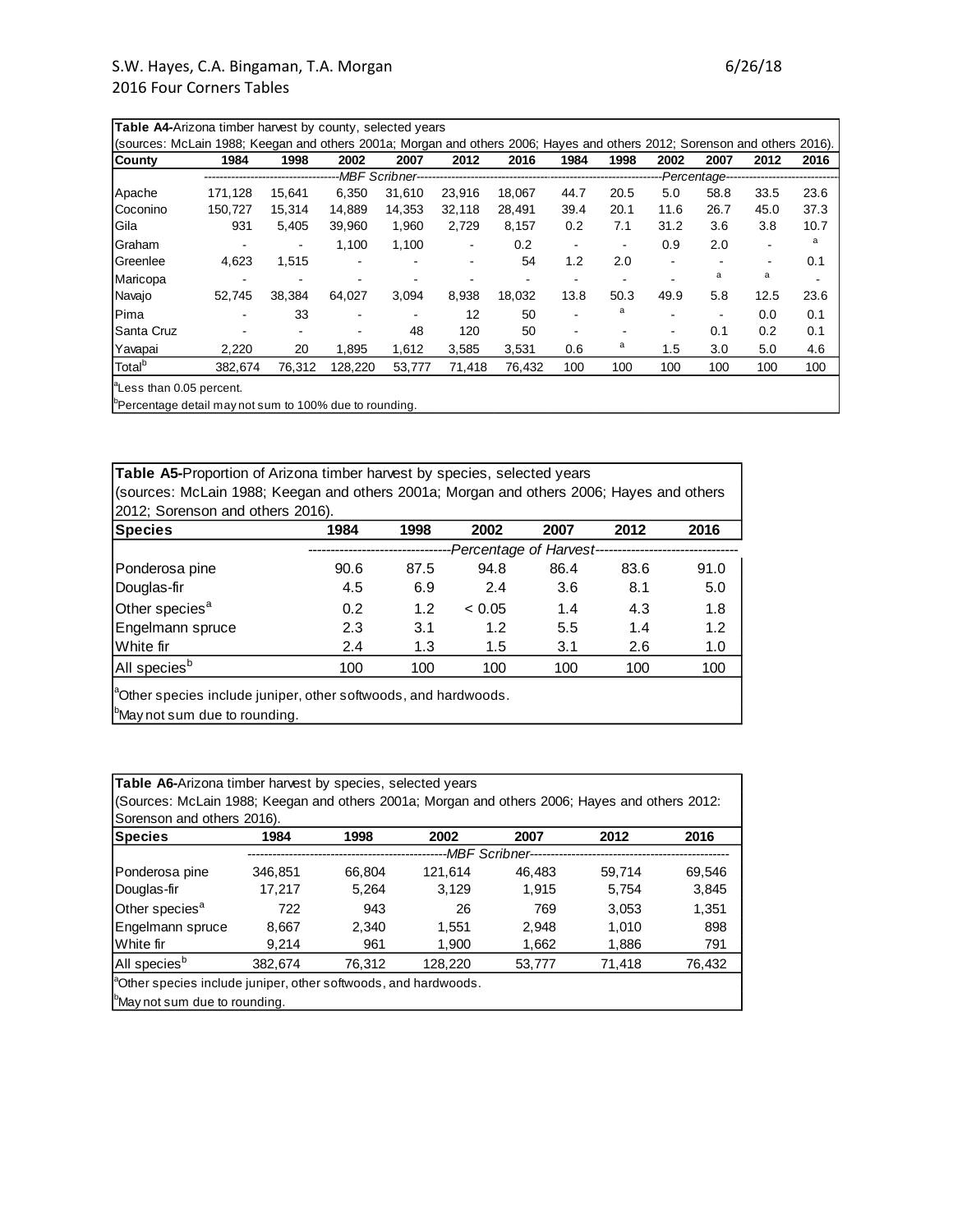| Table A7-Arizona timber harvest by species and product, 2016. |         |                                                              |                       |              |  |  |
|---------------------------------------------------------------|---------|--------------------------------------------------------------|-----------------------|--------------|--|--|
|                                                               |         | House logs                                                   | Other                 |              |  |  |
| <b>Species</b>                                                | Sawlogs | and vigas                                                    | products <sup>a</sup> | All products |  |  |
|                                                               |         | --------------Thousand board feet, Scribner----------------- |                       |              |  |  |
| Ponderosa pine                                                | 53,067  | 192                                                          | 16,288                | 69,546       |  |  |
| Douglas-fir                                                   | 2,297   |                                                              | 1,548                 | 3,845        |  |  |
| Other species <sup>b</sup>                                    | 100     | 4                                                            | 1,248                 | 1,351        |  |  |
| Engelmann spruce                                              | 230     | 32                                                           | 636                   | 898          |  |  |
| True firs $^{\rm c}$                                          | 791     |                                                              |                       | 791          |  |  |
| All species                                                   | 56,484  | 227                                                          | 19,720                | 76,432       |  |  |
|                                                               |         | --------------Percentage of product by species-------------  |                       |              |  |  |
| Ponderosa pine                                                | 93.9    | 84.6                                                         | 82.6                  | 91.0         |  |  |
| Douglas-fir                                                   | 4.1     |                                                              | 7.9                   | 5.0          |  |  |
| Other species <sup>b</sup>                                    | 0.2     | 1.5                                                          | 6.3                   | 1.8          |  |  |
| Engelmann spruce                                              | 0.4     | 13.9                                                         | 3.2                   | 1.2          |  |  |
| True firs $^\mathrm{c}$                                       | 1.4     |                                                              |                       | 1.0          |  |  |
| All species                                                   | 73.9    | 0.3                                                          | 25.8                  | 100          |  |  |

aOther products include industrial fuelwood, fiber logs, energywood logs, and posts and poles.

bOther species include juniper, other softwoods, and hardwoods.

 $\textdegree$ True firs include white and subalpine fir.

| Table A8- Timber product flow into and out of Arizona, 2016. |                                       |            |                                            |  |  |  |  |
|--------------------------------------------------------------|---------------------------------------|------------|--------------------------------------------|--|--|--|--|
|                                                              | Log flow into Log flow out Net inflow |            |                                            |  |  |  |  |
| Timber product                                               | Arizona                               | of Arizona | (net outflow)                              |  |  |  |  |
|                                                              |                                       |            | ---Thousand board feet, Scribner---------- |  |  |  |  |
| Sawlogs                                                      | 2.498                                 |            | 2.498                                      |  |  |  |  |
| <b>Fiber Logs</b>                                            | 2,114                                 |            | 2,114                                      |  |  |  |  |
| House logs and viga logs                                     |                                       | 35         | (35)                                       |  |  |  |  |
| All products                                                 | 4.612                                 | 35         | 4.577                                      |  |  |  |  |

**Table A9-**Ownership of timber products received by Arizona forest products industry, 1998, 2002, 2007,2012 and 2016. (source: Keegan and others 2001a; Morgan and others 2006; Hayes and others 2012; Sorenson and others 2016).

|                               | 1998            |            | 2002            |            | 2007            |            | 2012            |            | 2016            |            |
|-------------------------------|-----------------|------------|-----------------|------------|-----------------|------------|-----------------|------------|-----------------|------------|
|                               | <b>MBF</b>      | Percentage | <b>MBF</b>      | Percentage | <b>MBF</b>      | Percentage | MBF             | Percentage | <b>MBF</b>      | Percentage |
| Ownership class               | <b>Scribner</b> | of total   | <b>Scribner</b> | of total   | <b>Scribner</b> | of total   | <b>Scribner</b> | of total   | <b>Scribner</b> | of total   |
| Private and tribal timberland | 48.102          | 71.1       | 58.108          | 76.3       | 31.706          | 60.8       | 2,623           | 3.8        | 26.644          | 32.9       |
| Tribal                        | 45.964          | 68.0       | 56.150          | 73.8       | 4.400           | 8.4        | 2.220           | 3.2        | 25.847          | 31.9       |
| Private                       | 2.138           | 3.2        | .958            | 2.6        | 27.306          | 52.4       | 403             | 0.6        | 797             | 1.0        |
| National Forests              | 19.510          | 28.9       | 18.006          | 23.7       | 20.427          | 39.2       | 66.858          | 96.0       | 52.867          | 65.3       |
| State Lands                   |                 |            |                 |            |                 |            | 130             | 0.2        | A98,            | 1.8        |
| All owners                    | 67.612          | 100        | 76.114          | 100        | 52.133          | 100        | 69.611          | 100        | 81.009          | 100        |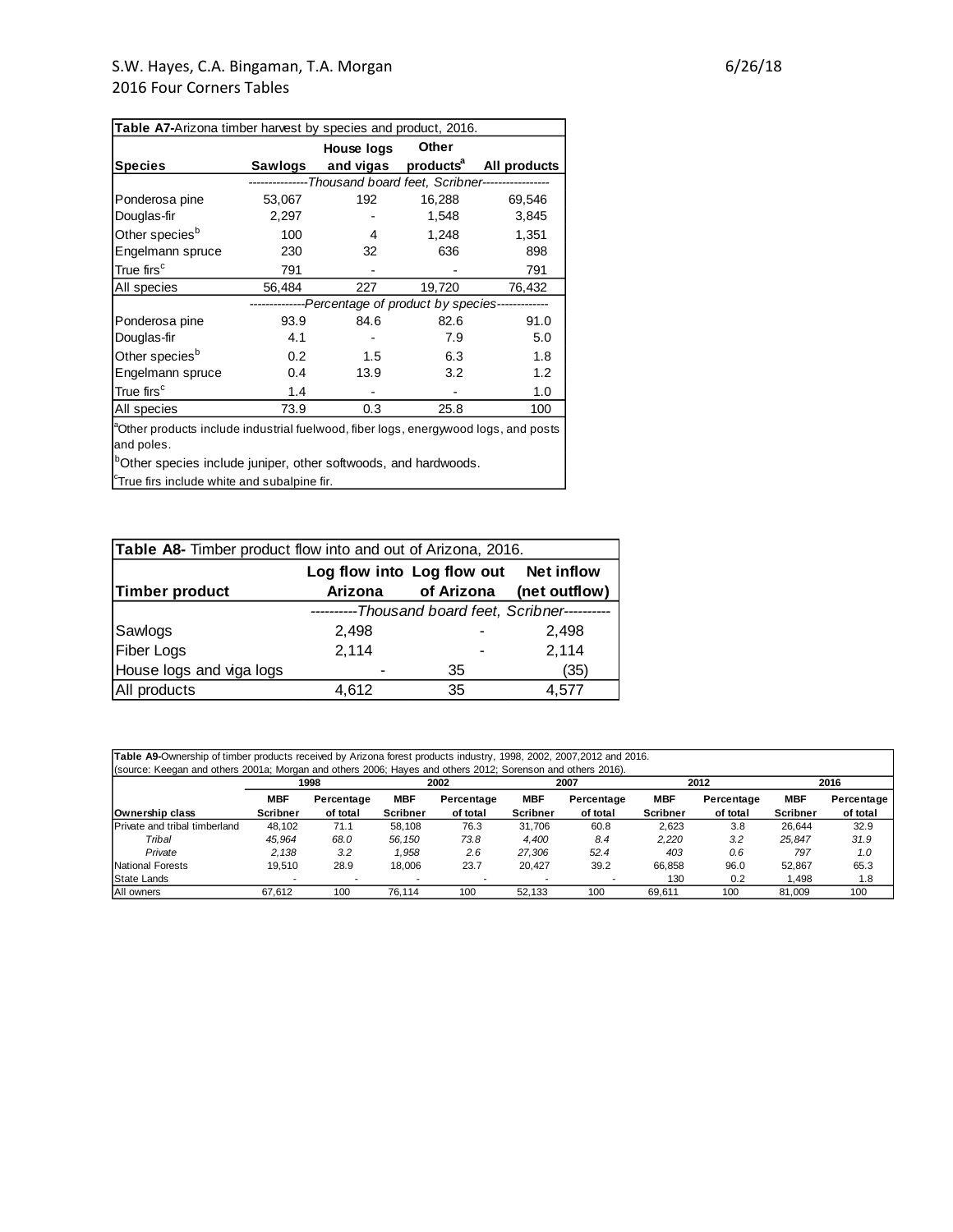| product, 2016.                                                                                   |                                                  |        |                                    |
|--------------------------------------------------------------------------------------------------|--------------------------------------------------|--------|------------------------------------|
|                                                                                                  |                                                  | Other  |                                    |
| <b>Ownership class</b>                                                                           | Sawlogs                                          |        | products <sup>a</sup> All products |
|                                                                                                  | ---------Thousand board feet, Scribner---------- |        |                                    |
| Private and tribal timberland                                                                    | 23.617                                           | 3,027  | 26,644                             |
| Private                                                                                          | 617                                              | 180    | 797                                |
| Tribal                                                                                           | 23,000                                           | 2,847  | 25,847                             |
| Public timberland                                                                                | 35,365                                           | 18,999 | 54,365                             |
| <b>National Forest</b>                                                                           | 35,355                                           | 17,511 | 52,867                             |
| State Lands                                                                                      | 10                                               | 1,488  | 1,498                              |
| All owners                                                                                       | 58,982                                           | 22,026 | 81,009                             |
|                                                                                                  | ---------Percentage of product by owner--------- |        |                                    |
| Private and tribal timberland                                                                    | 40.0                                             | 13.7   | 32.9                               |
| Private                                                                                          | 1.0                                              | 0.8    | 1.0                                |
| Tribal                                                                                           | 39.O                                             | 12.9   | 31.9                               |
| Public timberland                                                                                | 60.0                                             | 86.3   | 67.1                               |
| <b>National Forest</b>                                                                           | 59.9                                             | 79.5   | 65.3                               |
| State Lands                                                                                      | 0.0                                              | 6.8    | 1.8                                |
| All owners                                                                                       | 72.8                                             | 27.2   | 100.0                              |
| <sup>a</sup> Other products include industrial fuelwood, fiber logs, energywood logs, houselogs, |                                                  |        |                                    |

**Table A10-**Timber received by Arizona forest products industry by ownership class and

posts and poles, and viga logs.

**Table A11-**Active Arizona primary wood products facilities by county and product, 2016. (sources: McLain 1988; Keegan and others 2001a; Morgan and others 2006; Hayes and others 2012; Sorenson and others 2016).

|                                                                                                         |        | House logs and | Other                 | <b>Pulp and</b> |       |
|---------------------------------------------------------------------------------------------------------|--------|----------------|-----------------------|-----------------|-------|
| <b>County</b>                                                                                           | Lumber | vigas          | products <sup>a</sup> | paper           | Total |
| Apache                                                                                                  | 3      |                |                       |                 | 5     |
| Coconino                                                                                                |        |                |                       |                 |       |
| Gila                                                                                                    |        |                |                       |                 |       |
| Maricopa                                                                                                |        |                |                       |                 | 3     |
| Navajo                                                                                                  | 3      |                |                       |                 |       |
| Pima                                                                                                    |        |                |                       |                 |       |
| Pinal                                                                                                   |        |                |                       |                 |       |
| Santa Cruz                                                                                              |        |                |                       |                 |       |
| Yavapai                                                                                                 |        |                |                       |                 |       |
| 2016 Total                                                                                              | 15     |                | 8                     | Λ               | 24    |
| 2012 Total                                                                                              | 14     | 2              | 9                     |                 | 24    |
| 2007 Total                                                                                              | 8      | 5              | 4                     |                 | 17    |
| 2002 Total                                                                                              | 11     | 5              |                       |                 | 23    |
| 1998 Total                                                                                              | 6      | 4              |                       |                 | 13    |
| 1990 Total                                                                                              | 14     | 3              |                       |                 | 19    |
| 1984 Total                                                                                              | 20     |                | 2                     |                 | 23    |
| <sup>a</sup> Other products include industrial fuelwood, fuel pellets, biomass energy, posts and poles. |        |                |                       |                 |       |

**Table A12-**Finished product sales of Arizona's primary wood products sectors, selected years. (sources: WWPA various years; Keegan and others 2001a; Morgan and others 2006; Hayes and others 2012; Sorenson and others 2016).

| <b>Sector</b>                                                                                                                   | 1984    | 1990                        | 1998   | 2002   | 2007   | 2012   | 2016    |  |  |
|---------------------------------------------------------------------------------------------------------------------------------|---------|-----------------------------|--------|--------|--------|--------|---------|--|--|
|                                                                                                                                 |         | -Thousands of 2016 dollars- |        |        |        |        |         |  |  |
| Sawmills                                                                                                                        | 201.982 | 165.281                     | 34.978 | 31.595 | 23.354 | 33.881 | 45.547  |  |  |
| Log home and other sectors <sup>a</sup>                                                                                         | 283     | 651                         | 2,732  | 8,211  | 18.352 | 53.742 | 55,714  |  |  |
| Total <sup>b</sup>                                                                                                              | 202.265 | 165.931                     | 37.709 | 39.806 | 41.706 | 87.623 | 101,261 |  |  |
| $\beta$ Other sectors include producers of industrial fuelwood, fuel pellets, biomass energy, posts and poles, and viga logs.   |         |                             |        |        |        |        |         |  |  |
| <sup>16</sup> All sales are reported F.O.B. the manufacturer's plant. Sales of mill residues, mulch, and paper not included for |         |                             |        |        |        |        |         |  |  |
| comparison to previous years.                                                                                                   |         |                             |        |        |        |        |         |  |  |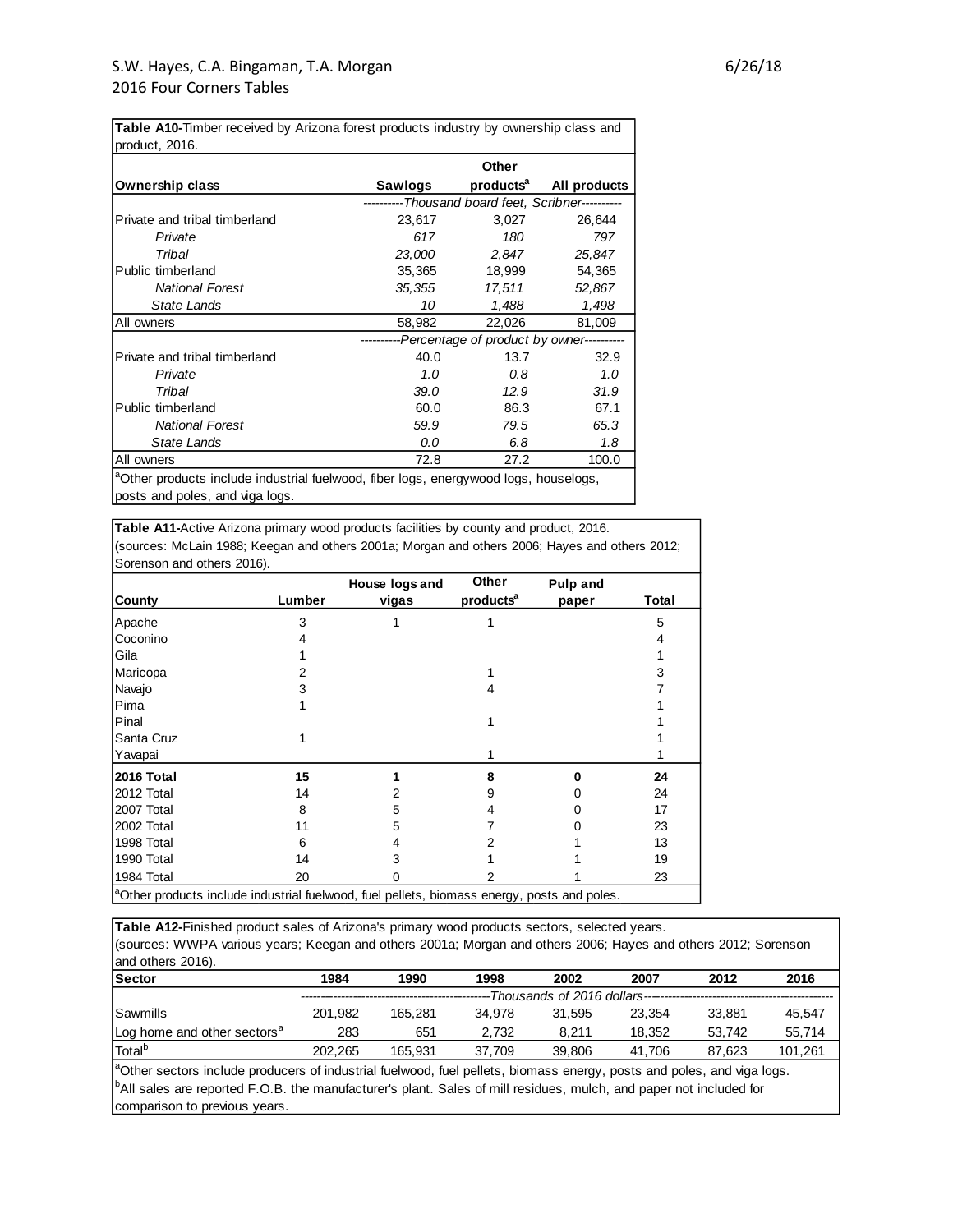**Table A13-**Arizona sawmills by production size class, selected years

| 2016). | (sources: Setzer and Wilson 1970; WWPA 1992, 1993; Keegan and others<br>2001a; Morgan and others 2006; Hayes and others 2012; Sorenson and others |                                             |                            |
|--------|---------------------------------------------------------------------------------------------------------------------------------------------------|---------------------------------------------|----------------------------|
| Year   | Under 10 MMBF <sup>a</sup>                                                                                                                        | Over 10 MMBF <sup>a</sup>                   | Total                      |
|        |                                                                                                                                                   | -Number of sawmills------------------------ |                            |
| 2016   | 15                                                                                                                                                | с                                           | 15                         |
| 2012   | 14                                                                                                                                                | C                                           | 14                         |
| 2007   | 8                                                                                                                                                 | с                                           | 8                          |
| 2002   | 9                                                                                                                                                 | 2                                           | 11                         |
| 1998   | 2                                                                                                                                                 | 4                                           | 6                          |
| 1990   | 5                                                                                                                                                 | 9                                           | 14                         |
| 1966   | 13                                                                                                                                                | 10                                          | 23                         |
|        | ---Percentage of lumber output---                                                                                                                 |                                             | Volume (MBF <sup>b</sup> ) |
| 2016   | 100                                                                                                                                               | с                                           | 62,228                     |
| 2012   | 100                                                                                                                                               | C                                           | 49,336                     |
| 2007   | 100                                                                                                                                               | C                                           | 54,860                     |
| 2002   | 25                                                                                                                                                | 75                                          | 82,658                     |
| 1998   |                                                                                                                                                   | 99                                          | 80,970                     |
| 1990   | 4                                                                                                                                                 | 96                                          | 388,000                    |
| 1966   | 11                                                                                                                                                | 89                                          | 437,000                    |
|        | <sup>a</sup> Size class is based on reported lumber production. MMBF denotes<br>million board feet lumber tally.                                  |                                             |                            |

 $\mu$ MBF = thousand board feet lumber tally.

 $\vert^{\circ}$ All mills were included in <10 MMBF to avoid disclosing individual operations.

**Table A14-**Number of Arizona sawmills and average lumber production, selected years (sources: McLain 1988; Setzer and Wilson 1970; Keegan and others 2001a; Morgan and others 2006; Hayes and other 2012; Sorenson and others 2016).

| Year | Number of<br>sawmills                                | Average lumber<br>production |
|------|------------------------------------------------------|------------------------------|
|      |                                                      | $MMBF^a$                     |
| 2016 | 15                                                   | 4.1                          |
| 2012 | 14                                                   | 3.5                          |
| 2007 | 8                                                    | 6.9                          |
| 2002 | 11                                                   | 7.5                          |
| 1998 | 6                                                    | 13.5                         |
| 1990 | 14                                                   | 27.7                         |
| 1984 | 20                                                   | 19.2                         |
| 1966 | 23                                                   | 19.0                         |
| 1962 | 28                                                   | 11.6                         |
| 1960 | 38                                                   | 8.7                          |
|      | <sup>a</sup> MMBF = million board feet lumber tally. |                              |

| Table A15-Arizona lumber production by mill size, 2016.                                                          |               |                  |            |                  |  |  |  |
|------------------------------------------------------------------------------------------------------------------|---------------|------------------|------------|------------------|--|--|--|
|                                                                                                                  | <b>Number</b> |                  | Percentage | Average          |  |  |  |
| Size class <sup>a</sup>                                                                                          | of mills      | Volume           | of total   | per mill         |  |  |  |
|                                                                                                                  |               | MBF <sup>b</sup> |            | MBF <sup>b</sup> |  |  |  |
| Over 5 MMBF                                                                                                      | 4             | 47,367           | 76         | 11,842           |  |  |  |
| Under 5 MMBF                                                                                                     | 11            | 14,861           | 24         | 1,351            |  |  |  |
| Total                                                                                                            | 15            | 62,228           | 100        | 4.149            |  |  |  |
| <sup>a</sup> Size class is based on reported lumber production. MMBF denotes million<br>board feet lumber tally. |               |                  |            |                  |  |  |  |
| $\beta$ MBF = thousand board feet lumber tally.                                                                  |               |                  |            |                  |  |  |  |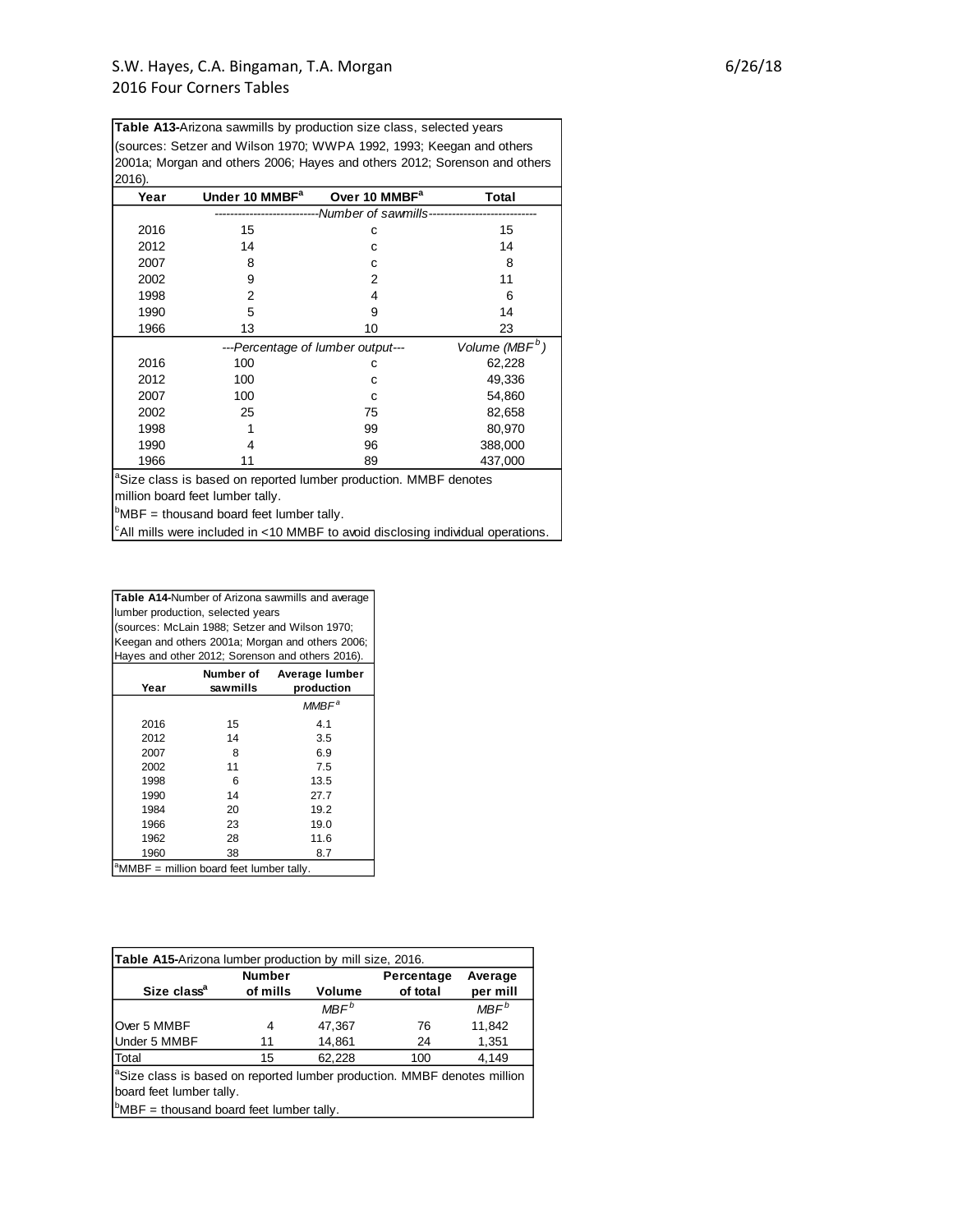| Table A16-Production and disposition of Arizona mill residues, 2016. |                   |                                    |        |                   |                                                                        |               |                   |
|----------------------------------------------------------------------|-------------------|------------------------------------|--------|-------------------|------------------------------------------------------------------------|---------------|-------------------|
| <b>Residue type</b>                                                  | Total<br>utilized | Pulp and<br>board                  | Energy | Mulch/<br>bedding | <b>Unspecified</b><br>use                                              | <b>Unused</b> | Total<br>produced |
|                                                                      |                   | ---------------------------------- |        |                   |                                                                        |               |                   |
| Coarse                                                               | 45,380            | $\overline{\phantom{a}}$           | 16,845 |                   | 28,535                                                                 | 31            | 45,411            |
| Fine                                                                 | 22,454            | ٠                                  | 6,462  | 11,689            | 4,303                                                                  | 52            | 22,506            |
| Sawdust                                                              | 16,552            | $\overline{\phantom{a}}$           | 560    | 11.689            | 4,303                                                                  | 50            | 16,602            |
| <b>Planer shavings</b>                                               | 5,902             | $\overline{\phantom{a}}$           | 5,902  |                   |                                                                        | 2             | 5,904             |
| <b>Bark</b>                                                          | 11,832            | ٠                                  | 713    | 6,781             | 4,338                                                                  | 30            | 11,862            |
| Total                                                                | 79.667            | $\overline{\phantom{a}}$           | 24.020 | 18.470            | 37,176                                                                 | 113           | 79,780            |
|                                                                      |                   |                                    |        |                   | -----------------------------Percentage of residue type--------------- |               |                   |
| Coarse                                                               | 99.9              | ٠                                  | 37.1   |                   | 62.8                                                                   | 0.1           | 56.9              |
| Fine                                                                 | 99.8              |                                    | 28.7   | 51.9              | 19.1                                                                   | 0.2           | 28.2              |
| Sawdust                                                              | 99.7              |                                    | 3.4    | 70.4              | 25.9                                                                   | 0.3           | 20.8              |
| <b>Planer shavings</b>                                               | 100.0             | -                                  | 100.0  |                   |                                                                        | 0.0           | 7.4               |
| <b>Bark</b>                                                          | 99.7              |                                    | 6.0    | 57.2              | 36.6                                                                   | 0.3           | 14.9              |
| Total                                                                | 99.9              | ٠                                  | 30.1   | 23.2              | 46.6                                                                   | 0.1           | 100               |
| $^{\circ}$ Bone-dry unit = 2,400 lb oven-dry wood.                   |                   |                                    |        |                   |                                                                        |               |                   |

**Table A17-**Arizona sawmill residue factors, 1998, 2002, 2007, 2012 and 2016 (sources: Keegan and others 2001a; Morgan and others 2006; Hayes and others 2012; Sorenson and others 2016).

| <b>Type of Residue</b> | 1998 | 2002 | 2007                               | 2012 | 2016 |
|------------------------|------|------|------------------------------------|------|------|
|                        |      |      | -BDU/MBF lumber tally <sup>a</sup> |      |      |
| Coarse                 | 0.50 | 0.44 | 0.68                               | 0.65 | 0.71 |
| Sawdust                | 0.22 | 0.15 | 0.17                               | 0.18 | 0.20 |
| Planer shavings        | 0.19 | 0.14 | 0.12                               | 0.00 | 0.01 |
| Bark                   | 0.21 | 0.23 | 0.25                               | 0.24 | 0.21 |
| Total                  | 1.12 | 0.96 | 1.22                               | 1.07 | 1.13 |

 ${}^{18}$ Bone-dry unit (BDU = 2,400 lb oven-dry wood) of residue generated for every 1,000 board feet of lumber manufactured.

**Table A18-**Destination and sales value of Arizona's primary wood products and mill residues, 2016.

|                                            |         | Other<br>4-Corner | Other<br><b>Rocky Mtn</b> |                                                                |                                                  |                          | <b>North</b>         |                    |         |
|--------------------------------------------|---------|-------------------|---------------------------|----------------------------------------------------------------|--------------------------------------------------|--------------------------|----------------------|--------------------|---------|
| Product                                    | Arizona | <b>States</b>     | <b>States<sup>a</sup></b> | Far West <sup>b</sup>                                          | Northeast <sup>c</sup> South <sup>d</sup>        |                          | Central <sup>e</sup> | Other <sup>t</sup> | Total   |
|                                            |         |                   |                           |                                                                | --Thousand 2016 dollars------------------------- |                          |                      |                    |         |
| Lumber, timbers, and other sawn            |         |                   |                           |                                                                |                                                  |                          |                      |                    |         |
| products                                   | 5.869   | 1.561             | 277                       | 3.563                                                          | 0                                                | 681                      | 533                  | 15.134             | 27.618  |
| House logs and other products <sup>9</sup> | 61.937  | 10.403            | 1.636                     | 5.869                                                          | 51                                               | $\Omega$                 | 156                  |                    | 80,058  |
| Total                                      | 67.806  | 11.964            | 1.913                     | 9.433                                                          | 51                                               | 681                      | 688                  | 15.141             | 107,676 |
|                                            |         |                   |                           | ---Percentage of regional sales by product-------------------- |                                                  |                          |                      |                    |         |
| Lumber, timbers, and other sawn            |         |                   |                           |                                                                |                                                  |                          |                      |                    |         |
| products                                   | 8.7     | 13.0              | 14.5                      | 37.8                                                           | ٠                                                | 100.0                    | 77.4                 |                    | 25.6    |
| House logs and other products <sup>9</sup> | 91.3    | 87.0              |                           | 62.2                                                           |                                                  | $\overline{\phantom{a}}$ | 22.6                 |                    | 74.4    |
| Total                                      | 63.0    | 11.1              | 1.8                       | 8.8                                                            | 0.0                                              | 0.6                      | 0.6                  | 14.1               | 100.0   |

aOther Rocky Mountains includes Idaho, Montana, Nevada.

<sup>b</sup>Far West includes Alaska, California, Hawaii, Oregon, and Washington.

<sup>d</sup>South includes Alabama, Arkansas, Delaware, Florida, Georgia, Kentucky, Louisiana, Maryland, Mississippi, North Carolina, Oklahoma, <sup>c</sup>Northeast includes Connecticut, Maine, Massachusetts, New Hampshire, New Jersey, New York, Pennsylvania, Rhode Island, and Vermont.<br><sup>d</sup>South includes Alabama, Arkansas, Delaware, Florida, Georgia, Kentucky, Louisiana, M

South Carolina, Tennessee, Texas, Virginia, and West Virginia.

eNorth Central includes Illinois, Indiana, Iowa, Kansas, Michigan, Minnesota, Missouri, Nebraska, North Dakota, Ohio, South Dakota, and Wisconsin.

 $<sup>9</sup> Other products include electricity, shavings, firewall, fuel pellets, multch, posts, poles, vigas, latillas, and mill residues.$ </sup>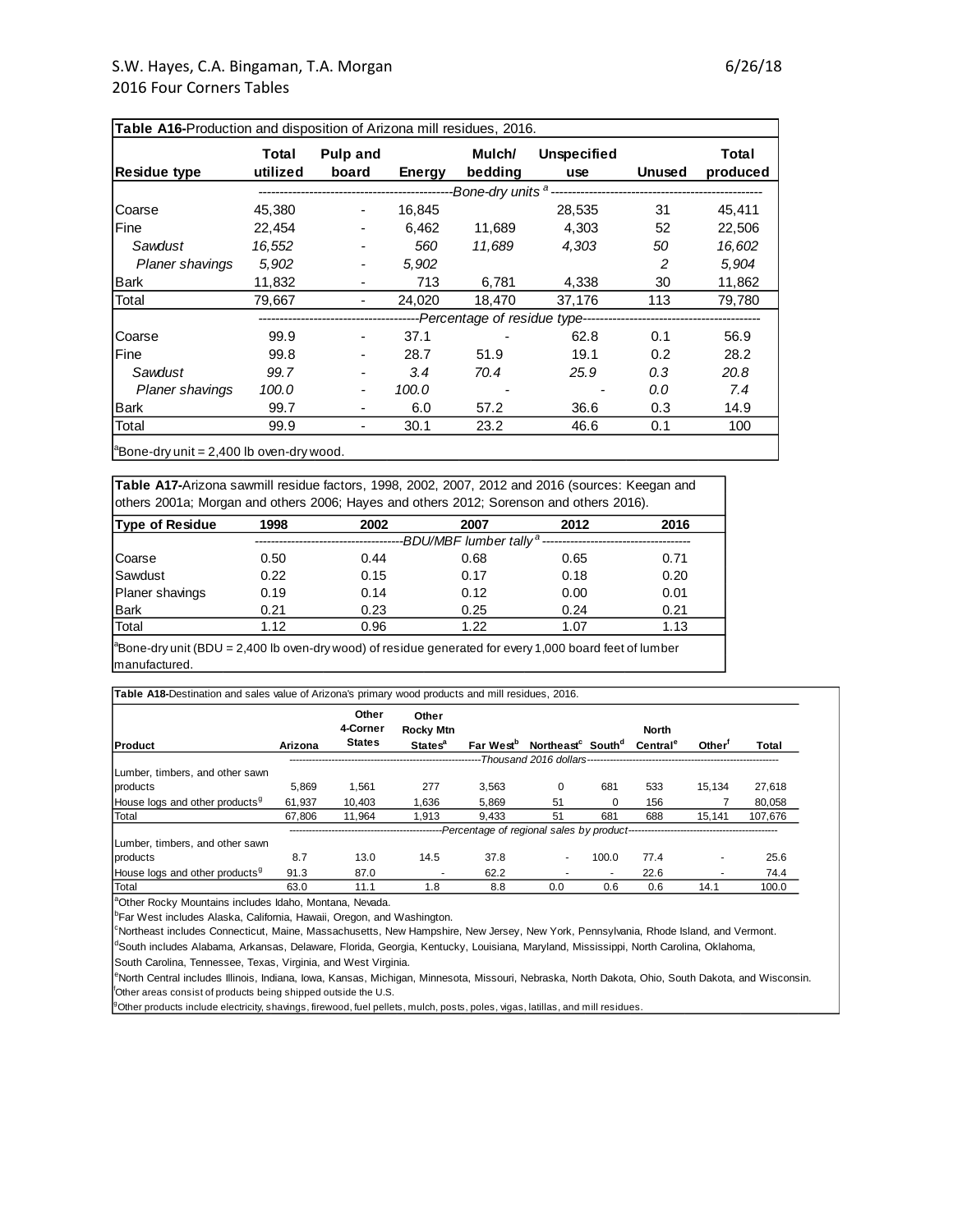| <b>Table C1-Colorado nonreserved timberland by ownership</b><br>class. |                          |                                            |  |  |  |  |  |  |  |
|------------------------------------------------------------------------|--------------------------|--------------------------------------------|--|--|--|--|--|--|--|
| (Source: U.S. Department of Agriculture, Evalidator 2018).             |                          |                                            |  |  |  |  |  |  |  |
| Ownership class                                                        | <b>Thousand</b><br>acres | Percentage of<br>nonreserved<br>timberland |  |  |  |  |  |  |  |
| <b>National Forest</b>                                                 | 7.427                    | 71                                         |  |  |  |  |  |  |  |
| Private                                                                | 2,150                    | 20                                         |  |  |  |  |  |  |  |
| Other public                                                           | 942                      | 9                                          |  |  |  |  |  |  |  |
| Total                                                                  | 10.519                   | 100                                        |  |  |  |  |  |  |  |

**Table C2-**Colorado timber harvest by ownership class, 1982, 2002, 2007 and 2012. (source: McLain 1985; Morgan and others 2006; Hayes and others 2012; Sorenson and others 2016).

|                               |                 | 1982       |                 | 2002       |                 | 2007       |                 | 2012       |                 | 2016          |
|-------------------------------|-----------------|------------|-----------------|------------|-----------------|------------|-----------------|------------|-----------------|---------------|
|                               | MBF             | Percentage | <b>MBF</b>      | Percentage | MBF             | Percentage | <b>MBF</b>      | Percentage | MBF             | Percentage of |
| <b>Ownership Class</b>        | <b>Scribner</b> | of total   | <b>Scribner</b> | of total   | <b>Scribner</b> | of total   | <b>Scribner</b> | of total   | <b>Scribner</b> | total         |
| Private and tribal timberland | 14.814          | 14.3       | 45.723          | 57.4       | 41.334          | 47.8       | 24.332          | 29.6       | 33.881          | 29.0          |
| Private                       | 14.814          | 14.3       | 45.223          | 56.7       | 40.810          | 47.2       | 24,332          | 29.6       | 33,881          | 29.0          |
| Tribal                        |                 | 0.0        | 500             | 0.6        | 524             | 0.6        |                 | 0.0        |                 | 0.0           |
| Public timberland             | 88.618          | 85.7       | 33.989          | 42.6       | 45.206          | 52.2       | 57.737          | 70.4       | 82.775          | 71.0          |
| <b>National Forest</b>        | 83.106          | 80.3       | 30.631          | 38.4       | 43.179          | 49.9       | 54.789          | 66.8       | 75.614          | 64.8          |
| State lands                   | 4.977           | 4.8        | 2.749           | 3.4        | 1.837           | 2.1        | 1.479           | 1.8        | 3.492           | 3.0           |
| Other public                  | 535             | 0.5        | 609             | 0.8        | 190             | 0.2        | 1.469           | 1.8        | 3.669           | 3.1           |
| All owners                    | 103.448         | 100        | 79.711          | 100        | 86.540          | 100        | 82.070          | 100        | 116.656         | 100           |

| <b>Ownership class</b>   | Sawlogs | House<br>logs | Post &<br>pole | Other<br>products <sup>a</sup>                            | All<br>products |
|--------------------------|---------|---------------|----------------|-----------------------------------------------------------|-----------------|
|                          |         |               |                | -Thousand board feet. Scribner------------------          |                 |
| National Forest          | 59,723  | 2,199         | 4,300          | 9,392                                                     | 75,614          |
| Private timberland       | 27,635  | 1,148         | 1,363          | 3,735                                                     | 33,881          |
| Other public lands       | 5,827   |               | 712            | 622                                                       | 7,161           |
| <b>Tribal timberland</b> |         |               |                |                                                           |                 |
| All owners               | 93,185  | 3.347         | 6.375          | 13.749                                                    | 116.656         |
|                          |         |               |                | -------Percentage of harvested product by ownership------ |                 |
| National Forest          | 64.1    | 65.7          | 67.5           | 68.3                                                      | 64.8            |
| Private timberland       | 29.7    | 34.3          | 21.4           | 27.2                                                      | 29.0            |
| Other public lands       | 6.3     |               | 11.2           | 4.5                                                       | 6.1             |
| <b>Tribal timberland</b> |         |               |                |                                                           |                 |
| All owners               | 79.9    | 2.9           | 5.5            | 11.8                                                      | 100             |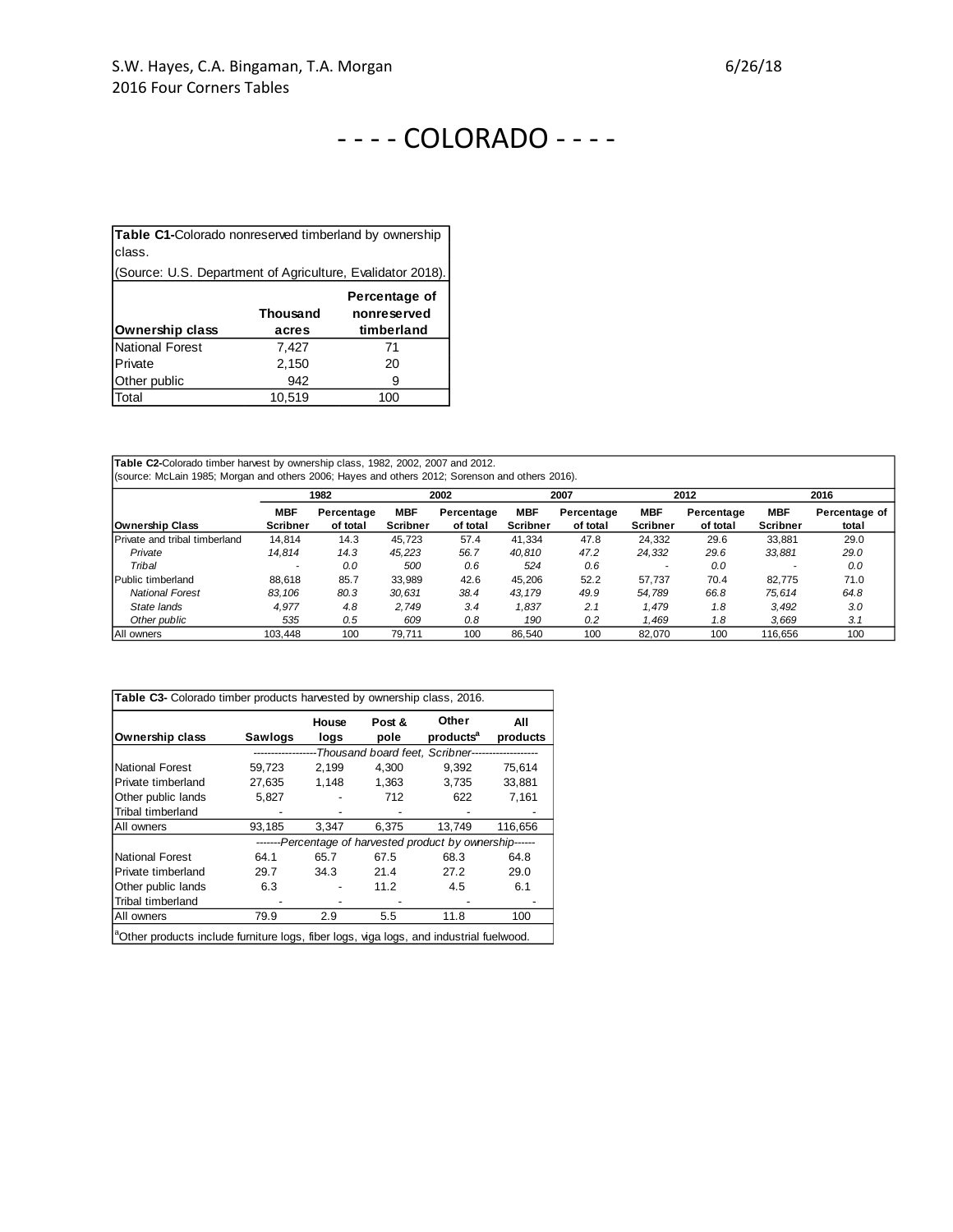| Table C4-Colorado timber harvest by county, selected years.                                                             |               |                          |                |                |                |                          |                          |      |                        |                          |                          |                          |
|-------------------------------------------------------------------------------------------------------------------------|---------------|--------------------------|----------------|----------------|----------------|--------------------------|--------------------------|------|------------------------|--------------------------|--------------------------|--------------------------|
| (sources: Setzer and Shupe 1977; McLain 1985; Morgan and others 2006; Hayes and others 2012; Sorenson and others 2016). |               |                          |                |                |                |                          |                          |      |                        |                          |                          |                          |
| County                                                                                                                  | 1974          | 1982                     | 2002           | 2007           | 2012           | 2016                     | 1974                     | 1982 | 2002                   | 2007                     | 2012                     | 2016                     |
|                                                                                                                         |               |                          | MBF Scribner-  |                |                |                          |                          |      | Percentage of harvest- |                          |                          |                          |
| Adams                                                                                                                   |               |                          | 8              | 2              | 1              | 5                        |                          |      | a                      | a                        | $\mathsf a$              |                          |
| Alamosa                                                                                                                 | 397           | 800                      | $\overline{a}$ |                | $\overline{a}$ | 1,125                    | 0.2                      | 0.8  |                        |                          |                          | 1.0                      |
| Archuleta                                                                                                               | 24,856        | 300                      | 1,640          | 260            | 890            | 3,548                    | 11.6                     | 0.3  | 2.1                    | 0.3                      | 1.1                      | 3.0                      |
| Boulder                                                                                                                 | 90            | 514                      | 44             | 3              | $\overline{2}$ | 766                      | a                        | 0.5  | 0.1                    | a                        | a                        | 0.7                      |
| Chaffee                                                                                                                 |               | 252                      | 595            | 48             |                | 915                      | $\overline{a}$           | 0.2  | 0.7                    | 0.1                      | $\overline{\phantom{a}}$ | 0.8                      |
| <b>Clear Creek</b>                                                                                                      |               | 500                      |                |                | 3,500          | 92                       |                          | 0.5  |                        |                          | 4.3                      | 0.1                      |
| Conejos                                                                                                                 | 6,007         | 1,221                    | 740            | 618            | 1,355          | 7,518                    | 2.8                      | 1.2  | 0.9                    | 0.7                      | 1.7                      | 6.4                      |
| Costilla                                                                                                                |               |                          | 3,684          | 4,986          | 2,418          | 875                      | ÷,                       |      | 4.6                    | 5.8                      | 2.9                      | 0.8                      |
| Custer                                                                                                                  | 2,383         | 2,526                    | 300            | 717            | 150            | 2,585                    | 1.1                      | 2.4  | 0.4                    | 0.8                      | 0.2                      | 2.2                      |
| Delta                                                                                                                   | 1,324         | 933                      | 2,376          | 13,195         | 3,462          | 674                      | 0.6                      | 0.9  | 3.0                    | 15.2                     | 4.2                      | 0.6                      |
| Dolores                                                                                                                 | 12,687        | 7,801                    | 5,907          | 3,275          | 3,000          | 2,869                    | 5.9                      | 7.5  | 7.4                    | 3.8                      | 3.7                      | 2.5                      |
| Douglas                                                                                                                 | 213           | 1,600                    | 40             | 417            | 306            | 195                      | 0.1                      | 1.5  | 0.1                    | 0.5                      | 0.4                      | 0.2                      |
| Eagle                                                                                                                   | 5,221         | 1,500                    | 200            | $\overline{a}$ | 144            | 4,866                    | 2.4                      | 1.5  | 0.3                    | L,                       | 0.2                      | 4.2                      |
| Elbert                                                                                                                  | 265           |                          |                |                |                |                          | 0.1                      |      |                        |                          |                          |                          |
| El Paso                                                                                                                 | 285           | 470                      | 240            | 49             |                | $\overline{\phantom{a}}$ | 0.1                      | 0.5  | 0.3                    | 0.1                      | $\overline{\phantom{a}}$ | $\overline{a}$           |
| Fremont                                                                                                                 |               | 1,100                    | 1,673          | 348            |                | 220                      | ÷                        | 1.1  | 2.1                    | 0.4                      | ÷,                       | 0.2                      |
| Garfield                                                                                                                | 2,218         | 500                      | 9,321          | 1,924          | 622            | 530                      | 1.0                      | 0.5  | 11.7                   | 2.2                      | 0.8                      | 0.5                      |
| Gilpin                                                                                                                  |               |                          | 20             |                |                |                          |                          |      | a                      |                          |                          | $\overline{\phantom{a}}$ |
| Grand                                                                                                                   | 18,406        | 618                      | 3,113          | 30,387         | 19,381         | 8,538                    | 8.6                      | 0.6  | 3.9                    | 35.1                     | 23.6                     | 7.3                      |
| Gunnison                                                                                                                | 12,431        | 2,336                    | 4,249          | 4,110          | 4,243          | 2,147                    | 5.8                      | 2.3  | 5.3                    | 4.7                      | 5.2                      | 1.8                      |
| Hinsdale                                                                                                                |               |                          |                |                |                | 12,898                   | $\overline{\phantom{a}}$ |      |                        |                          | $\overline{a}$           | 11.1                     |
| Huerfano                                                                                                                | 2,192         | 1,800                    | 500            | 500            | $\overline{a}$ | 5,284                    | 1.0                      | 1.7  | 0.6                    | 0.6                      | $\overline{\phantom{a}}$ | 4.5                      |
| Jackson                                                                                                                 | 20,786        | 16,273                   | 4,373          | 2,916          | 2,610          | 8,483                    | 9.7                      | 15.7 | 5.5                    | 3.4                      | 3.2                      | 7.3                      |
| Jefferson                                                                                                               |               | 1,881                    | 361            | 21             | $\overline{2}$ | 186                      | $\overline{\phantom{a}}$ | 1.8  | 0.5                    | a                        | $\mathsf{a}$             | 0.2                      |
| La Plata                                                                                                                | 39,950        | 1,271                    | 2,312          | 321            | 510            | 2,497                    | 18.7                     | 1.2  | 2.9                    | 0.4                      | 0.6                      | 2.1                      |
| Lake                                                                                                                    |               | $\blacksquare$           | 844            | $\overline{a}$ |                | 335                      | Ĭ.                       |      | 1.1                    | $\overline{a}$           | $\overline{\phantom{a}}$ | 0.3                      |
| Larimer                                                                                                                 | 5,219         | 2,497                    | 3,145          | 528            | 1,152          | 1,270                    | 2.4                      | 2.4  | 3.9                    | 0.6                      | 1.4                      | 1.1                      |
| Las Animas                                                                                                              | 993           | 1,600                    | 7,057          | 2,300          | 170            |                          | 0.5                      | 1.5  | 8.9                    | 2.7                      | 0.2                      | $\overline{\phantom{a}}$ |
| Logan                                                                                                                   | 33            | $\blacksquare$           | $\overline{a}$ | $\overline{a}$ | $\overline{a}$ | ÷.                       | a                        |      | $\overline{a}$         | $\overline{a}$           | $\overline{a}$           | $\overline{\phantom{a}}$ |
| Mesa                                                                                                                    | 5,252         | 1,765                    | 8,660          | 4,973          | 4,798          | 7,602                    | 2.5                      | 1.7  | 10.9                   | 5.7                      | 5.8                      | 6.5                      |
| Mineral                                                                                                                 | 11,876        | 6,531                    | 372            | 683            | 629            | 1,257                    | 5.5                      | 6.3  | 0.5                    | 0.8                      | 0.8                      | 1.1                      |
| Moffat                                                                                                                  | 158           | $\overline{\phantom{a}}$ | 124            | $\overline{a}$ | 399            | 186                      | 0.1                      | ÷.   | 0.2                    | $\overline{a}$           | 0.5                      | 0.2                      |
| Montezuma                                                                                                               | 4,169         | 15,001                   | 4,495          | 3,242          | 2,202          | 2,995                    | 1.9                      | 14.5 | 5.6                    | 3.7                      | 2.7                      | 2.6                      |
| Montrose                                                                                                                | 2,714         | 7,735                    | 3,029          | 1,625          | 7,335          | 5,628                    | 1.3                      | 7.5  | 3.8                    | 1.9                      | 8.9                      | 4.8                      |
| Ouray                                                                                                                   | $\frac{1}{2}$ | 2,565                    | 30             | 8              | 129            | 25                       | $\overline{\phantom{a}}$ | 2.5  | a                      | a                        | a                        | a                        |
| Park                                                                                                                    | 252           | 2,456                    | 4,369          | 2,432          | 911            | 951                      | 0.1                      | 2.4  | 5.5                    | 2.8                      | 1.1                      | 0.8                      |
| Pitkin                                                                                                                  | 331           | $\overline{\phantom{a}}$ |                |                | 149            | 104                      | 0.2                      |      |                        |                          | 0.2                      | 0.1                      |
| Pueblo                                                                                                                  | 176           | $\overline{a}$           | 306            | 48             | $\overline{a}$ | 1,012                    | 0.1                      |      | 0.4                    | 0.1                      | ÷,                       | 0.9                      |
| Rio Blanco                                                                                                              | 370           | 10                       | 730            |                |                | 81                       | 0.2                      | a    | 0.9                    | L,                       | $\blacksquare$           | 0.1                      |
| Rio Grande                                                                                                              | 10,857        | 9,277                    | 557            | 100            | 4,313          | 5,418                    | 5.1                      | 9.0  | 0.7                    | 0.1                      | 5.3                      | 4.6                      |
| Routt                                                                                                                   | 10,442        | 1,976                    | 1,143          | 2,008          | 6,593          | 9,465                    | 4.9                      | 1.9  | 1.4                    | 2.3                      | 8.0                      | 8.1                      |
| Saguache                                                                                                                | 11,426        | 4,802                    | 520            | 1,459          | $\overline{a}$ | 3,494                    | 5.3                      | 4.6  | 0.7                    | 1.7                      | $\overline{\phantom{a}}$ | 3.0                      |
| San Juan                                                                                                                |               |                          | 274            |                |                |                          |                          |      | 0.3                    |                          |                          |                          |
| San Miguel                                                                                                              |               | 2,131                    | 1,020          | $\overline{a}$ | 25             | 230                      | $\overline{\phantom{a}}$ | 2.1  | 1.3                    | $\overline{\phantom{a}}$ | 0.0                      | 0.2                      |
| Summit                                                                                                                  |               | 193                      | 289            | 2,606          | 1,072          | 6,265                    | ÷,                       | 0.2  | 0.4                    | 3.0                      | 1.3                      | 5.4                      |
| Teller                                                                                                                  | 46            | 713                      | 1,049          | 432            | 9,598          | 3,522                    | a                        | 0.7  | 1.3                    | 0.5                      | 11.7                     | 3.0                      |
| Total                                                                                                                   | 214,025       | 103,448                  | 79,711         | 86,540         | 82,070         | 116,656                  | 100                      | 100  | 100                    | 100                      | 100                      | 100                      |
| <sup>a</sup> Less than 0.05 percent.                                                                                    |               |                          |                |                |                |                          |                          |      |                        |                          |                          |                          |

| Species                    | 1974                     | 1982    | 2002   | 2007   | 2012                                          | 2016    | 1974                     | 1982 | 2002 | 2007 | 2012                                  | 2016 |
|----------------------------|--------------------------|---------|--------|--------|-----------------------------------------------|---------|--------------------------|------|------|------|---------------------------------------|------|
|                            |                          |         |        |        | -MBF Scribner-------------------------------- |         |                          |      |      |      | Percentage of harvest---------------- |      |
| Lodgepole pine             | 42.187                   | 15.500  | 12.457 | 45.026 | 41.091                                        | 64.105  | 19.7                     | 15.0 | 15.6 | 52.0 | 50.1                                  | 55.0 |
| Spruce <sup>a</sup>        | 91.638                   | 41.877  | 19.908 | 10.203 | 15.488                                        | 26,578  | 42.8                     | 40.5 | 25.0 | 11.8 | 18.9                                  | 22.8 |
| Ponderosa pine             | 34,306                   | 22,716  | 22.526 | 6,899  | 10,983                                        | 8,505   | 16.0                     | 22.0 | 28.3 | 8.0  | 13.4                                  | 7.3  |
| Aspen                      | 4.825                    | 12.737  | 15.292 | 17.319 | 7.727                                         | 8,192   | 2.3                      | 12.3 | 19.2 | 20.0 | 9.4                                   | 7.0  |
| Douglas-fir                | 26.927                   | 6,574   | 6,959  | 3,946  | 5,334                                         | 6,948   | 12.6                     | 6.4  | 8.7  | 4.6  | 6.5                                   | 6.0  |
| True firs <sup>b</sup>     | 14.142                   | 3,986   | 2.512  | 3.132  | 1,350                                         | 2,301   | 6.6                      | 3.9  | 3.2  | 3.6  | 1.6                                   | 2.0  |
| Other species <sup>c</sup> | $\overline{\phantom{a}}$ | 58      | 58     | 14     | 96                                            | 27      | $\overline{\phantom{a}}$ | 0.1  | 0.1  | 0.0  | 0.1                                   | 0.0  |
| All species                | 214.025                  | 103.448 | 79.711 | 86,539 | 82.070                                        | 116.656 | 100                      | 100  | 100  | 100  | 100                                   | 100  |

c<sub>Other species include cottonwood, western redcedar, gambel oak, Rocky Mountain juniper, and pinyon.</sub>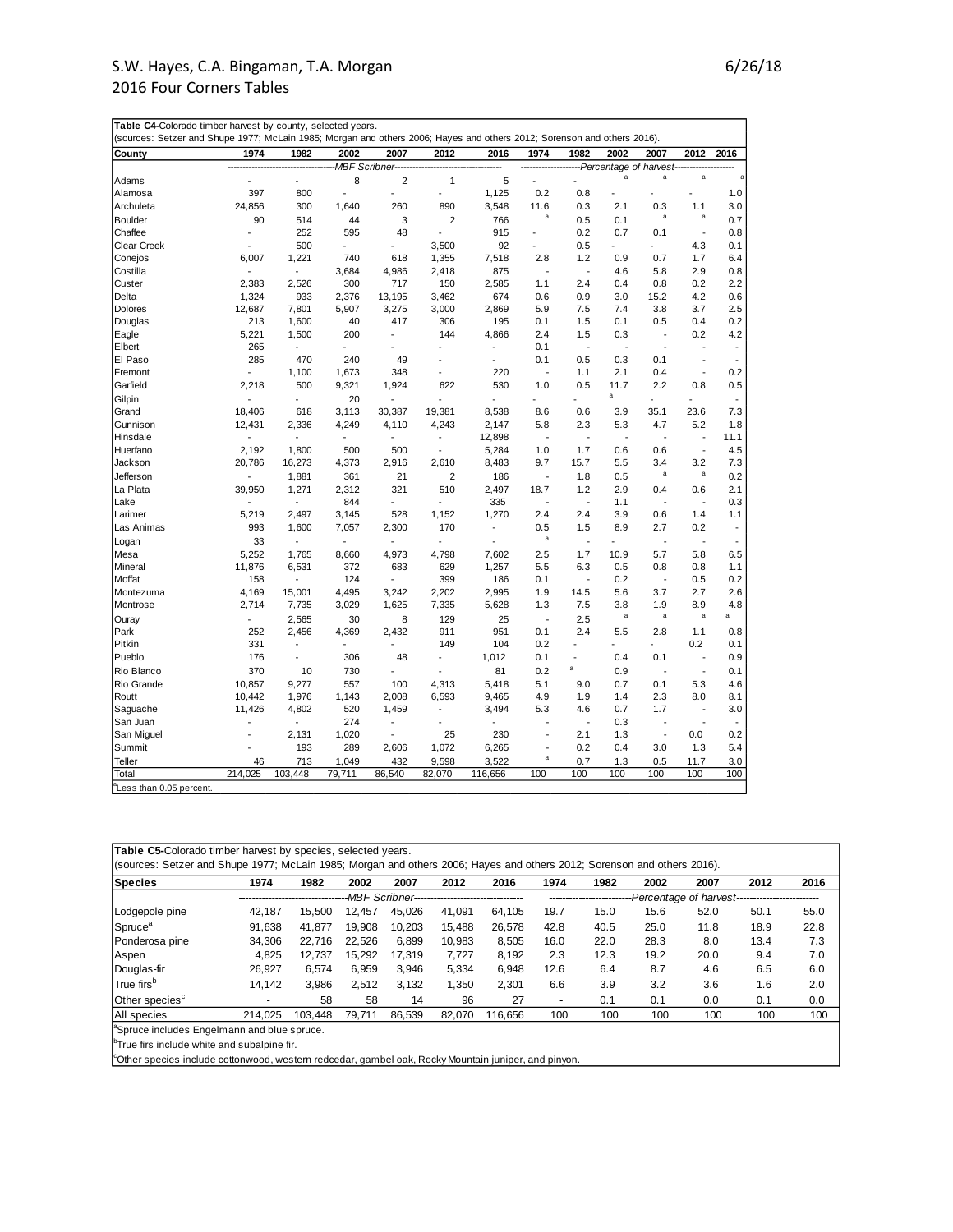|                            |              | House | Posts and                                                        | Other                 | All      |
|----------------------------|--------------|-------|------------------------------------------------------------------|-----------------------|----------|
| <b>Species</b>             | Sawlogs      | logs  | poles                                                            | products <sup>a</sup> | products |
|                            |              |       | -----------------Thousand board feet, Scribner------------------ |                       |          |
| Lodgepole pine             | 49,635       | 502   | 5,256                                                            | 8,713                 | 64,105   |
| Spruceb                    | 23,221 2,454 |       | 600                                                              | 93                    | 26,368   |
| Ponderosa pine             | 7,146        | 71    | 199                                                              | 1,089                 | 8,505    |
| Aspen                      | 5,095        | 274   | 9                                                                | 2,814                 | 8,192    |
| Douglas-fir                | 6,046        | 46    | 215                                                              | 640                   | 6,948    |
| True firs <sup>c</sup>     | 1,806        |       | 95                                                               | 400                   | 2,301    |
| Other species <sup>d</sup> | 237          |       |                                                                  |                       | 237      |
| All species                | 93,185       | 3,347 | 6,375                                                            | 13,749                | 116,656  |
|                            |              |       | -Percentage of product by species---------------                 |                       |          |
| Lodgepole pine             | 53.3         | 15.0  | 82.4                                                             | 63.4                  | 55.0     |
| Spruce <sup>b</sup>        | 24.9         | 73.3  | 9.4                                                              | 0.7                   | 22.6     |
| Ponderosa pine             | 7.7          | 2.1   | 3.1                                                              | 7.9                   | 7.3      |
| Aspen                      | 5.5          | 8.2   | 0.1                                                              | 20.5                  | 7.0      |
| Douglas-fir                | 6.5          | 1.4   | 3.4                                                              | 4.7                   | 6.0      |
| True firs <sup>c</sup>     | 1.9          |       | 1.5                                                              | 2.9                   | 2.0      |
| Other species <sup>d</sup> | 0.3          |       |                                                                  |                       | 0.2      |
| All species                | 79.9         | 2.9   | 5.5                                                              | 11.8                  | 100      |

**bSpruce includes Engelmann and blue spruce.** 

<sup>c</sup>True firs include white and subalpine fir.

dOther species include gambel oak, Rocky Mountain juniper, pinyon, cottonwood, and western redcedar.

| Table C7-Timber product flow into and out of Colorado, 2016.                                                     |                                     |                   |                   |  |  |  |  |  |
|------------------------------------------------------------------------------------------------------------------|-------------------------------------|-------------------|-------------------|--|--|--|--|--|
|                                                                                                                  | Log flow Log flow                   |                   |                   |  |  |  |  |  |
|                                                                                                                  | into                                | out of            | <b>Net inflow</b> |  |  |  |  |  |
| <b>Timber Product</b>                                                                                            |                                     | Colorado Colorado | (net outflow)     |  |  |  |  |  |
|                                                                                                                  | ---Thousand board feet, Scribner--- |                   |                   |  |  |  |  |  |
| Sawlogs                                                                                                          | 380                                 | 15,646            | (15,266)          |  |  |  |  |  |
| House logs                                                                                                       | 225                                 | 476               | (251)             |  |  |  |  |  |
| Other products <sup>a</sup>                                                                                      | 3,360                               |                   | 3,360             |  |  |  |  |  |
| All products                                                                                                     | 3,965                               | 16,122            | (12, 157)         |  |  |  |  |  |
| <sup>a</sup> Other products include fiber logs, post and pole logs,<br>energywood logs, and industrial fuelwood. |                                     |                   |                   |  |  |  |  |  |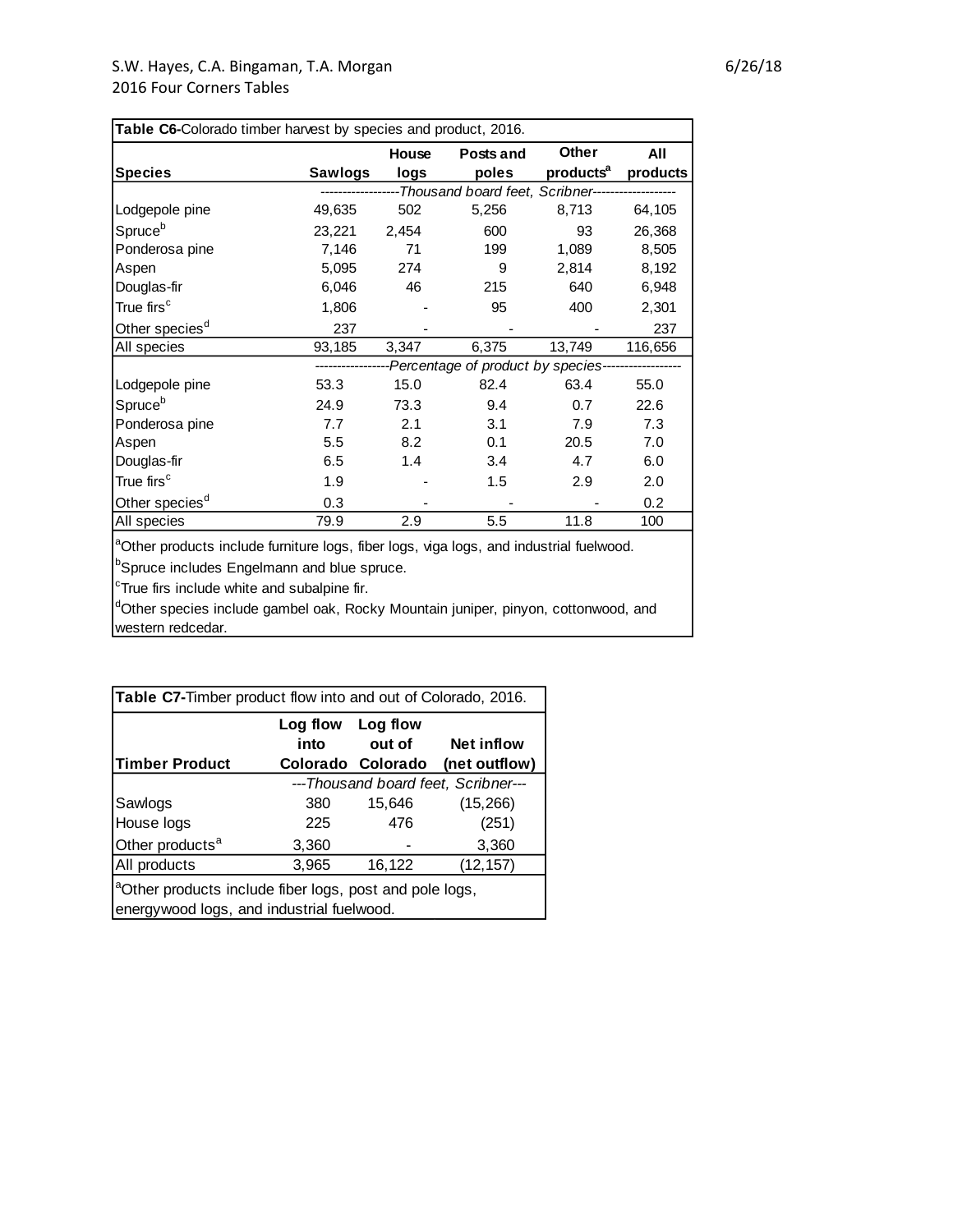**Ownership class Sawlogs Posts and poles House logs Other products<sup>a</sup> All products** Private and tribal timberland 29,800 1,653 1,308 5,525 35,911  *Private 29,800 1,653 1,248 5,525 35,851 Tribal - - 60 - 60* Public timberland 66,298 5,032 2,264 11,564 68,588  *National Forest 60,471 4,320 2,264 10,349 61,734 State lands 2,827 330 - 928 4,085 Other public 3,000 382 - 287 2,769* Other owners **Other owners** and the set of the set of the set of the set of the set of the set of the set of the set of the set of the set of the set of the set of the set of the set of the set of the set of the set of the  *Other mills - - - - - Canada - - - - -* All owners 36,098 6,685 3,572 17,089 104,499 Private and tribal timberland 31.0 24.7 36.6 32.3 34.4  *Private 31.0 24.7 34.9 32.3 34.3 Tribal - - 1.7 - 0.1* Public timberland 69.0 75.3 63.4 67.7 65.6  *National Forest 62.9 64.6 63.4 60.6 59.1 State lands 2.9 4.9 - 5.4 3.9 Other public 3.1 5.7 - 1.7 2.6* Other owners - - - - -  *Other mills - - - - - Canada - - - - -* All owners 92.0 6.4 3.4 16.4 100 aOther products include energywood logs, fiber logs, furniture logs, and industrial fuelwood. *Percentage of product by owner-*-<br>-Thousand board feet, Scribner--**Table C8-**Timber received by Colorado forest products industry by ownership class and product, 2016.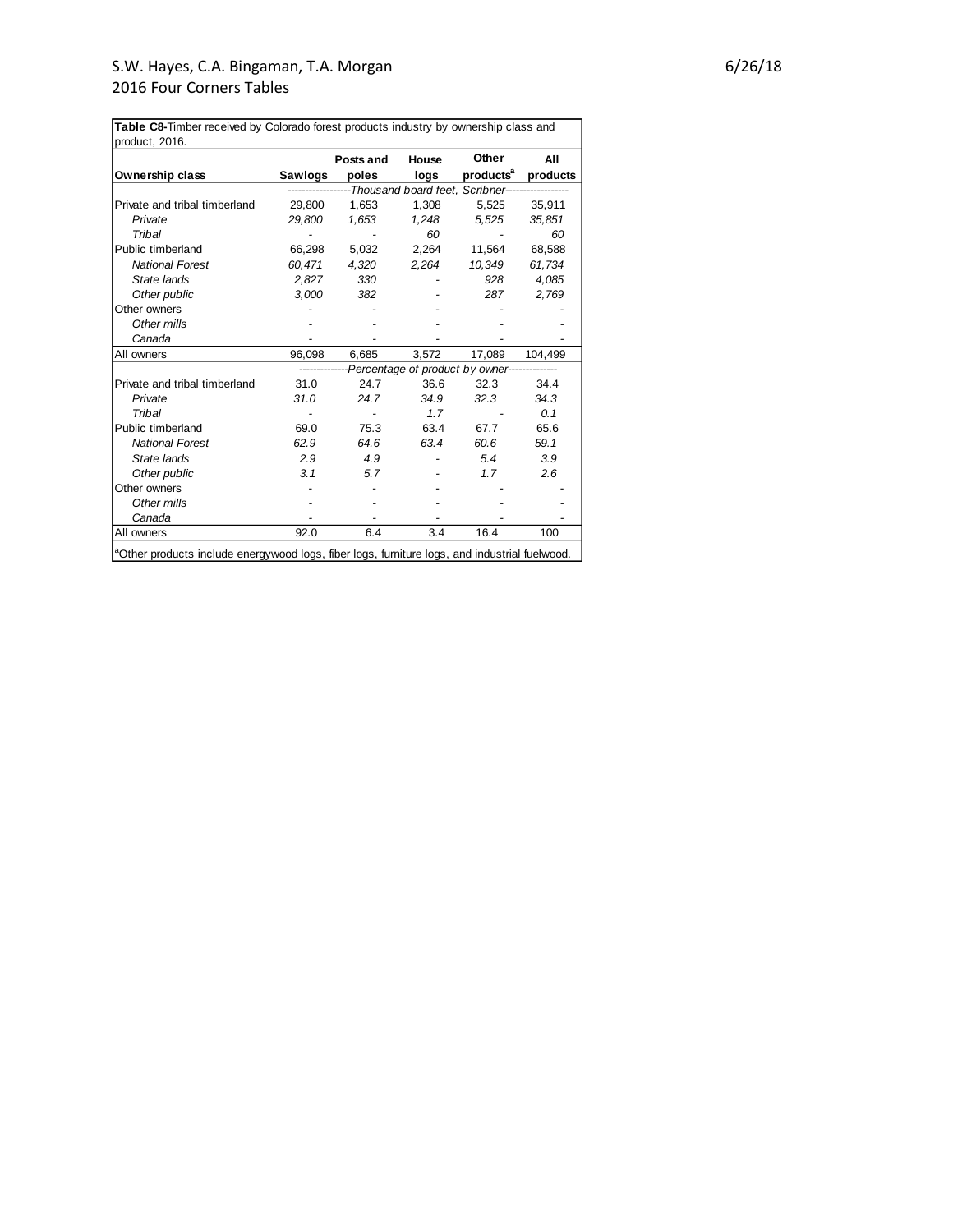|                |                | House logs and |                |                         |
|----------------|----------------|----------------|----------------|-------------------------|
| County         | Lumber         | log homes      | Other products | Total                   |
| Alamosa        |                |                | 1              | $\mathbf{1}$            |
| Arapahoe       |                |                | 1              | 1                       |
| Archuleta      | $\overline{2}$ |                |                | $\overline{\mathbf{c}}$ |
| <b>Boulder</b> | 1              | 1              | $\mathbf{1}$   | 3                       |
| Conejos        | $\overline{2}$ |                |                | $\overline{2}$          |
| Custer         | 1              |                |                | $\mathbf{1}$            |
| Delta          | 1              |                |                | $\mathbf{1}$            |
| Denver         |                |                | $\mathbf{1}$   | 1                       |
| Eagle          | 1              |                |                | $\mathbf{1}$            |
| El Paso        |                |                |                | 0                       |
| Fremont        | $\overline{2}$ |                |                | $\overline{2}$          |
| Garfield       | $\overline{2}$ | 1              | 1              | $\overline{4}$          |
| Grand          | $\overline{2}$ | 1              | 3              | 6                       |
| Jackson        |                |                | 1              | $\mathbf{1}$            |
| Jefferson      |                |                | 1              | $\mathbf{1}$            |
| La Plata       | 1              | $\overline{2}$ |                | 3                       |
| Larimer        | 3              |                | $\overline{2}$ | 5                       |
| <b>Mesa</b>    | 1              |                |                | $\mathbf{1}$            |
| Mineral        |                | $\mathbf{1}$   |                | $\mathbf{1}$            |
| Montezuma      | 3              |                | $\overline{2}$ | 5                       |
| Montrose       | $\overline{2}$ | $\overline{2}$ |                | $\overline{4}$          |
| Park           | 1              | 1              |                | $\overline{2}$          |
| Pueblo         | 1              |                |                | $\mathbf{1}$            |
| Rio Grande     | 1              |                | $\mathbf{1}$   | $\overline{2}$          |
| Saguache       | 1              | 1              |                | $\overline{2}$          |
| Teller         | $\overline{2}$ |                |                | $\overline{2}$          |
| Weld           |                |                |                | 0                       |
| 2016 Total     | 30             | 10             | 15             | 55                      |
| 2012 Total     | 31             | 12             | 15             | 58                      |
| 2007 Total     | 30             | 19             | 15             | 64                      |
| 2002 Total     | 50             | 46             | 37             | 133                     |
| 1982 Total     | 84             | 5              | 6              | 95                      |

**Table C9-**Active Colorado primary wood products facilities by county and product, 2016.

**Table C10-**Finished product sales of Colorado's primary wood products sectors, 2002, 2007, 2012 and 2016.

(source: Morgan and others 2006; Hayes and others 2012; Sorenson and others 2016).

| <b>Sector</b>              | 2002    | 2007    | 2012                                    | 2016   |
|----------------------------|---------|---------|-----------------------------------------|--------|
|                            |         |         | -Thousands of 2016 dollars <sup>a</sup> |        |
| Sawmills                   | 53,895  | 51.439  | 40,656                                  | 47,856 |
| House logs and log homes   | 36,325  | 22.223  | 14.146                                  | 8.440  |
| Other sectors <sup>b</sup> | 34,416  | 41,857  | 36,051                                  | 41,831 |
| Total                      | 124,635 | 115,520 | 90,854                                  | 98,127 |
|                            |         |         |                                         |        |

<sup>a</sup>All sales are reported f.o.b. the manufacturer's plant.

**bOther sectors include producers of posts, poles, log furniture, fuel pellets,** biomass/energy and excelsior.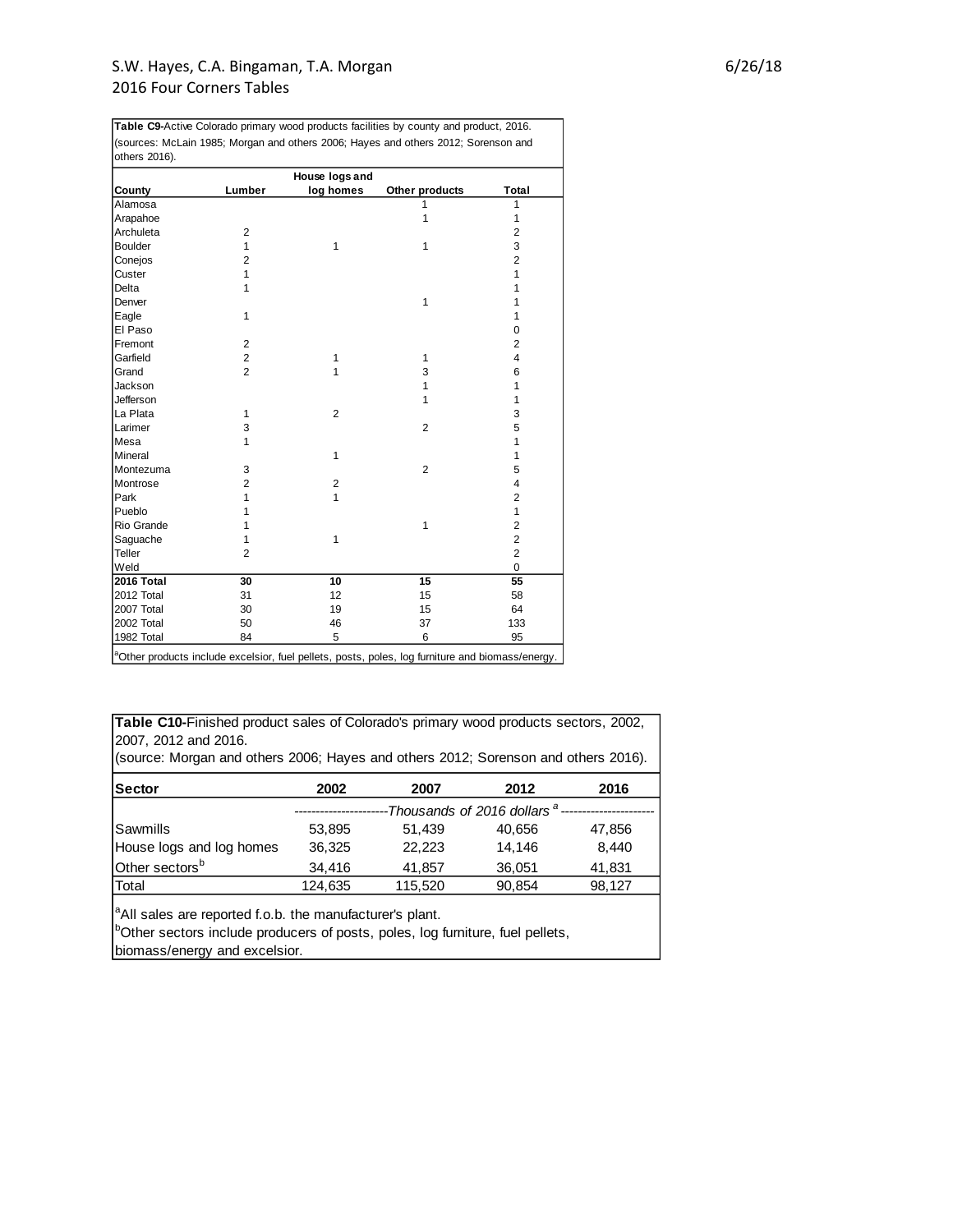(source: McLain 1985; WWPA 1983; Morgan and others 2006; Hayes and others 2012; Sorenson and others 2016). **Table C11-**Number of Colorado sawmills and average lumber production, selected years.

| Year | Number of<br>sawmills                         | Average lumber<br>production |
|------|-----------------------------------------------|------------------------------|
|      |                                               | $MMBF^a$                     |
| 2016 | 30                                            | 3.7                          |
| 2012 | 31                                            | 3.1                          |
| 2007 | 30                                            | 3.9                          |
| 2002 | 50                                            | 1.7                          |
| 1982 | 84                                            | 1.4                          |
|      | $d$ MMD $E =$ million board foot lumber tolly |                              |

 $^{\circ}$ MMBF = million board feet lumber tally

|                         | <b>Number</b> |               | Percentage | Average          |
|-------------------------|---------------|---------------|------------|------------------|
| Size class <sup>a</sup> | of mills      | <b>Volume</b> | of total   | per mill         |
|                         |               | $MBF^b$       |            | MBF <sup>b</sup> |
| Over 2 MMBF             | 8             | 101,166       | 92         | 12,646           |
| Under 2 MMBF            | 22            | 8,757         | 8          | 398              |
| Total                   | 30            | 109,923       | 100        | 3,664            |

"Size class is based on reported lumber production. MMBF denotes million<br>board feet lumber tally.<br><sup>b</sup>MBF = thousand board feet lumber tally. board feet lumber tally.

**Table C13-**Colorado's sawmill residue factors, 2002, 2007, 2012 and 2016. (source: Morgan and others 2006; Hayes and others 2012; Sorenson and others 2016). **Type of residue 2002 2007 2012 2016** Coarse 0.42 0.60 0.56 0.54 **-----------------------------BDU/MBF lumber tallya-------------------------**

| vuust                                                                                                                                       | $U - L$ | v.vv | v.vv | ∪.∪⊤ |  |  |  |
|---------------------------------------------------------------------------------------------------------------------------------------------|---------|------|------|------|--|--|--|
| Sawdust                                                                                                                                     | 0.17    | 0.21 | 0.20 | 0.20 |  |  |  |
| Planer shavings                                                                                                                             | 0.13    | 0.09 | 0.09 | 0.08 |  |  |  |
| <b>Bark</b>                                                                                                                                 | 0.29    | 0.14 | 0.15 | 0.18 |  |  |  |
| Total                                                                                                                                       | 1.01    | 1.04 | 1.00 | 1.00 |  |  |  |
| $\int_{0}^{\infty}$ Bone-dry unit (BDU = 2,400 lb oven-dry wood) of residue generated for every 1,000 board feet<br>of lumber manufactured. |         |      |      |      |  |  |  |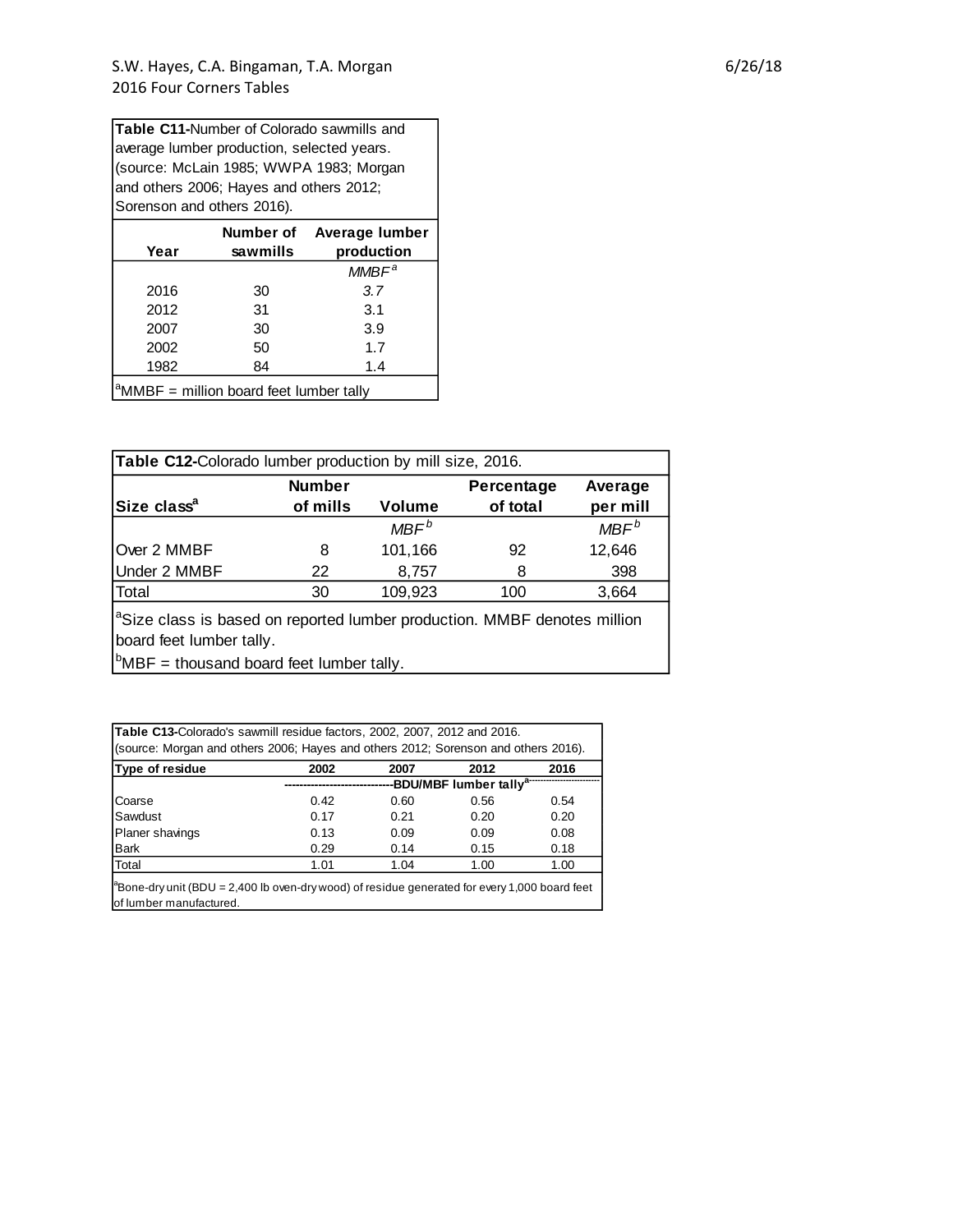| <b>Residue type</b>    | Total<br>utilized | Pulp and<br>board | Energy | Mulch/<br>bedding | Unspecified<br>use                                      | <b>Unused</b> | Total<br>produced |
|------------------------|-------------------|-------------------|--------|-------------------|---------------------------------------------------------|---------------|-------------------|
|                        |                   |                   |        |                   | -Bone-dry units <sup>a</sup> -------------------------- |               |                   |
| Coarse                 | 68,532            | ۰                 | 27,651 |                   | 40,881                                                  | 31            | 68,563            |
| Fine                   | 36,876            |                   | 7,900  | 26,751            | 2,225                                                   | 22            | 36,898            |
| Sawdust                | 26.805            | $\blacksquare$    | 7.900  | 16.884            | 2.021                                                   | 12            | 26,817            |
| <b>Planer shavings</b> | 10.071            |                   |        | 9.867             | 204                                                     | 10            | 10.081            |
| Bark                   | 24,051            |                   | 317    | 21,582            | 2,152                                                   | 321           | 24,372            |
| Total                  | 129.459           |                   | 35,868 | 48.333            | 45,258                                                  | 374           | 129,833           |
|                        |                   |                   |        |                   | ---Percentage of residue type-----------------          |               |                   |
| Coarse                 | 100.0             |                   | 40.3   |                   | 59.6                                                    | 0.0           | 52.8              |
| Fine                   | 99.9              |                   | 21.4   | 72.5              | 6.0                                                     | 0.1           | 28.4              |
| Sawdust                | 100.0             |                   | 29.5   | 63.0              | 7.5                                                     | 0.0           | 20.7              |
| <b>Planer shavings</b> | 99.9              |                   |        | 97.9              | 2.0                                                     | 0.1           | 7.8               |
| Bark                   | 98.7              |                   | 1.3    | 88.6              | 8.8                                                     | 1.3           | 18.8              |
| Total                  | 99.7              | ۰                 | 27.6   | 37.2              | 34.9                                                    | 0.3           | 100               |

| Table C15-Destination and sales value of Colorado's primary wood products and mill residues, 2016. |          |                   |                           |       |                                                                                      |        |              |                    |         |
|----------------------------------------------------------------------------------------------------|----------|-------------------|---------------------------|-------|--------------------------------------------------------------------------------------|--------|--------------|--------------------|---------|
|                                                                                                    |          | Other<br>4-Corner | Other<br><b>Rocky Mtn</b> |       |                                                                                      |        | <b>North</b> |                    |         |
| Product                                                                                            | Colorado | <b>States</b>     | <b>States<sup>a</sup></b> |       | Far West <sup>b</sup> Northeast <sup>c</sup> South <sup>d</sup> Central <sup>e</sup> |        |              | Other <sup>1</sup> | Total   |
|                                                                                                    |          |                   |                           |       |                                                                                      |        |              |                    |         |
| Lumber, timbers and other                                                                          |          |                   |                           |       |                                                                                      |        |              |                    |         |
| sawn products                                                                                      | 15.440   | 7,623             | 6.950                     | 247   | 1.143                                                                                | 9.080  | 6,262        |                    | 46.745  |
| House logs and log homes                                                                           | 3,901    | 883               | 314                       | 314   | 356                                                                                  | 2.035  | 1.938        |                    | 9,741   |
| Posts, poles, and log furniture                                                                    | 5,954    | 2,373             | 1,090                     | 1,038 | 455                                                                                  | 886    | 598          |                    | 12,394  |
| Other products <sup>9</sup>                                                                        | 11,412   | 2,266             | 1,609                     | 2,587 | 2,217                                                                                | 3.944  | 6,400        | 2,224              | 32,659  |
| Total                                                                                              | 36,707   | 13,145            | 9,963                     | 4,186 | 4,171                                                                                | 15,945 | 15,198       | 2,224              | 101,539 |
|                                                                                                    |          |                   |                           |       |                                                                                      |        |              |                    |         |
| Lumber, timbers and other                                                                          |          |                   |                           |       |                                                                                      |        |              |                    |         |
| sawn products                                                                                      | 33.0     | 16.3              | 14.9                      | 0.5   | 2.4                                                                                  | 19.4   | 13.4         |                    | 46.0    |
| House logs and log homes                                                                           | 40.0     | 9.1               | 3.2                       | 3.2   | 3.7                                                                                  | 20.9   | 19.9         |                    | 9.6     |
| Posts, poles, and log furniture                                                                    | 48.0     | 19.1              | 8.8                       | 8.4   | 3.7                                                                                  | 7.1    | 4.8          |                    | 12.2    |
| Other products <sup>9</sup>                                                                        | 34.9     | 6.9               | 4.9                       | 7.9   | 6.8                                                                                  | 12.1   | 19.6         | 6.8                | 32.2    |
| Total                                                                                              | 36.2     | 12.9              | 9.8                       | 4.1   | 4.1                                                                                  | 15.7   | 15.0         | 2.2                | 100     |

aOther Rocky Mountains includes Idaho, Montana, Nevada.

**bFar West includes Alaska, California, Hawaii, Oregon, and Washington.** 

<sup>c</sup>Northeast includes Connecticut, Maine, Massachusetts, New Hampshire, New Jersey, New York, Pennsylvania, Rhode Island, and Vermont.

<sup>d</sup>South includes Alabama, Arkansas, Delaware, Florida, Georgia, Kentucky, Louisiana, Maryland, Mississippi, North Carolina, Oklahoma,

South Carolina, Tennessee, Texas, Virginia, and West Virginia.<br><sup>e</sup>North Central includes Illinois, Indiana, Iowa, Kansas, Michigan, Minnesota, Missouri, Nebraska, North Dakota, Ohio, South Dakota, and Wisconsin.

<sup>f</sup>Other areas consist of products being shipped outside the U.S.

<sup>9</sup>Other products include erosion control products, wood pellets, shavings, mulch, firewood, clean chips, and mill residues.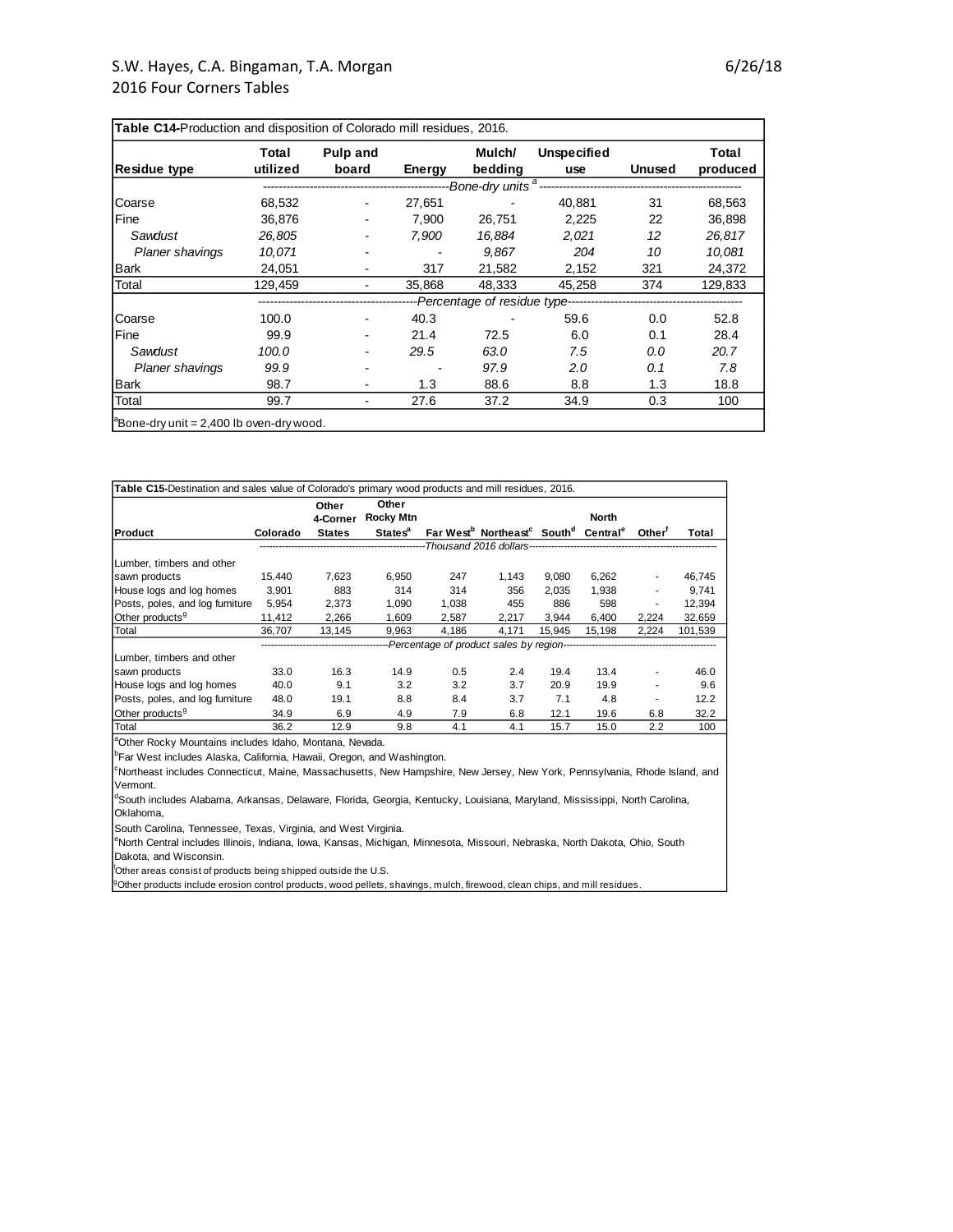|                                                      | Table N1-New Mexico nonreserved timberland by<br>ownership class |            |  |  |  |  |  |  |
|------------------------------------------------------|------------------------------------------------------------------|------------|--|--|--|--|--|--|
|                                                      |                                                                  |            |  |  |  |  |  |  |
| (Source: U.S. Department of Agriculture, FIDO 2018). |                                                                  |            |  |  |  |  |  |  |
| Percentage of<br><b>Thousand</b><br>nonreserved      |                                                                  |            |  |  |  |  |  |  |
| <b>Ownership class</b>                               |                                                                  | timberland |  |  |  |  |  |  |
|                                                      | acres                                                            |            |  |  |  |  |  |  |
| <b>National Forest</b>                               | 2.626                                                            | 62         |  |  |  |  |  |  |
| Private and tribal                                   | 1,442                                                            | 34         |  |  |  |  |  |  |
| Other public                                         | 166                                                              | 4          |  |  |  |  |  |  |
|                                                      |                                                                  |            |  |  |  |  |  |  |

|                               |                  | 1997       |                 | 2002                     |                 | 2007       |                          | 2012       |            | 2016       |  |
|-------------------------------|------------------|------------|-----------------|--------------------------|-----------------|------------|--------------------------|------------|------------|------------|--|
|                               | MBF <sup>a</sup> | Percentage | <b>MBF</b>      | Percentage               | <b>MBF</b>      | Percentage | <b>MBF</b>               | Percentage | <b>MBF</b> | Percentage |  |
| Ownership class               | Scribner         | of total   | <b>Scribner</b> | of total                 | <b>Scribner</b> | of total   | <b>Scribner</b>          | of total   | Scribner   | of total   |  |
| Private and tribal timberland | 85.903           | 88.0       | 64.201          | 86.3                     | 33.001          | 83.0       | 14.496                   | 50.3       | 10.514     | 39.8       |  |
| Private                       | 61.853           | 63.4       | 36.821          | 49.5                     | 14.971          | 37.6       | 7.965                    | 27.6       | 5,663      | 21.5       |  |
| Tribal                        | 24.050           | 24.6       | 27.380          | 36.8                     | 18.030          | 45.3       | 6.531                    | 22.6       | 4.851      | 18.4       |  |
| IPublic timberland            | 11.723           | 12.0       | 10.160          | 13.7                     | 6.769           | 17.0       | 14.343                   | 49.7       | 15.871     | 60.2       |  |
| <b>National Forest</b>        | 11.723           | 12.0       | 10.160          | 13.7                     | 5.644           | 14.2       | 14.343                   | 49.7       | 15.871     | 60.2       |  |
| State timberland              |                  | -          |                 | $\overline{\phantom{a}}$ | 1.125           | 2.8        | $\overline{\phantom{a}}$ |            |            | ۰          |  |
| All owners                    | 97.626           | 100        | 74.361          | 100                      | 39.770          | 100        | 28,839                   | 100        | 26,385     | 100        |  |

|                    |         |       |                                                         | Other                 | All      |
|--------------------|---------|-------|---------------------------------------------------------|-----------------------|----------|
| Ownership class    | Sawlogs | Vigas | House logs                                              | products <sup>a</sup> | products |
|                    |         |       | --------Thousand of board feet. Scribner---------       |                       |          |
| National Forest    | 13.897  | 345   | 161                                                     | 1.468                 | 15.871   |
| Private timberland | 2.387   | 232   | 23                                                      | 3.021                 | 5,663    |
| Tribal timberland  | 3.377   | 752   |                                                         | 722                   | 4,851    |
| State timberland   |         | ۰     |                                                         |                       |          |
| All owners         | 19,661  | 1.329 | 184                                                     | 5,211                 | 26,385   |
|                    |         |       | -----Percentage of harvested product by ownership------ |                       |          |
| National Forest    | 70.7    | 26.0  | 87.5                                                    | 28.2                  | 60.2     |
| Private timberland | 12.1    | 17.5  | 12.5                                                    | 58.0                  | 21.5     |
| Tribal timberland  | 17.2    | 56.6  |                                                         | 13.9                  | 18.4     |
| State timberland   |         |       |                                                         |                       |          |
| All owners         | 74.5    | 5.0   | 0.7                                                     | 19.7                  | 100      |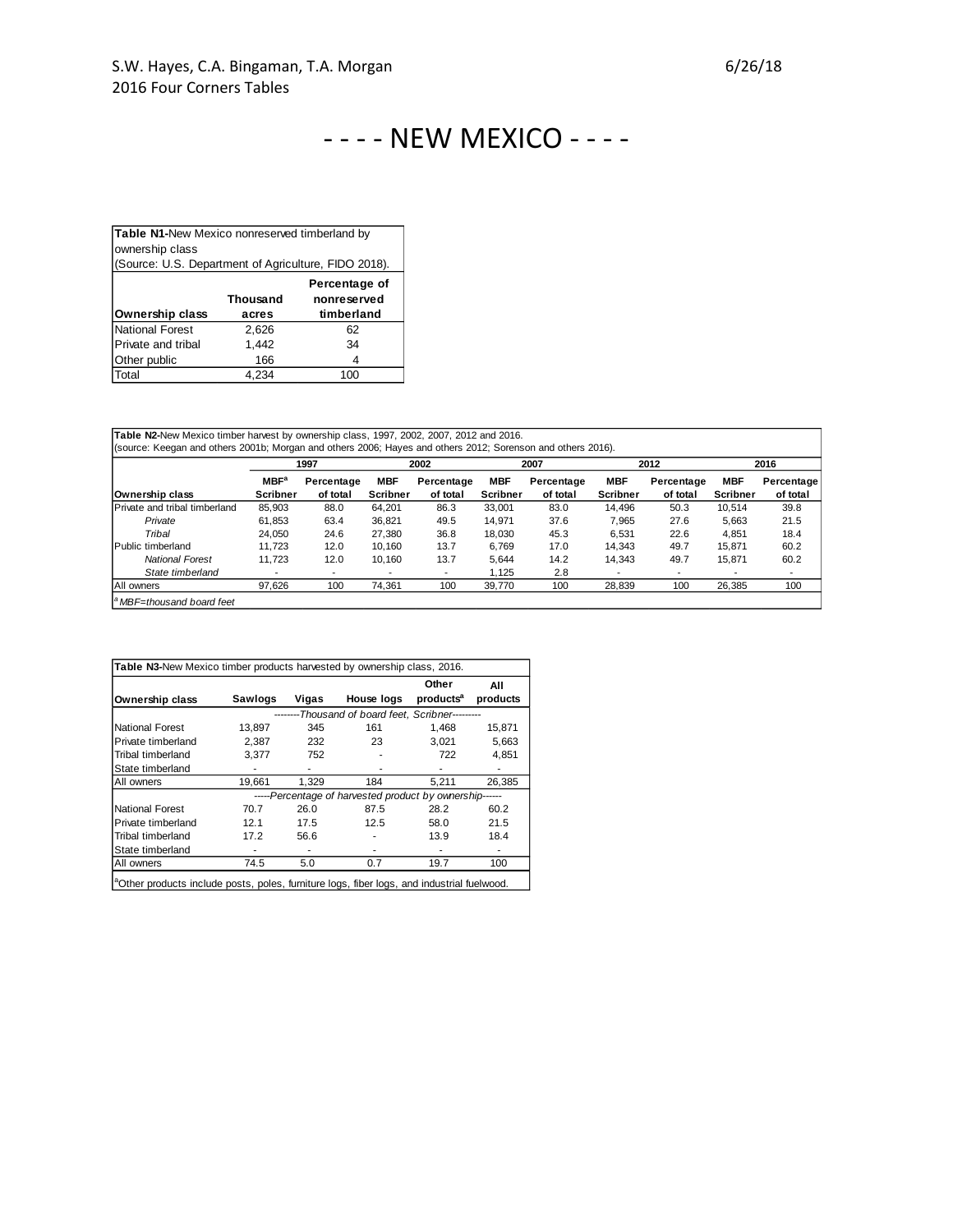| <b>Countv</b>      | 1966    | 1986                     | 1997   | 2002   | 2007   | 2012   | 2016                     | 1966 | 1986                                 | 1997 | 2002 | 2007                                      | 2012 | 2016                     |
|--------------------|---------|--------------------------|--------|--------|--------|--------|--------------------------|------|--------------------------------------|------|------|-------------------------------------------|------|--------------------------|
|                    |         |                          |        |        |        |        |                          |      | ------------------------------------ |      |      | -Percentage------------------------------ |      |                          |
| Bernalillo         | 691     |                          | 490    | 100    |        |        | 47                       | 0.3  | ٠                                    | 0.5  | 0.1  |                                           |      |                          |
| Catron             | 25,588  | 29,494                   | 2,973  | 250    | 1,500  | 3.009  | 2.573                    | 10.6 | 17.7                                 | 3.0  | 0.3  | 3.8                                       | 10.4 | 9.8                      |
| Cibola             |         | 13.857                   | 7,973  | 15     |        | 1.523  | 4,416                    |      | 8.3                                  | 8.2  | a    |                                           | 5.3  | 16.7                     |
| Colfax             | 32,853  | 4,000                    | 18,450 | 3,777  | 9.423  | 4,030  | 3,036                    | 13.6 | 2.4                                  | 18.9 | 5.1  | 23.7                                      | 14.0 | 11.5                     |
| Eddy               |         | 548                      | ٠      |        | ٠      | ٠      | 161                      |      | 0.3                                  |      |      |                                           | ٠    | 0.6                      |
| Grant              | 538     | 663                      | ٠      |        | 279    | 646    |                          | 0.2  | 0.4                                  | ٠.   |      | 0.7                                       | 2.2  |                          |
| Lincoln            |         | 1.450                    | 198    |        | 1,800  | 5.495  | 1.637                    |      | 0.9                                  | 0.2  |      | 4.5                                       | 19.1 | 6.2                      |
| Los Alamos         | 54      |                          |        |        |        |        | 250                      | a    | ٠                                    |      |      |                                           |      | 0.9                      |
| <b>McKinlev</b>    | 36,692  | $\overline{\phantom{a}}$ | 2.000  |        |        | ٠      |                          | 15.1 | ٠                                    | 2.0  |      | ٠                                         |      |                          |
| Mora               | 957     | 3.830                    | 2.040  | 10.864 | 215    | 224    | 50                       | 0.4  | 2.3                                  | 2.1  | 14.6 | 0.5                                       | 0.8  | 0.2                      |
| Otero              | 17.335  | 16.982                   | 36.866 | 30.825 | 18.835 | 5.121  | 2.394                    | 7.2  | 10.2                                 | 37.8 | 41.5 | 47.4                                      | 17.8 | 9.1                      |
| Rio Arriba         | 37,156  | 69.367                   | 17,107 | 17.869 | 1.733  | 4.472  | 4.605                    | 15.3 | 41.7                                 | 17.5 | 24.0 | 4.4                                       | 15.5 | 17.5                     |
| San Juan           |         | 8,159                    | 500    |        |        |        |                          |      | 4.9                                  | 0.5  |      | ٠                                         |      |                          |
| San Miguel         | 9,140   | 2.075                    | 2.259  | 8.100  | 795    | 365    | 1.393                    | 3.8  | 1.2                                  | 2.3  | 10.9 | 2.0                                       | 1.3  | 5.3                      |
| Sandoval           | 66,619  | 5,932                    | 4.360  | 1.200  | 2.190  | 1.849  | 2.692                    | 27.5 | 3.6                                  | 4.5  | 1.6  | 5.5                                       | 6.4  | 10.2                     |
| Santa Fe           |         | 2,865                    | ٠      | 670    | 1,000  | 601    | 129                      |      | 1.7                                  | ٠    | 0.9  | 2.5                                       | 2.1  | 0.5                      |
| Sierra             |         |                          | ٠      | ٠      |        | ٠      | 283                      |      | ٠                                    | ٠    |      | ٠                                         |      | 1.1                      |
| Socorro            | 2,739   | ٠                        | 1.025  | 220    |        | ٠      | 1.649                    | 1.1  | ٠                                    | 1.0  | 0.3  | ٠                                         | ٠    | 6.2                      |
| Taos               | 6.767   | 7.066                    | 1,245  | 175    | 2.000  | 1,506  | 795                      | 2.8  | 4.2                                  | 1.3  | 0.2  | 5.0                                       | 5.2  | 3.0                      |
| Torrance           |         |                          | 120    | 175    |        |        | 275                      |      |                                      | 0.1  | 0.2  |                                           |      | 1.0                      |
| Valencia           | 4.548   | ٠                        | 20     | 120    | ٠      | ٠      | $\overline{\phantom{a}}$ | 1.9  | ٠                                    | a    | 0.2  | ٠                                         | ٠    | $\overline{\phantom{a}}$ |
| Total <sup>b</sup> | 242.313 | 166.342                  | 97,626 | 74,361 | 39,770 | 28,839 | 26,385                   | 100  | 100                                  | 100  | 100  | 100                                       | 100  | 100                      |

<sup>b</sup>Percentage detail may not sum to 100% due to rounding.

| <b>Table N5-New Mexico timber harvest by species, selected years.</b>                     |      |      |       |      |      |      |      |  |  |  |
|-------------------------------------------------------------------------------------------|------|------|-------|------|------|------|------|--|--|--|
| (sources: Setzer and Wilson 1970; McLain 1989; Keegan and others 2001b; Morgan and others |      |      |       |      |      |      |      |  |  |  |
| 2006; Hayes and others 2012; Sorenson and others 2016).                                   |      |      |       |      |      |      |      |  |  |  |
| Species                                                                                   | 1966 | 1986 | 1997  | 2002 | 2007 | 2012 | 2016 |  |  |  |
| --Percentage of harvest--                                                                 |      |      |       |      |      |      |      |  |  |  |
| Ponderosa pine                                                                            | 49   | 68   | 57    | 50   | 47   | 54   | 65   |  |  |  |
| True firs <sup>b</sup>                                                                    | 5    | 9    | 11    | 16   | 17   | 8    | 12   |  |  |  |
| Douglas-fir                                                                               | 17   | 16   | 26    | 22   | 25   | 19   | 11   |  |  |  |
| Other species <sup>a</sup>                                                                | 15   | 4    | < 0.5 | 2    | 8    | 15   | 9    |  |  |  |
| Engelmann spruce                                                                          | 14   | 3    |       | 10   | 3    | 4    | 3    |  |  |  |
| All species                                                                               | 100  | 100  | 100   | 100  | 100  | 100  | 100  |  |  |  |
| <sup>a</sup> Other species include aspen, lodgpole pine, and southwestern white pine.     |      |      |       |      |      |      |      |  |  |  |

<sup>b</sup>True firs include white and subalpine fir.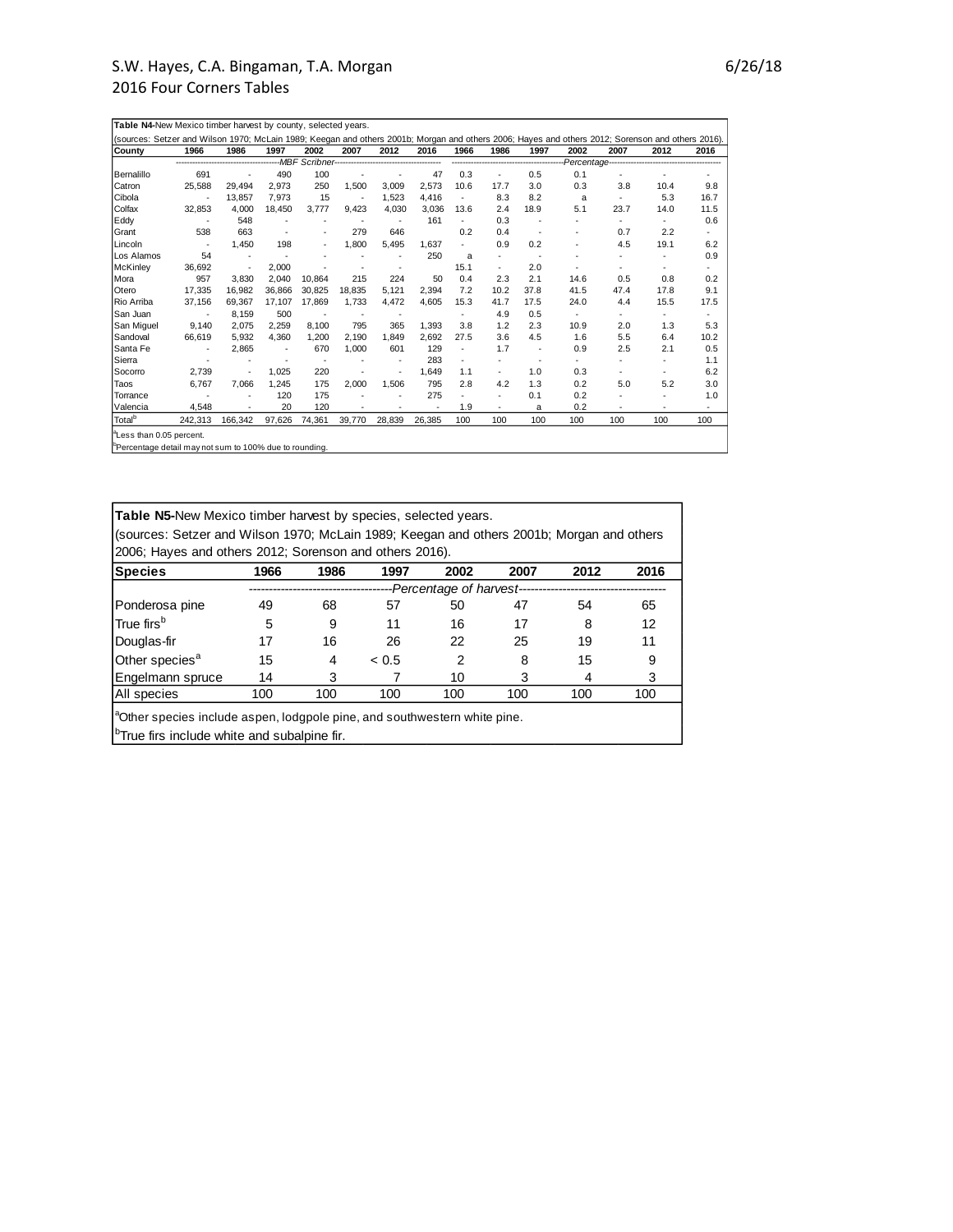| Table N6-New Mexico timber harvest by species and product, 2016. |         |       |       |                                                          |          |
|------------------------------------------------------------------|---------|-------|-------|----------------------------------------------------------|----------|
|                                                                  |         |       | House | Other                                                    | All      |
| <b>Species</b>                                                   | Sawlogs | Vigas | logs  | products <sup>a</sup>                                    | products |
|                                                                  |         |       |       | -----------Thousand of board feet, Scribner------------- |          |
| Ponderosa pine                                                   | 14,221  | 1,175 | 67    | 1,747                                                    | 17,210   |
| White and subalpine fir                                          | 2,293   | 19    | 97    | 673                                                      | 3,082    |
| Douglas-fir                                                      | 2,258   | 107   |       | 648                                                      | 3,013    |
| Other species <sup>b</sup>                                       | 207     |       |       | 2,076                                                    | 2,283    |
| Engelmann spruce                                                 | 661     | 29    | 20    | 67                                                       | 777      |
| Lodgepole pine                                                   | 20      |       |       |                                                          | 20       |
| All species                                                      | 19,660  | 1,330 | 184   | 5,211                                                    | 26,385   |
|                                                                  |         |       |       | --Percentage of product by species----                   |          |
| Ponderosa pine                                                   | 72.3    | 88.3  | 36.4  | 33.5                                                     | 65.2     |
| White and subalpine fir                                          | 11.7    | 1.4   | 52.7  | 12.9                                                     | 11.7     |
| Douglas-fir                                                      | 11.5    | 8.0   |       | 12.4                                                     | 11.4     |
| Other species <sup>b</sup>                                       | 1.1     |       |       | 39.8                                                     | 8.7      |
| Engelmann spruce                                                 | 3.4     | 2.2   | 10.9  | 1.3                                                      | 2.9      |
| Lodgepole pine                                                   | 0.1     |       |       |                                                          | 0.1      |
| All species                                                      | 74.5    | 5.0   | 0.7   | 19.7                                                     | 100      |
|                                                                  |         |       |       |                                                          |          |

<sup>a</sup>Other products include posts, poles, furniture logs, fiber logs, and industrial fuelwood.  $\frac{b}{c}$ Other species include alligator juniper, Southwestern white pine, and Aspen.

| Table N7-Timber product flow into and out of New Mexico, 2016. |                   |                                                                                                 |                   |  |  |  |  |  |
|----------------------------------------------------------------|-------------------|-------------------------------------------------------------------------------------------------|-------------------|--|--|--|--|--|
|                                                                | Log flow into     | Log flow out of                                                                                 | <b>Net inflow</b> |  |  |  |  |  |
| <b>Timber Product</b>                                          | <b>New Mexico</b> | <b>New Mexico</b>                                                                               | (net outflow)     |  |  |  |  |  |
| --Thousand board feet, Scribner--                              |                   |                                                                                                 |                   |  |  |  |  |  |
| Sawlogs                                                        | 3,453             | 1.247                                                                                           | 2,206             |  |  |  |  |  |
| House logs                                                     | 0                 | 15                                                                                              | (15)              |  |  |  |  |  |
| Other products <sup>a</sup>                                    | 476               | 1,961                                                                                           | (1, 485)          |  |  |  |  |  |
| All products                                                   | 3.929             | 3,223                                                                                           | 706               |  |  |  |  |  |
|                                                                |                   | <sup>a</sup> Other products include vigas, furniture logs, fiber logs, and industrial fuelwood. |                   |  |  |  |  |  |

| (sources: Keegan and others 2001b; Morgan and others 2006; Hayes and others 2012; Sorenson and others 2016). |                               | 1997                   |                        | 2002                     |                               | 2007                   |                        | 2012                   |                               | 2016                          |
|--------------------------------------------------------------------------------------------------------------|-------------------------------|------------------------|------------------------|--------------------------|-------------------------------|------------------------|------------------------|------------------------|-------------------------------|-------------------------------|
| <b>Ownership class</b>                                                                                       | <b>MBF</b><br><b>Scribner</b> | Percentage<br>of total | MBF<br><b>Scribner</b> | Percentage<br>of total   | <b>MBF</b><br><b>Scribner</b> | Percentage<br>of total | MBF<br><b>Scribner</b> | Percentage<br>of total | <b>MBF</b><br><b>Scribner</b> | <b>Percentage</b><br>of total |
| Private and tribal timberland                                                                                | 82.238                        | 90.6                   | 58.698                 | 85.2                     | 30.023                        | 79.2                   | 12.763                 | 55.7                   | 8.820                         | 32.6                          |
| Private                                                                                                      | 57.788                        | 63.6                   | 31.318                 | 45.5                     | 11.993                        | 31.6                   | 6.531                  | 28.5                   | 3.969                         | 14.7                          |
| Tribal                                                                                                       | 24.450                        | 26.9                   | 27.380                 | 39.8                     | 18.030                        | 47.6                   | 6.232                  | 27.2                   | 4.851                         | 17.9                          |
| National Forests                                                                                             | 8.562                         | 9.4                    | 10.160                 | 14.8                     | 6.769                         | 17.9                   | 10.103                 | 44.1                   | 18.271                        | 67.4                          |
| State Lands                                                                                                  |                               |                        |                        | $\overline{\phantom{a}}$ | 1.125                         | 3.0                    | 68                     | 0.3                    |                               |                               |
| All owners                                                                                                   | 90.800                        | 100                    | 68.858                 | 100                      | 37.917                        | 100                    | 22.934                 | 100                    | 27.091                        | 100                           |

**Table N9-**Timber received by New Mexico forest products industry by ownership class and product, 2016.

|                                                                                                    |                |       | Other                                                |              |
|----------------------------------------------------------------------------------------------------|----------------|-------|------------------------------------------------------|--------------|
| Ownership class                                                                                    | <b>Sawlogs</b> | Vigas | products <sup>a</sup>                                | All products |
|                                                                                                    |                |       | --Thousand of board feet. Scribner------------------ |              |
| National Forest                                                                                    | 16,142         | 345   | 1.784                                                | 18.271       |
| Tribal timberland                                                                                  | 3.376          | 752   | 722                                                  | 4.851        |
| IPrivate timberland                                                                                | 2,348          | 232   | 1,389                                                | 3,969        |
| <b>State lands</b>                                                                                 |                |       |                                                      |              |
| All owners                                                                                         | 21,866         | 1,329 | 3,896                                                | 27.091       |
|                                                                                                    |                |       | -Percentage of product by owner-------------------   |              |
| National Forest                                                                                    | 73.8           | 26.0  | 45.8                                                 | 67.4         |
| Tribal timberland                                                                                  | 15.4           | 56.6  | 18.5                                                 | 17.9         |
| Private timberland                                                                                 | 10.7           | 17.5  | 35.7                                                 | 17.8         |
| <b>S</b> tate lands                                                                                |                |       |                                                      |              |
| All owners                                                                                         | 80.7           | 4.9   | 14.4                                                 | 100          |
| <sup>1</sup> Other products include house logs, posts, poles, fiber logs, and industrial fuelwood. |                |       |                                                      |              |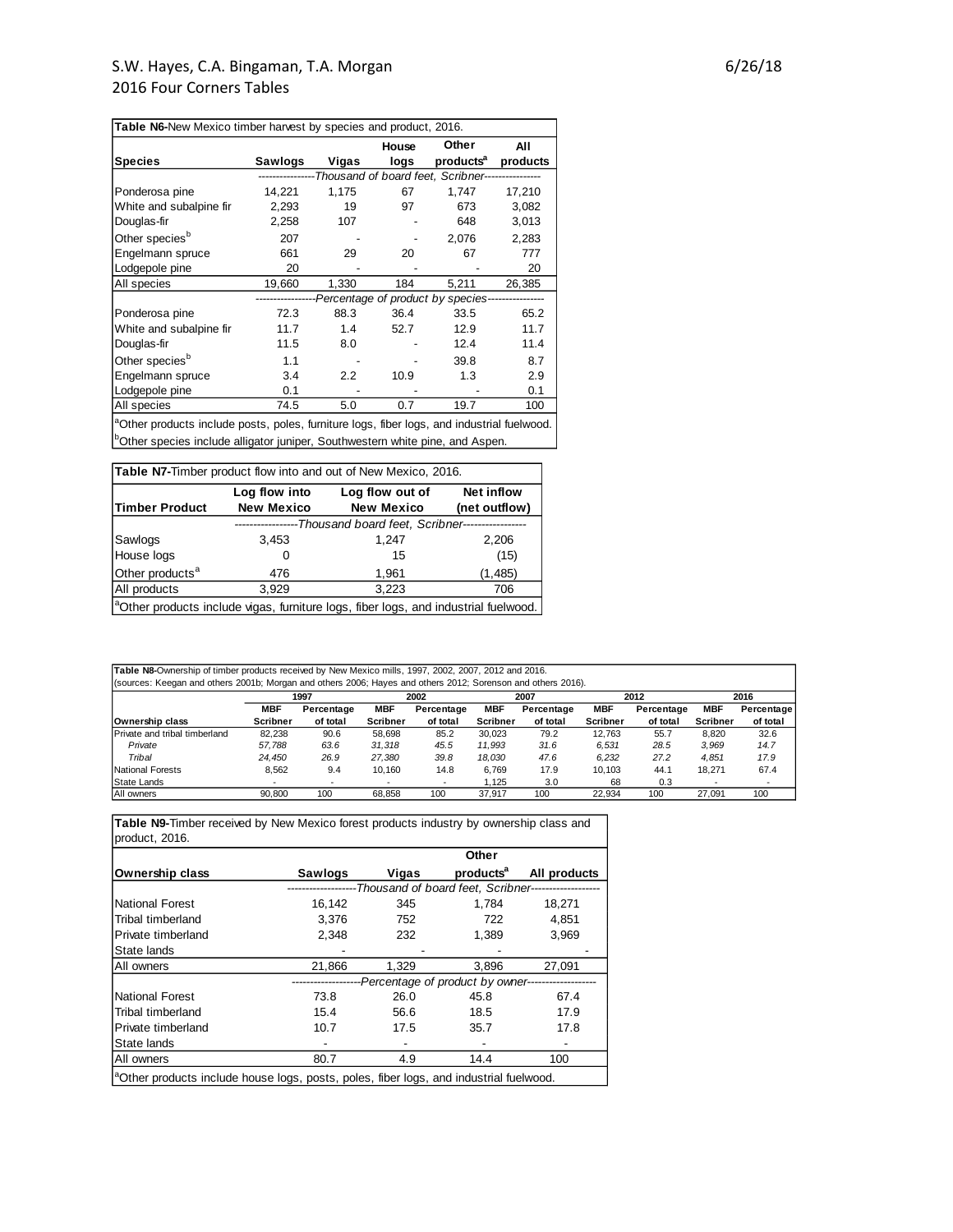| <b>Table N10-Active New Mexico primary wood products facilities by county and</b>          |                                             |           |                    |                |  |  |  |  |  |
|--------------------------------------------------------------------------------------------|---------------------------------------------|-----------|--------------------|----------------|--|--|--|--|--|
| product, 2016.                                                                             |                                             |           |                    |                |  |  |  |  |  |
| (sources: McLain 1989; Keegan and others 2001b; Morgan and others 2006;                    |                                             |           |                    |                |  |  |  |  |  |
| Hayes and others 2012; Sorenson and others 2016).                                          |                                             |           |                    |                |  |  |  |  |  |
|                                                                                            |                                             | Vigas and |                    |                |  |  |  |  |  |
| County                                                                                     | Lumber                                      | latillas  | Other <sup>a</sup> | Total          |  |  |  |  |  |
| Bernalillo                                                                                 |                                             |           |                    | 2              |  |  |  |  |  |
| Catron                                                                                     |                                             |           |                    | 1              |  |  |  |  |  |
| Cibola                                                                                     |                                             |           |                    | $\overline{2}$ |  |  |  |  |  |
| Colfax                                                                                     |                                             |           | 4                  | 5              |  |  |  |  |  |
| Grant                                                                                      |                                             |           |                    | 0              |  |  |  |  |  |
| Lincoln                                                                                    |                                             |           |                    | 1              |  |  |  |  |  |
| Mora                                                                                       |                                             |           |                    | 1              |  |  |  |  |  |
| Otero                                                                                      | 4                                           |           | 3                  | 7              |  |  |  |  |  |
| Rio Arriba                                                                                 | $\overline{2}$                              |           |                    | $\overline{2}$ |  |  |  |  |  |
| San Miguel                                                                                 | 3                                           | 1         |                    | 4              |  |  |  |  |  |
| Sandoval                                                                                   | $\overline{2}$                              |           |                    | $\overline{2}$ |  |  |  |  |  |
| Santa Fe                                                                                   | $\overline{2}$                              |           |                    | 3              |  |  |  |  |  |
| Taos                                                                                       | 1                                           |           |                    | $\overline{2}$ |  |  |  |  |  |
| 2016 Total                                                                                 | 19                                          | 4         | 9                  | 32             |  |  |  |  |  |
| 2012 Total                                                                                 | 17                                          | 5         | 6                  | 28             |  |  |  |  |  |
| 2007 Total                                                                                 | 12                                          | 5         | 7                  | 24             |  |  |  |  |  |
| 2002 Total                                                                                 | 21                                          | 8         | 7                  | 36             |  |  |  |  |  |
| 1997 Total                                                                                 | 22                                          | 15        | 7                  | 44             |  |  |  |  |  |
| 1986 Total                                                                                 | 26                                          | $5 - 10$  | 10                 | 41-46          |  |  |  |  |  |
| <sup>a</sup> Other products include posts, poles, house logs, firewood, pellets, shavings, |                                             |           |                    |                |  |  |  |  |  |
|                                                                                            | erosion control products and bark products. |           |                    |                |  |  |  |  |  |

**Table N11-**Finished product sales of New Mexico's primary wood products, selected years. **Product 1986 1997 2002 2007 2012 2016** Lumber and sawn products 131,195 60,666 44,471 14,408 11,201 11,552 Vigas and latillas 5,085 14,338 5,967 3,596 3,883 2,604 Other products<sup>a</sup> 6,356 6,560 10,054 11,537 23,713 15,487 Total<sup>b</sup> 142,637 81,563 60,492 29,540 38,797 29,643 <sup>a</sup>Other products include posts, poles, log homes, log furniture, pellets and bark products.  $\vert^b$ All sales are reported f.o.b. the manufacturer's plant. *--------------------------Thousand 2016 dollars--------------------------* (sources: McLain 1989; Miller Freeman, Inc. 1998; Keegan and others 2001b; Morgan and others 2006; Hayes and others 2012; Sorenson and others 2016).

**Table N12-**New Mexico sawmills by production size class, selected years. (sources: Setzer and Wilson 1970; McLain 1989; Keegan and others 2001b; Morgan and others 2006; Hayes and others 2012; Sorenson and others 2016).

| Year                             | Under 10 MMBF <sup>a</sup> Over 10 MMBF <sup>a</sup>                            |                           | Total                      |
|----------------------------------|---------------------------------------------------------------------------------|---------------------------|----------------------------|
|                                  |                                                                                 | -Number of Sawmills------ |                            |
| 2016                             | 19                                                                              | C                         | 19                         |
| 2012                             | 17                                                                              | C                         | 17                         |
| 2007                             | 12                                                                              | C                         | 12                         |
| 2002                             | 18                                                                              | 3                         | 21                         |
| 1997                             | 18                                                                              | 4                         | 22                         |
| 1986                             | 17                                                                              | 9                         | 26                         |
| 1966                             | 58                                                                              | 6                         | 64                         |
| 1962                             | 85                                                                              | C                         | 85                         |
| 1960                             | 117                                                                             | C                         | 117                        |
|                                  | ---Percentage of lumber output---                                               |                           | Volume (MBF <sup>b</sup> ) |
| 2016                             | 100                                                                             | C                         | 23,969                     |
| 2012                             | 100                                                                             | C                         | 24,450                     |
| 2007                             | 100                                                                             | c                         | 39,823                     |
| 2002                             | 12                                                                              | 88                        | 81,515                     |
| 1997                             | 10                                                                              | 90                        | 108,675                    |
| 1986                             | 12                                                                              | 88                        | 232,000                    |
| 1966                             | 38                                                                              | 62                        | 262,848                    |
| 1962                             | 100                                                                             | C                         | 242,500                    |
| 1960                             | 100                                                                             | C                         | 224,400                    |
|                                  | <sup>a</sup> Size class is based on reported lumber production. MMBF denotes    |                           |                            |
| million board feet lumber tally. |                                                                                 |                           |                            |
|                                  | "MBF = thousand board feet lumber tally.                                        |                           |                            |
|                                  | $\textdegree$ In 1960, 1962, 2007, 2012 and 2016 all mills were included in <10 |                           |                            |
|                                  | MMBF to avoid disclosing individual operations.                                 |                           |                            |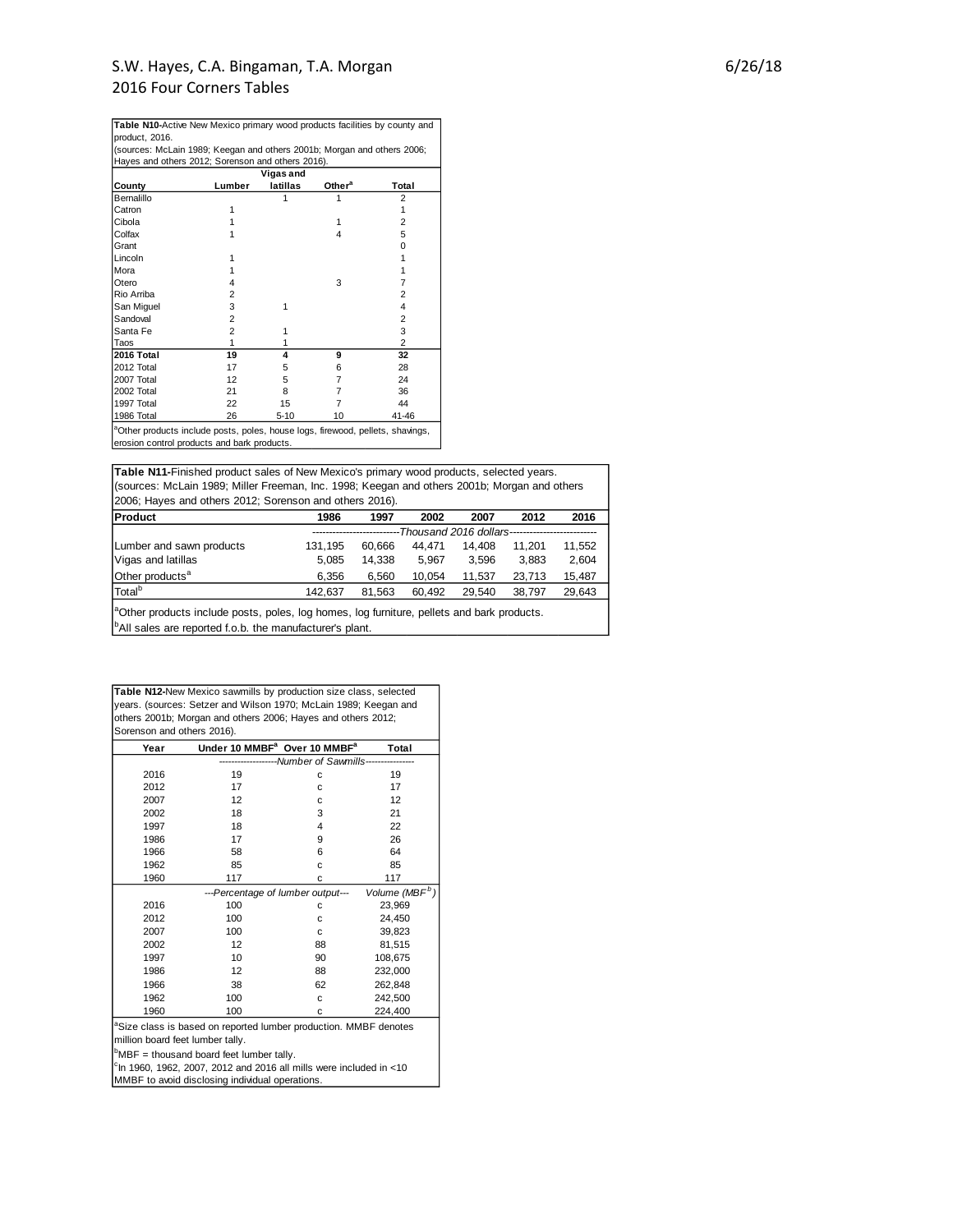(sources: McLain 1989; Setzer and Wilson 1970; Keegan and others 2001b; Morgan and others 2006; Hayes and others 2012; Sorenson and others 2016). **Table N13-**Number of New Mexico sawmills and average lumber production, selected years

|                                                                | Number of | Average             |
|----------------------------------------------------------------|-----------|---------------------|
| Year                                                           | sawmills  | production per mill |
|                                                                |           | MMBFa               |
| 2016                                                           | 19        | 1.3                 |
| 2012                                                           | 17        | 1.4                 |
| 2007                                                           | 12        | 3.3                 |
| 2002                                                           | 21        | 3.9                 |
| 1997                                                           | 22        | 4.9                 |
| 1986                                                           | 25        | 9.2                 |
| 1966                                                           | 64        | 4.1                 |
| 1962                                                           | 85        | 2.9                 |
| 1960                                                           | 117       | 1.9                 |
| $\lambda$ <sup>a</sup> MMBF = million board feet lumber tally. |           |                     |

<sup>a</sup>MMBF = million board feet lumber tally.

| <b>Table N14-New Mexico lumber production by mill size, 2016.</b> |                           |                  |                        |                     |  |  |  |  |  |
|-------------------------------------------------------------------|---------------------------|------------------|------------------------|---------------------|--|--|--|--|--|
| Size class <sup>a</sup>                                           | <b>Number</b><br>of mills | Volume           | Percentage<br>of total | Average per<br>mill |  |  |  |  |  |
|                                                                   |                           | MBF <sup>b</sup> |                        | MBF <sup>b</sup>    |  |  |  |  |  |
| Over 1 MMBF                                                       | 6                         | 19,376           | 81                     | 3,229               |  |  |  |  |  |
| Under 1 MMBF                                                      | 13                        | 4,593            | 19                     | 353                 |  |  |  |  |  |
| Total                                                             | 19                        | 23,969           | 100                    | 1,262               |  |  |  |  |  |

<sup>a</sup>Size class is based on reported lumber production. MMBF denotes million<br>board feet lumber tally.<br><sup>b</sup>MBF = thousand board feet lumber tally. board feet lumber tally.

| <b>Residue type</b>    | Total<br>utilized | Pulp and<br>board | Energy | Mulch/<br>bedding | <b>Unspecified</b><br>use                                     | Unused | Total<br>Produced |
|------------------------|-------------------|-------------------|--------|-------------------|---------------------------------------------------------------|--------|-------------------|
|                        |                   |                   |        |                   | ---Bone-dry units <sup>a</sup> ------------------------------ |        |                   |
| Coarse                 | 16.271            |                   | 5.677  |                   | 10.594                                                        | ٠      | 16.271            |
| Fine                   | 9,252             | ٠                 |        | 4.309             | 4.943                                                         | 1      | 9,253             |
| Sawdust                | 5.539             |                   |        | 3.231             | 2,308                                                         |        | 5,539             |
| <b>Planer shavings</b> | 3.713             |                   |        | 1.078             | 2.635                                                         |        | 3.714             |
| Bark                   | 8,907             | ٠                 | 1,730  | 7,042             | 135                                                           | 128    | 9,035             |
| Total                  | 34,430            |                   | 7,407  | 11.351            | 15,672                                                        | 129    | 34,559            |
|                        |                   |                   |        |                   | -Percentage of residue type--------------------               |        |                   |
| <b>Coarse</b>          | 100.0             | ۰                 | 34.9   |                   | 65.1                                                          | ٠      | 47.1              |
| <b>Fine</b>            | 100.0             |                   |        | 46.6              | 53.4                                                          | 0.0    | 26.8              |
| Sawdust                | 100.0             |                   |        | 58.3              | 41.7                                                          | ۰      | 16.0              |
| <b>Planer shavings</b> | 100.0             |                   |        | 29.0              | 70.9                                                          | 0.0    | 10.7              |
| Bark                   | 98.6              | ۰                 | 19.1   | 77.9              | 1.5                                                           | 0.4    | 26.1              |
| Total                  | 99.6              | -                 | 21.4   | 32.8              | 45.3                                                          | 0.4    | 100               |

**Table N16-**New Mexico sawmill residue factors, 1997, 2002, 2007, 2012 and 2016. (source: Keegan and others 2001b; Morgan and others 2006; Hayes and others 2012; Sorenson and others 2016).

| <b>Type of Residue</b>                                                                                                                | 1997 | 2002 | 2007                               | 2012 | 2016 |
|---------------------------------------------------------------------------------------------------------------------------------------|------|------|------------------------------------|------|------|
|                                                                                                                                       |      |      | -BDU/MBF lumber tally <sup>a</sup> |      |      |
| Coarse                                                                                                                                | 0.52 | 0.56 | 0.58                               | 0.58 | 0.53 |
| Sawdust                                                                                                                               | 0.29 | 0.20 | 0.17                               | 0.20 | 0.22 |
| Planer shavings                                                                                                                       | 0.18 | 0.15 | 0.06                               | 0.09 | 0.04 |
| <b>Bark</b>                                                                                                                           | 0.23 | 0.21 | 0.22                               | 0.24 | 0.25 |
| Total                                                                                                                                 | 1.22 | 1.12 | 1.03                               | 1.11 | 1.04 |
| <sup>a</sup> Bone-dry unit (BDU = 2,400 lb oven-dry wood) of residue generated for every 1,000 board feet of lumber<br>Imanufactured. |      |      |                                    |      |      |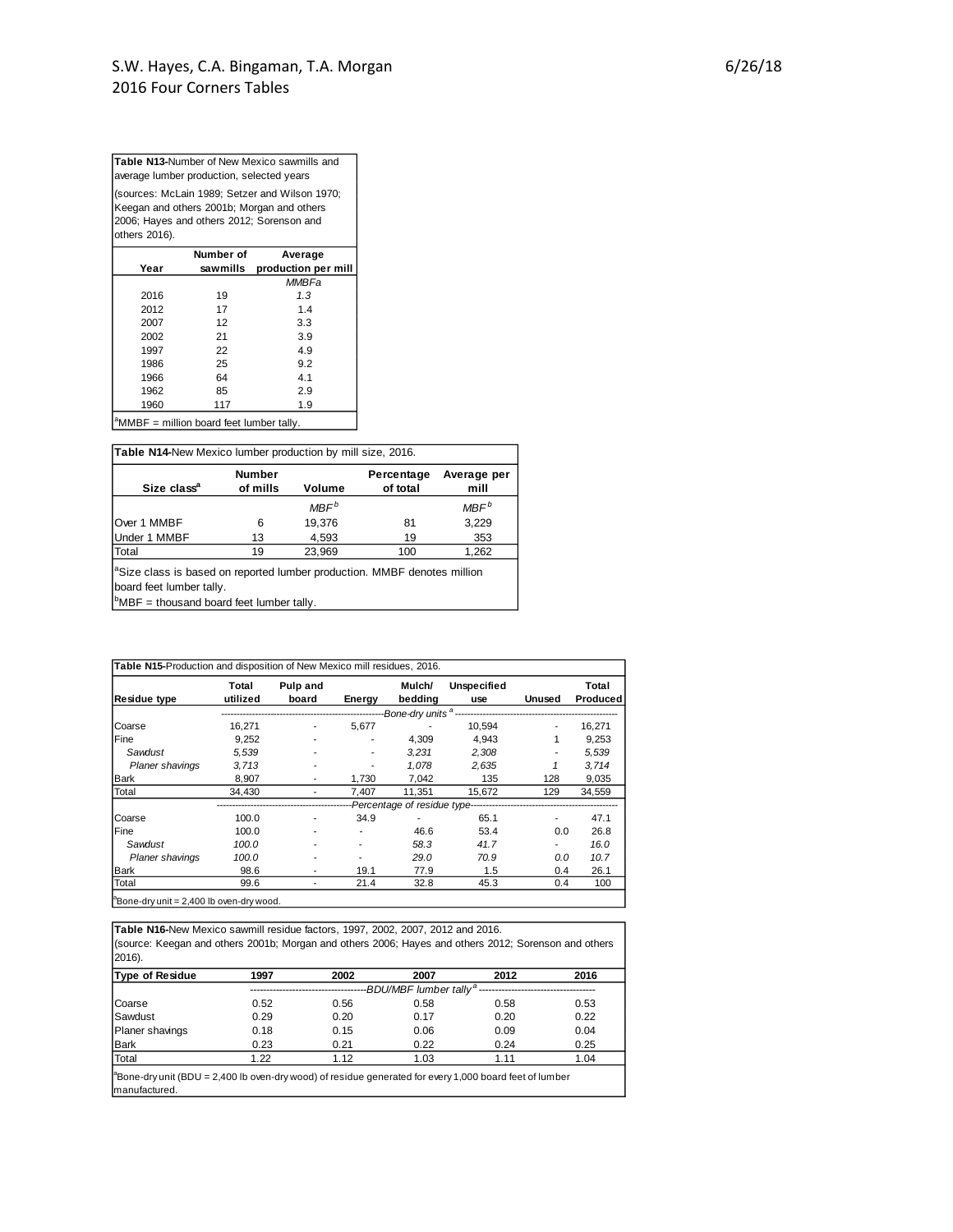| Table N17-Destination and sales value of New Mexico's primary wood products and mill residues, 2016. |            |                   |                           |                          |                                                           |                    |                      |                    |        |
|------------------------------------------------------------------------------------------------------|------------|-------------------|---------------------------|--------------------------|-----------------------------------------------------------|--------------------|----------------------|--------------------|--------|
|                                                                                                      | <b>New</b> | Other<br>4-Corner | Other<br><b>Rocky Mtn</b> |                          |                                                           |                    | <b>North</b>         |                    |        |
| Product                                                                                              | Mexico     | <b>States</b>     | <b>States<sup>a</sup></b> |                          | Far West <sup>b</sup> Northeast <sup>c</sup>              | South <sup>d</sup> | Central <sup>e</sup> | Other <sup>†</sup> | Total  |
|                                                                                                      |            |                   |                           |                          | -----------------------Thousand 2016 dollars------------- |                    |                      |                    |        |
| Lumber, timbers and other                                                                            |            |                   |                           |                          |                                                           |                    |                      |                    |        |
| sawn products                                                                                        | 5.234      | 1.179             | 317                       | 173                      | 38                                                        | 2.083              | 38                   | 2.990              | 12.052 |
| Vigas and latillas                                                                                   | 2,082      | 236               | 190                       |                          |                                                           | 96                 |                      |                    | 2,604  |
| Other products <sup>9</sup>                                                                          | 12.485     | 1.184             | 1.977                     | 19                       | 5                                                         | 1.722              | 5                    | 729                | 18,126 |
| Total                                                                                                | 19.801     | 2.599             | 2.484                     | 192                      | 43                                                        | 3.901              | 43                   | 3.719              | 32,782 |
|                                                                                                      |            |                   |                           |                          | --Percentage of product sales by region--                 |                    |                      |                    |        |
| Lumber, timbers and other                                                                            |            |                   |                           |                          |                                                           |                    |                      |                    |        |
| sawn products                                                                                        | 43.4       | 9.8               | 2.6                       | 1.4                      | 0.3                                                       | 17.3               | 0.3                  | 24.8               | 36.8   |
| Vigas and latillas                                                                                   | 80.0       | 9.1               | 7.3                       | $\overline{\phantom{a}}$ |                                                           | 3.7                |                      |                    | 7.9    |
| Other products <sup>9</sup>                                                                          | 68.9       | 6.5               | 10.9                      | 0.1                      | 0.0                                                       | 9.5                | 0.0                  | 4.0                | 55.3   |
| Total                                                                                                | 60.4       | 7.9               | 7.6                       | 0.6                      | 0.1                                                       | 11.9               | 0.1                  | 11.3               | 100    |

<sup>a</sup>Other Rocky Mountains includes Idaho, Montana, Nevada.

**Far West includes Alaska, California, Hawaii, Oregon, and Washington.** 

<sup>c</sup>Northeast includes Connecticut, Maine, Massachusetts, New Hampshire, New Jersey, New York, Pennsylvania, Rhode Island, and Vermont.

South Carolina, Tennessee, Texas, Virginia, and West Virginia.

<sup>d</sup>South includes Alabama, Arkansas, Delaware, Florida, Georgia, Kentucky, Louisiana, Maryland, Mississippi, North Carolina, Oklahoma,<br>South Carolina, Tennessee, Texas, Virginia, and West Virginia.<br><sup>e</sup>North Central include

 $\vert$ <sup>t</sup>Other areas consist of products being shipped outside the U.S.

<sup>9</sup>Other products include mulch, shavings, posts, poles, utility poles, log homes, firewood, fuel pellets, and mill residues.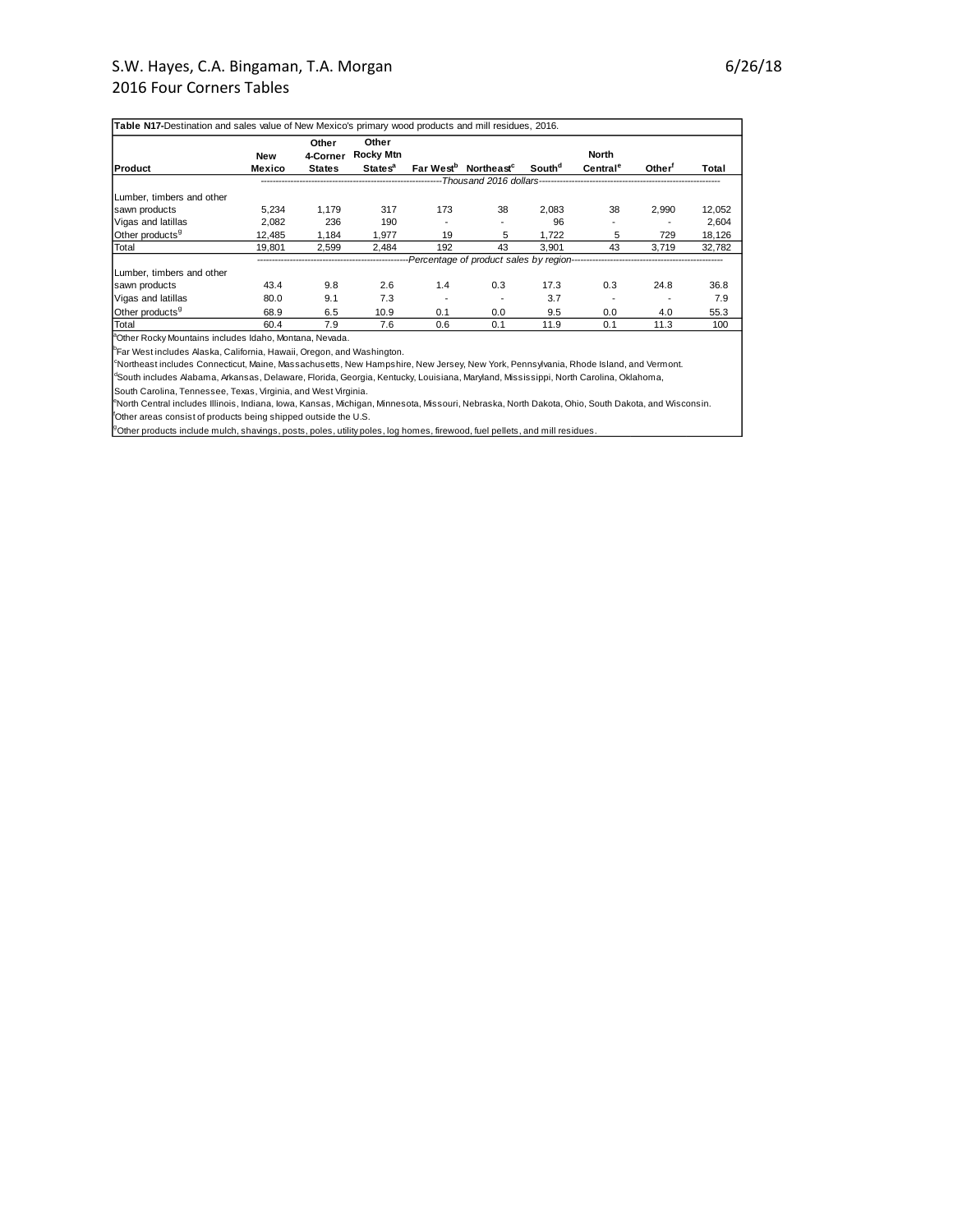# - - - - UTAH - - - -

| <b>Table U1-</b> Utah nonreserved timberland by ownership class. |                                  |                        |  |  |  |  |  |  |  |
|------------------------------------------------------------------|----------------------------------|------------------------|--|--|--|--|--|--|--|
| (Source: U.S. Department of Agriculture, FIDO 2016).             |                                  |                        |  |  |  |  |  |  |  |
|                                                                  | <b>Thousand</b><br>Percentage of |                        |  |  |  |  |  |  |  |
| Ownership class                                                  | acres                            | nonreserved timberland |  |  |  |  |  |  |  |
| National Forest                                                  | 2,765                            | 75                     |  |  |  |  |  |  |  |
| Private and tribal                                               | 600                              | 16                     |  |  |  |  |  |  |  |
| <b>Other public</b>                                              | 317                              | 9                      |  |  |  |  |  |  |  |
| Total                                                            | 3.682                            | 100                    |  |  |  |  |  |  |  |

| Table U2-Utah timber harvest by ownership class, 1992, 2002, 2007, 2012 and 2016.<br>(source: Keegan and others 1995; Morgan and others 2006; Hayes and others 2012; Sorenson and others 2016). |                            |                        |                               |                        |                               |                        |                               |                        |                               |                        |
|-------------------------------------------------------------------------------------------------------------------------------------------------------------------------------------------------|----------------------------|------------------------|-------------------------------|------------------------|-------------------------------|------------------------|-------------------------------|------------------------|-------------------------------|------------------------|
|                                                                                                                                                                                                 |                            | 1992                   |                               | 2002                   |                               | 2007                   |                               | 2012                   |                               | 2016                   |
| Ownership class                                                                                                                                                                                 | $MBF^a$<br><b>Scribner</b> | Percentage<br>of total | <b>MBF</b><br><b>Scribner</b> | Percentage<br>of total | <b>MBF</b><br><b>Scribner</b> | Percentage<br>of total | <b>MBF</b><br><b>Scribner</b> | Percentage<br>of total | <b>MBF</b><br><b>Scribner</b> | Percentage<br>of total |
| Private and tribal timberland                                                                                                                                                                   | 11.385                     | 17.6                   | 16.282                        | 39.5                   | 11.669                        | 38.5                   | 6.292                         | 32.5                   | 3.581                         | 14.4                   |
| Public timberland                                                                                                                                                                               | 53.289                     | 82.4                   | 24.987                        | 60.5                   | 18.652                        | 61.5                   | 13.064                        | 67.5                   | 21.297                        | 85.6                   |
| <b>National Forest</b>                                                                                                                                                                          | 49,989                     | 77.3                   | 23.776                        | 57.6                   | 15.490                        | 51.1                   | 10.117                        | 52.3                   | 19.848                        | 79.8                   |
| Other Public <sup>b</sup>                                                                                                                                                                       | 3.300                      | 5.1                    | 1,211                         | 2.9                    | 3,162                         | 10.4                   | 2.947                         | 15.2                   | 1.449                         | 5.8                    |
| All owners                                                                                                                                                                                      | 64.674                     | 100                    | 41.269                        | 100                    | 30.321                        | 100                    | 19.356                        | 100                    | 24.878                        | 100                    |
| <sup>a</sup> MBF=thousand board feet                                                                                                                                                            |                            |                        |                               |                        |                               |                        |                               |                        |                               |                        |
| <sup>b</sup> Other public ownership includes BLM and state                                                                                                                                      |                            |                        |                               |                        |                               |                        |                               |                        |                               |                        |

**b** Other public ownership includes BLM and state

|                                                                                                                                                                       |         |                                                                | Other                 |              |
|-----------------------------------------------------------------------------------------------------------------------------------------------------------------------|---------|----------------------------------------------------------------|-----------------------|--------------|
| <b>Ownership class</b>                                                                                                                                                | Sawlogs | House logs                                                     | products <sup>a</sup> | All products |
|                                                                                                                                                                       |         | --------------Thousand board feet, Scribner------------------- |                       |              |
| <b>National Forests</b>                                                                                                                                               | 14,340  | 2,561                                                          | 2,947                 | 19,848       |
| Private and tribal timberland                                                                                                                                         | 2,881   | 550                                                            | 150                   | 3,581        |
| Other public <sup>b</sup>                                                                                                                                             | 675     |                                                                | 774                   | 1,449        |
| All owners                                                                                                                                                            | 17,896  | 3,111                                                          | 3,871                 | 24,878       |
|                                                                                                                                                                       |         | ---Percentage of harvested product by ownership---             |                       |              |
| <b>National Forests</b>                                                                                                                                               | 80.1    | 82.3                                                           | 76.1                  | 79.8         |
| Private and tribal timberland                                                                                                                                         | 16.1    | 17.7                                                           | 3.9                   | 14.4         |
| Other public <sup>b</sup>                                                                                                                                             | 3.8     |                                                                | 20.0                  | 5.8          |
| All owners                                                                                                                                                            | 71.9    | 12.5                                                           | 15.6                  | 100          |
| <sup>a</sup> Other products include industrial fuelwood, furniture logs, fiber logs, posts, and poles.<br><sup>b</sup> Other public ownership includes BLM and state. |         |                                                                |                       |              |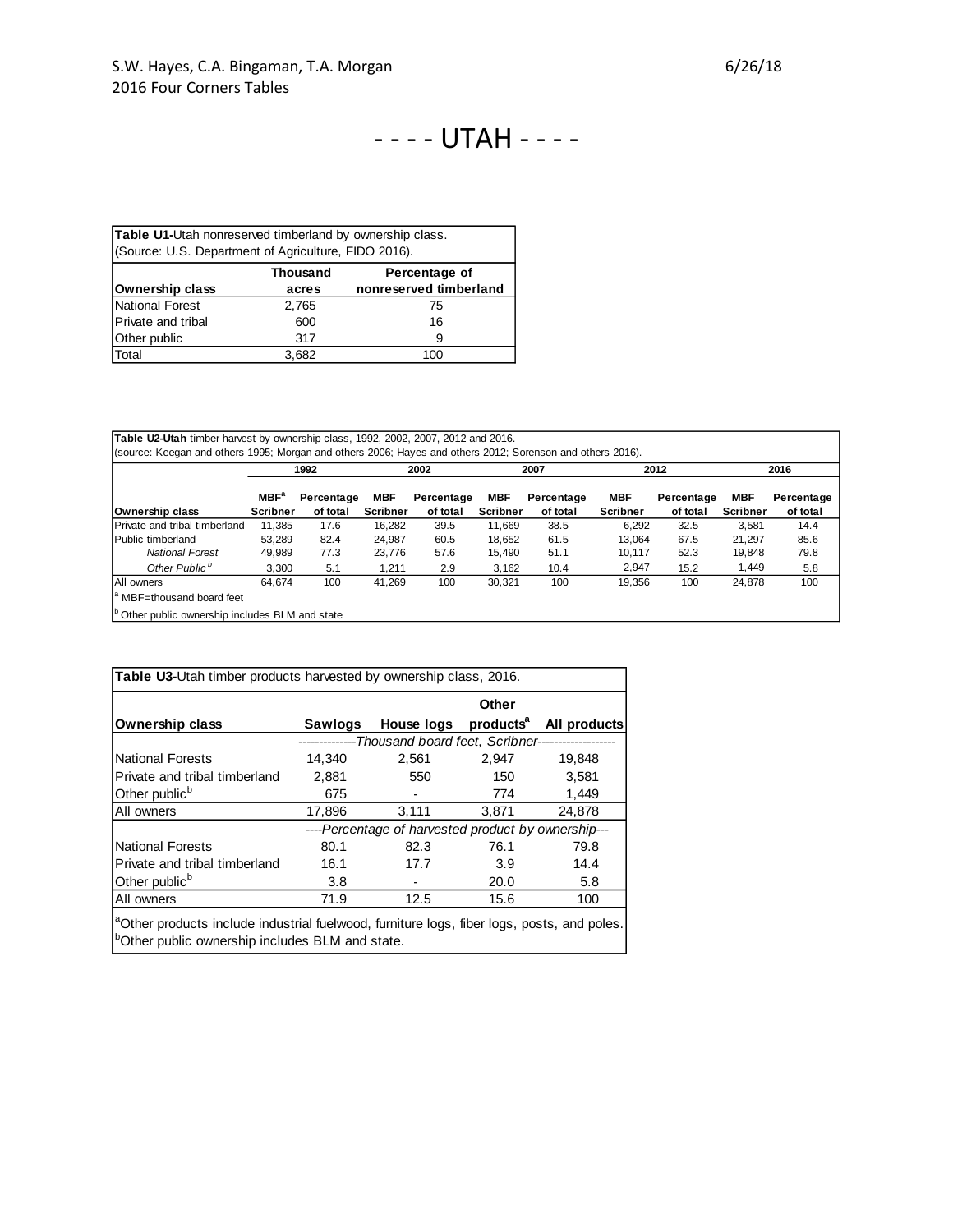| <b>County</b> | 1974           | 1992   | 2002   | 2007   | 2012                                      | 2016   | 1974                     | 1992                     | 2002 | 2007                     | 2012                     | 2016                     |
|---------------|----------------|--------|--------|--------|-------------------------------------------|--------|--------------------------|--------------------------|------|--------------------------|--------------------------|--------------------------|
|               |                |        |        |        | -MBF Scribner---------------------------- |        |                          | ------------------------ |      | Percentage----           |                          |                          |
| Beaver        | 155            | 2,952  | 633    | 468    | 200                                       | 290    | 0.2                      | 4.6                      | 1.5  | 1.5                      | 1.0                      | 1.2                      |
| Cache         | 1,389          | 175    | 1,180  | 1,150  |                                           |        | 2.2                      | 0.3                      | 2.9  | 3.8                      | $\blacksquare$           | $\overline{\phantom{a}}$ |
| Carbon        | 260            | 100    | 1,670  | 1,564  | 1,480                                     | 213    | 0.4                      | 0.2                      | 4.0  | 5.2                      | 7.6                      | 0.9                      |
| Daggett       | 3,193          | 2,850  | 375    |        | 25                                        | 103    | 5.1                      | 4.4                      | 0.9  |                          | a                        | 0.4                      |
| Davis         | $\blacksquare$ |        | 135    |        |                                           |        |                          |                          | 0.3  | $\overline{\phantom{a}}$ | $\blacksquare$           |                          |
| Duchesne      | 2,539          | 1,767  | 3,469  | 1,793  | 515                                       | 1,301  | 4.1                      | 2.7                      | 8.4  | 5.9                      | 2.7                      | 5.2                      |
| Emery         | 250            |        | 45     | 284    | 1,500                                     | 1,778  | 0.4                      |                          | 0.1  | 0.9                      | 7.7                      | 7.1                      |
| Garfield      | 8,502          | 7,047  | 3,446  | 3,141  | 965                                       | 840    | 13.6                     | 10.9                     | 8.4  | 10.4                     | 5.0                      | 3.4                      |
| Grand         | 5,000          |        | 20     | 1,925  |                                           | 5      | 8.0                      | $\overline{\phantom{a}}$ | a    | 6.3                      | $\sim$                   | 0.0                      |
| Iron          |                | 1,435  | 773    | 1,554  | 200                                       | 718    |                          | 2.2                      | 1.9  | 5.1                      | 1.0                      | 2.9                      |
| Juab          |                |        | 1      |        |                                           |        |                          | $\blacksquare$           | 0.0  |                          |                          |                          |
| Kane          | 6,480          | 4,117  | 5,520  | 60     |                                           | 3,192  | 10.4                     | 6.4                      | 13.4 | 0.2                      | $\overline{\phantom{a}}$ | 12.8                     |
| Millard       | 30             |        | 342    |        |                                           | 144    | a                        |                          | 0.8  | $\overline{\phantom{a}}$ | $\overline{\phantom{a}}$ | 0.6                      |
| Morgan        | 11             | 25     | 250    | 150    | 100                                       | 60     | a                        | a                        | 0.6  | 0.5                      | 0.5                      | 0.2                      |
| Piute         | 440            | 620    | 3,288  | 500    |                                           |        | 0.7                      | 1.0                      | 8.0  | 1.6                      | $\overline{\phantom{a}}$ | $\overline{\phantom{a}}$ |
| Rich          | 2,159          |        | 3,000  |        | 1,500                                     | 808    | 3.5                      |                          | 7.3  | $\overline{\phantom{a}}$ | 7.7                      | 3.2                      |
| Salt Lake     |                |        | 65     | 59     | 74                                        | 253    | $\overline{\phantom{a}}$ | $\blacksquare$           | 0.2  | 0.2                      | 0.4                      | 1.0                      |
| San Juan      | 5,000          | 4,503  | 1,444  | 1,865  | 1,400                                     | 1,400  | 8.0                      | 7.0                      | 3.5  | 6.2                      | 7.2                      | 5.6                      |
| Sanpete       | 520            | 3,750  | 2,468  | 3,800  | 1,500                                     | 1,875  | 0.8                      | 5.8                      | 6.0  | 12.5                     | 7.7                      | 7.5                      |
| Sevier        | 715            | 3,663  | 1,703  | 1,483  | 155                                       | 1,707  | 1.1                      | 5.7                      | 4.1  | 4.9                      | 0.8                      | 6.9                      |
| Summit        | 5,589          | 10.000 | 4,107  | 2,700  | 6,430                                     | 7,258  | 8.9                      | 15.5                     | 10.0 | 8.9                      | 33.2                     | 29.2                     |
| Uintah        | 14,652         | 16,624 | 2,715  | 1,398  | 2,300                                     | 539    | 23.5                     | 25.7                     | 6.6  | 4.6                      | 11.9                     | 2.2                      |
| Utah          | 20             |        | 323    | 793    |                                           | 546    | a                        |                          | 0.8  | 2.6                      |                          | 2.2                      |
| Wasatch       | 1,606          | 2,908  | 3,750  | 4,300  | 1,012                                     | 1,333  | 2.6                      | 4.5                      | 9.1  | 14.2                     | 5.2                      | 5.4                      |
| Washington    |                |        | 375    | 1,334  |                                           | 224    |                          |                          | 0.9  | 4.4                      | $\overline{\phantom{a}}$ | 0.9                      |
| Wayne         | 3,905          | 2,110  | 110    |        |                                           | 292    | 6.3                      | 3.3                      | 0.3  |                          |                          | 1.2                      |
| Weber         | 50             | 20     | 60     |        |                                           |        | 0.1                      | а                        | 0.1  |                          |                          |                          |
| Total         | 62,465         | 64,666 | 41,268 | 30,321 | 19,356                                    | 24,878 | 100                      | 100                      | 100  | 100                      | 100                      | 100                      |

Less than 0.05 percent.

**Table U5-**Proportion of Utah timber harvest by species, selected years. (sources: Setzer and Wilson 1970; Setzer 1971c; Setzer and Throssell 1977b; Keegan and others 1995; Morgan and others 2006; Hayes and others 2012; Sorenson and others 2016).

| Species                                                                                                                                  | 1966 | 1969 | 1974 | 1992 | 2002                     | 2007 | 2012 | 2016 |
|------------------------------------------------------------------------------------------------------------------------------------------|------|------|------|------|--------------------------|------|------|------|
|                                                                                                                                          |      |      |      |      | -Percentage of harvest-- |      |      |      |
| Spruces                                                                                                                                  | 19   | 13   | 22   | 35   | 44                       | 42   | 31   | 31   |
| Ponderosa pine                                                                                                                           | 50   | 43   | 33   | 5    | 13                       | 3    | 4    | 25   |
| Lodgepole pine                                                                                                                           | 18   | 18   | 27   | 46   | 23                       | 13   | 41   | 22   |
| Douglas-fir                                                                                                                              | 3    | 11   | 8    | 4    | 8                        | 11   | 11   | 15   |
| Aspen and cottonwood                                                                                                                     | с    | c    | 4    | 5    | 10                       | 29   | 10   | 6    |
| True firs <sup>a</sup>                                                                                                                   | 4    |      | 3    | 5    | 2                        | 2    | 2    |      |
| Other species <sup>b</sup>                                                                                                               | 6    | 8    | 3    | c    | с                        | c    |      | 0    |
| All species                                                                                                                              | 100  | 100  | 100  | 100  | 100                      | 100  | 100  | 100  |
| <sup>a</sup> True firs include white, subalpine, and corkbark fir.<br><sup>1</sup> Other species include juniper and western white pine. |      |      |      |      |                          |      |      |      |

<sup>c</sup>Less than 0.5 percent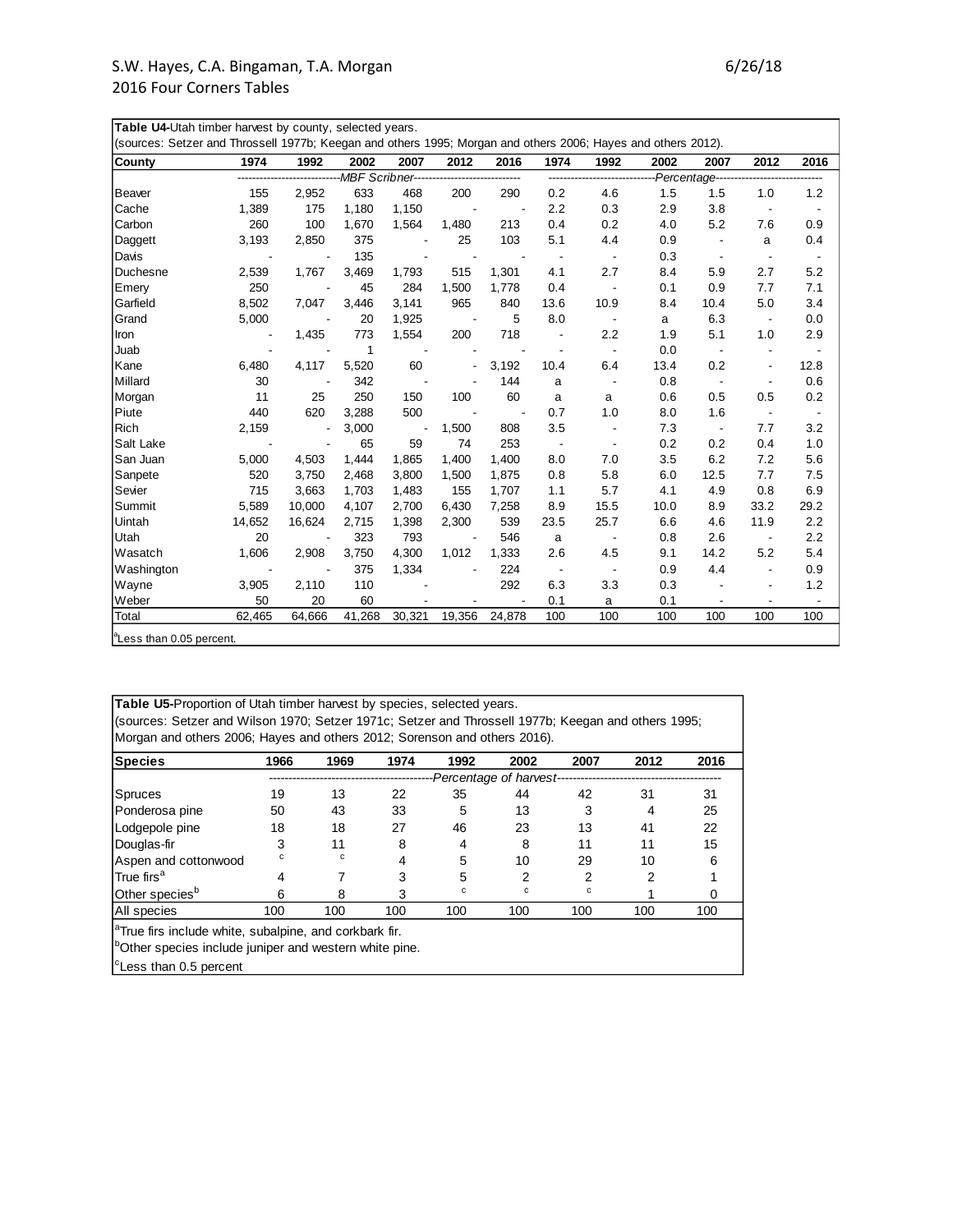|                            |         | House | Other                                                     |              |
|----------------------------|---------|-------|-----------------------------------------------------------|--------------|
| <b>Species</b>             | Sawlogs | logs  | products <sup>c</sup>                                     | All products |
|                            |         |       | -Thousand board feet, Scribner-------------               |              |
| <b>Spruces</b>             | 5,022   | 2,678 | 102                                                       | 7,803        |
| Ponderosa pine             | 4,166   | 5     | 2,114                                                     | 6,285        |
| Lodgepole pine             | 4,831   | 301   | 257                                                       | 5,389        |
| Douglas-fir                | 3,618   | 73    | 84                                                        | 3,776        |
| Aspen and cottonwood       | 102     | 8     | 1,299                                                     | 1,409        |
| True firs <sup>a</sup>     | 151     | 46    | 9                                                         | 207          |
| Other species <sup>b</sup> | 6       | 0     | 5                                                         | 11           |
| All species                | 17,896  | 3,111 | 3,871                                                     | 24,878       |
|                            |         |       | ------------Percentage of product by species------------- |              |
| Spruces                    | 28.1    | 86.1  | 2.6                                                       | 31.4         |
| Ponderosa pine             | 23.3    | 0.2   | 54.6                                                      | 25.3         |
| Lodgepole pine             | 27.0    | 9.7   | 6.6                                                       | 21.7         |
| Douglas-fir                | 20.2    | 2.4   | 2.2                                                       | 15.2         |
| Aspen and cottonwood       | 0.6     | 0.2   | 33.6                                                      | 5.7          |
| True firs <sup>a</sup>     | 0.8     | 1.5   | 0.2                                                       | 0.8          |
| Other species <sup>b</sup> | 0.0     | d     | d                                                         | 0.0          |
| All species                | 71.9    | 12.5  | 15.6                                                      | 100          |

**bOther species include juniper, western white pine and hardwoods.** 

<sup>c</sup>Other products include industrial fuelwood, furniture logs, fiber logs, posts, and poles. <sup>d</sup>Less than 0.1 percent

| <b>Timber Product</b>       | Log flow<br>into Utah | Log flow<br>out of Utah             | <b>Net inflow</b><br>(net outflow) |
|-----------------------------|-----------------------|-------------------------------------|------------------------------------|
|                             |                       | ---Thousand board feet, Scribner--- |                                    |
| Sawlogs                     |                       | 7.841                               | (7, 841)                           |
| House logs                  |                       | 839                                 | (839)                              |
| Other products <sup>a</sup> | 17                    | 3,484                               | (3, 467)                           |
| All products                | 17                    | 12,164                              | (12, 147)                          |

**Table U8-**Ownership of timber products received by Utah mills, 1992, 2002, 2007, 2012 and 2016. (sources: Keegan and others 1995; Morgan and others 2006; Hayes and other 2012; Sorenson and others 2016). **Ownership class MBF Scribner Percentage of total MBF Scribner Percentage of total MBF Scribner Percentage of total MBF Scribner Percentage of total MBF Scribner Percentage of total** Private timberland 11,341 19.3 9,241 28.4 11,587 42.2 5,177 45.1 3,333 26.2 Public timberland 46,927 79.9 23,245 71.5 15,732 57.3 6,264 54.5 9,217 72.4  *National Forest 46,595 79.3 21,898 67.3 15,502 56.4 6,034 52.5 8,542 67.1 State lands 332 0.6 1,346 4.1 230 0.8 230 2.0 675 5.3* Other owners<sup>a</sup> 485 0.8 33 0.1 152 0.6 47 0.4 181 1.4 All owners 58,753 100 32,518 100 27,470 100 11,488 100 12,731 100 **1992 2002 2007 2012 2016**

aOther owners include the BLM, Canada, and (for 1992) unknown owners.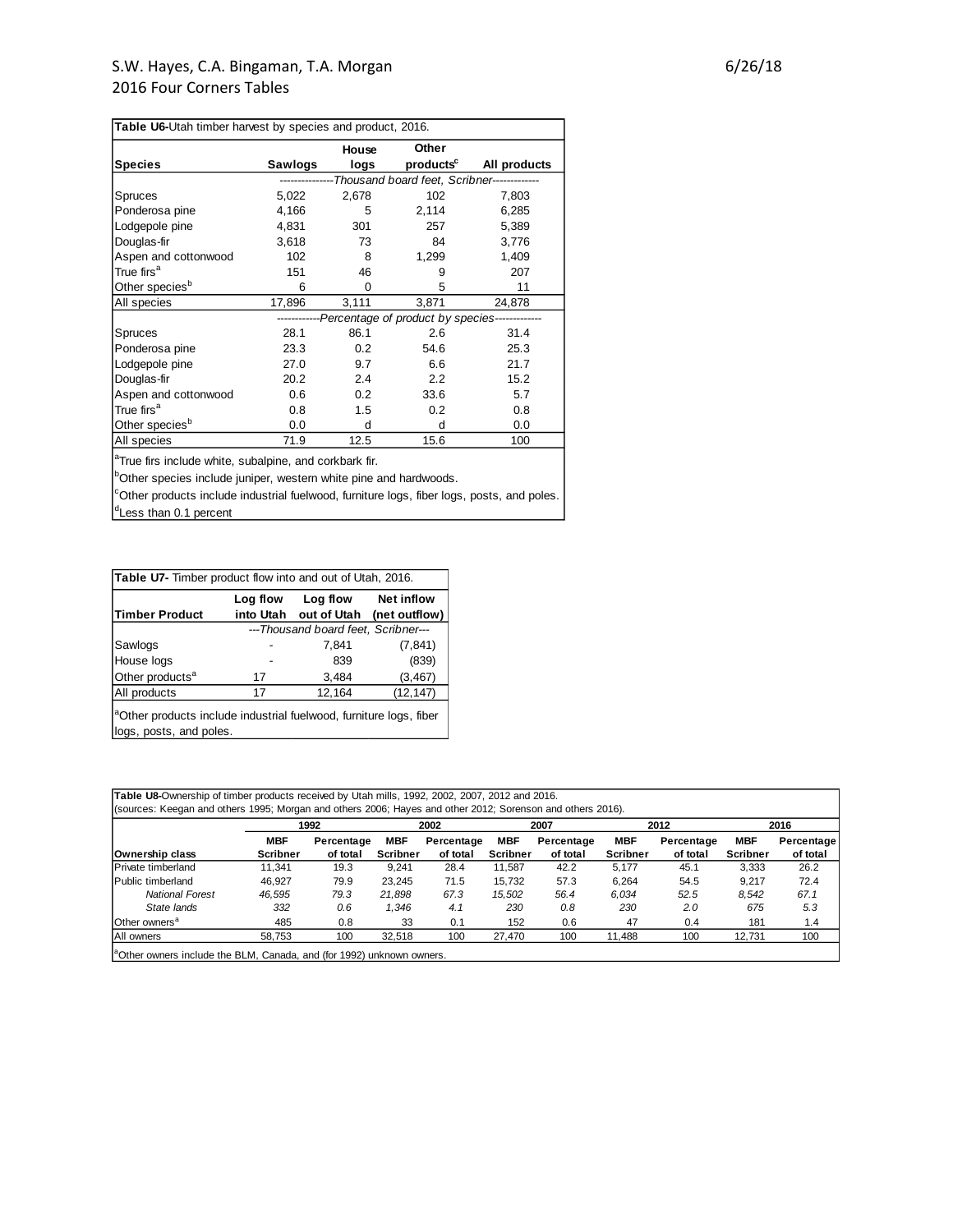**Table U9-**Timber received by Utah forest products industry by ownership class and product, 2016.

|                                                                                  |         |                                                         | Other | All      |
|----------------------------------------------------------------------------------|---------|---------------------------------------------------------|-------|----------|
| <b>Ownership Class</b>                                                           | Sawlogs | House logs products <sup>b</sup>                        |       | products |
|                                                                                  |         | --------------Thousand board feet, Scribner------------ |       |          |
| Private timberland                                                               | 2.841   | 475                                                     | 17    | 3,333    |
| Public timberland                                                                | 7,214   | 1,797                                                   | 206   | 9,217    |
| National forest                                                                  | 6.539   | 1,797                                                   | 206   | 8,542    |
| State lands                                                                      | 675     |                                                         |       | 675      |
| Other owners <sup>a</sup>                                                        |         |                                                         | 181   | 181      |
| All owners                                                                       | 10,055  | 2,272                                                   | 404   | 12,731   |
|                                                                                  |         | ------------Percentage of product by owner------------- |       |          |
| Private and tribal timberland                                                    | 28.3    | 20.9                                                    | 4.2   | 26.2     |
| Public timberland                                                                | 71.7    | 79.1                                                    | 51.0  | 72.4     |
| National forest                                                                  | 65.0    | 79.1                                                    | 51.0  | 67.1     |
| State lands                                                                      | 6.7     |                                                         |       | 5.3      |
| Other owners <sup>a</sup>                                                        |         |                                                         | 44.8  | 1.4      |
| All owners                                                                       | 79.0    | 17.8                                                    | 3.2   | 100      |
| <sup>a</sup> Other owners include the BLM and Canada.                            |         |                                                         |       |          |
| <sup>b</sup> Other products include furniture logs, fiber logs, posts and poles. |         |                                                         |       |          |

**Table U10-**Active Utah primary wood products facilities by county and product, 2016. (sources: Keegan and others 1995; Morgan and others 2006; Hayes and others 2012: Sorenson and others 2016).

|                   |        | Log homes and | Log furniture and           |       |
|-------------------|--------|---------------|-----------------------------|-------|
| County            | Lumber | house logs    | other products <sup>a</sup> | Total |
| Beaver            |        |               |                             |       |
| Cache             |        |               |                             |       |
| Duchesne          | 2      |               |                             | 2     |
| Iron              |        |               |                             |       |
| Morgan            |        |               |                             |       |
| <b>Rich</b>       |        |               |                             |       |
| Salt Lake         |        |               | 2                           | 3     |
| Sanpete           |        |               |                             |       |
| Summit            | 2      |               |                             | 2     |
| Uintah            |        | 3             |                             | 3     |
| Wasatch           |        |               |                             |       |
| Weber             |        |               |                             |       |
| <b>2016 Total</b> | 9      | 6             | 3                           | 18    |
| 2012 Total        | 8      |               | 3                           | 18    |
| 2007 Total        | 12     | 10            | 5                           | 27    |
| 2002 Total        | 23     | 14            | 12                          | 49    |
| 1992 Total        | 34     | 13            | 4                           | 51    |

<sup>a</sup>Other products include posts, poles, and bark products.

**Sector 1992 2002 2007 2012 2016** Sawmills 31,266 16,699 9,263 3,600 3,009 11,633 27,737 21,939 12,222 16,688 Total<sup>b</sup> 42,899 44,435 31,201 15,822 19,697 *---------------------------Thousands of 2016 dollars---------------------------* **Table U11-**Finished product sales of Utah's primary wood products sectors, 1992, 2002, 2007, 2012, and 2016. <sup>a</sup>Other sectors include producers of posts, poles, and log furniture. Mill residues, firewood, mulch, and bark products not included for comparison to previous years. (sources: Keegan and others 1995; Morgan and others 2006; Hayes and others 2012; Sorenson and others 2016). Log Homes and other sectors<sup>a</sup>

<sup>b</sup>All sales are reported f.o.b. the manufacturer's plant.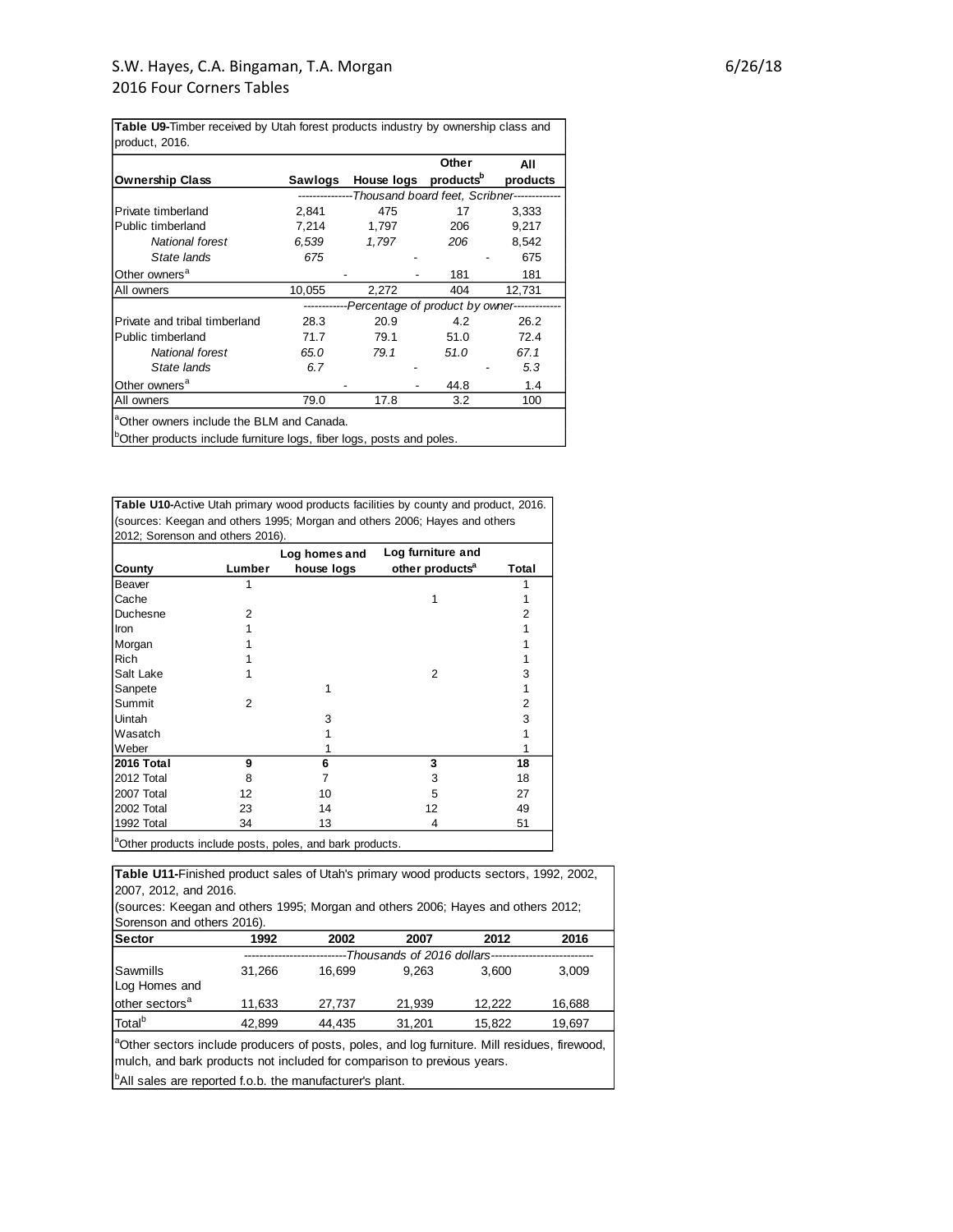**Table U12-**Utah sawmills by production size class, selected years. (sources: Setzer and Wilson 1970; Keegan and others 1995; Morgan and others 2006; Hayes and others 2012; Sorenson and others 2016).

| Year | Under 1 MMBF <sup>a</sup>                                              | Over 1 MMBF <sup>a</sup>               | <b>Total</b>               |
|------|------------------------------------------------------------------------|----------------------------------------|----------------------------|
|      |                                                                        | ---Number of sawmills----------------- |                            |
| 2016 | 6                                                                      | 3                                      | 9                          |
| 2012 | 4                                                                      | 4                                      | 8                          |
| 2007 | 7                                                                      | 5                                      | 12                         |
| 2002 | 17                                                                     | 6                                      | 23                         |
| 1992 | 25                                                                     | 9                                      | 34                         |
| 1966 | 37                                                                     | 13                                     | 50                         |
|      | ---Percentage of lumber output---                                      |                                        | Volume (MBF <sup>b</sup> ) |
| 2016 | 14                                                                     | 86                                     | 11,431                     |
| 2012 | 13                                                                     | 87                                     | 9,553                      |
| 2007 | 6                                                                      | 94                                     | 22,892                     |
| 2002 | 13                                                                     | 87                                     | 26,524                     |
| 1992 | 13                                                                     | 87                                     | 63,637                     |
| 1966 | 10                                                                     | 90                                     | 72,000                     |
|      | <sup>a</sup> Size class is based on reported lumber production. MMBF = |                                        |                            |

million board feet lumber tally.

 $b$ MBF = thousand board feet lumber tally.

**Table U13-**Number of Utah sawmills and average lumber production, selected years. (sources: Setzer and Wilson 1970; Keegan and others 1995; Morgan and others 2006; Hayes and others 2012; Sorenson and others 2016).

| Year                 | Number of<br>sawmills | Average<br>production per mill |
|----------------------|-----------------------|--------------------------------|
|                      |                       | MMBF <sup>a</sup>              |
| 2016                 | 9                     | 1.3                            |
| 2012                 | 8                     | 1.2                            |
| 2007                 | 12                    | 1.9                            |
| 2002                 | 23                    | 1.2                            |
| 1992                 | 34                    | 1.9                            |
| 1966                 | 50                    | 1.4                            |
| $\sim$ $\sim$ $\sim$ |                       |                                |

 $a<sup>a</sup>MMBF$  = million board feet lumber tally.

| Table U14-Utah lumber production by mill size, 2016. |                    |                  |                        |                     |
|------------------------------------------------------|--------------------|------------------|------------------------|---------------------|
| Size class <sup>a</sup>                              | Number of<br>mills | <b>Volume</b>    | Percentage<br>of total | Average per<br>mill |
|                                                      |                    | MBF <sup>b</sup> |                        | MBF <sup>b</sup>    |
| Over 1 MMBF                                          |                    | 9,805            | 86                     | 3,268               |
| Under 1 MMBF                                         |                    | 1,626            | 14                     | 271                 |
| Total                                                |                    | 11,431           | 100                    | 1,270               |

<sup>a</sup>Size class is based on reported lumber production. MMBF denotes million board feet lumber tally.<br>
<sup>b</sup>MBF = thousand board feet lumber tally. feet lumber tally.